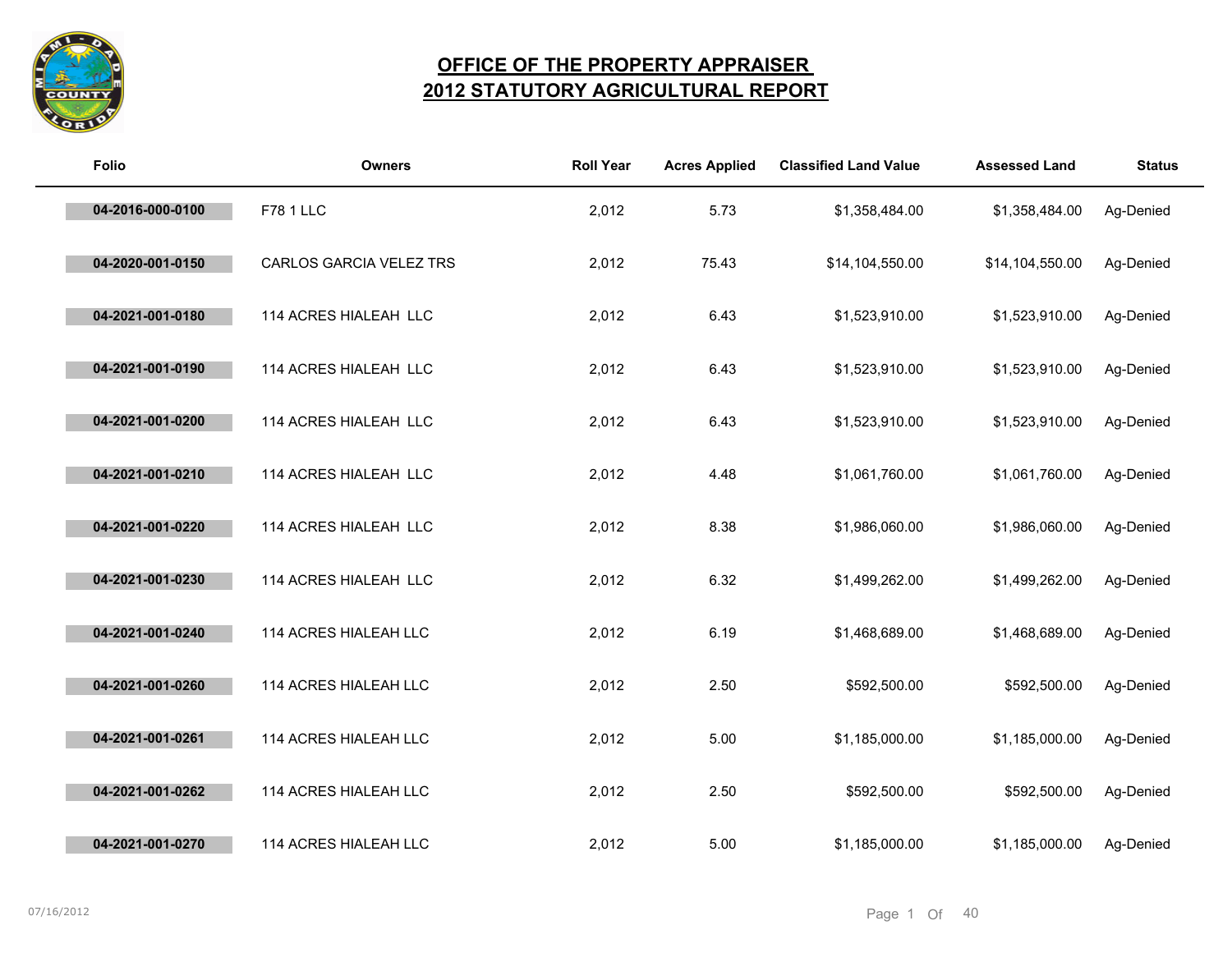| <b>Folio</b>     | <b>Owners</b>                       | <b>Roll Year</b> | <b>Acres Applied</b> | <b>Classified Land Value</b> | <b>Assessed Land</b> | <b>Status</b> |
|------------------|-------------------------------------|------------------|----------------------|------------------------------|----------------------|---------------|
| 04-2021-001-0271 | 114 ACRES HIALEAH LLC               | 2,012            | 2.50                 | \$592,500.00                 | \$592,500.00         | Ag-Denied     |
| 04-2021-001-0272 | 114 ACRES HIALEAH LLC               | 2,012            | 2.50                 | \$592,500.00                 | \$592,500.00         | Ag-Denied     |
| 04-2021-001-0280 | 114 ACRES HIALEAH LLC               | 2,012            | 4.86                 | \$1,152,768.00               | \$1,152,768.00       | Ag-Denied     |
| 04-2021-001-0290 | 114 ACRES HIALEAH LLC               | 2,012            | 4.83                 | \$1,144,710.00               | \$1,144,710.00       | Ag-Denied     |
| 04-2021-001-0300 | 114 ACRES HIALEAH LLC               | 2,012            | 10.00                | \$2,370,000.00               | \$2,370,000.00       | Ag-Denied     |
| 04-2021-001-0310 | 114 ACRES HIALEAH LLC               | 2,012            | 10.00                | \$2,370,000.00               | \$2,370,000.00       | Ag-Denied     |
| 04-2021-001-0320 | 114 ACRES HIALEAH LLC               | 2,012            | 10.00                | \$2,370,000.00               | \$2,370,000.00       | Ag-Denied     |
| 04-2021-001-0330 | 114 ACRES HIALEAH LLC               | 2,012            | 8.86                 | \$2,101,953.00               | \$2,101,953.00       | Ag-Denied     |
| 10-7811-002-0010 | <b>BAAAMA LLC</b>                   | 2,012            | 32.93                | \$1,811,150.00               | \$1,811,150.00       | Ag-Denied     |
| 10-7813-000-0020 | K & A LUMBER COPANY INC             | 2,012            | 8.50                 | \$1,443,796.00               | \$1,443,796.00       | Ag-Denied     |
| 10-7814-000-1020 | ARCHIMEDES XXVII LLC                | 2,012            | 40.00                | \$2,400,000.00               | \$2,400,000.00       | Ag-Denied     |
| 10-7917-001-0510 | PORTOBELLO ESTATES LLC              | 2,012            | 9.37                 | \$562,200.00                 | \$562,200.00         | Ag-Denied     |
| 10-7918-001-0150 | JOHN L ALGER TRS<br>C/O ALGER FARMS | 2,012            | 41.10                | \$2,260,500.00               | \$102,750.00         | Ag-Granted    |
| 10-7918-001-0180 | JOHN L ALGER TRS<br>C/O ALGER FARMS | 2,012            | 10.00                | \$650,000.00                 | \$25,000.00          | Ag-Granted    |
| 10-7919-001-0440 | <b>TEN ACRES LLC</b>                | 2,012            | 9.77                 | \$586,200.00                 | \$586,200.00         | Ag-Denied     |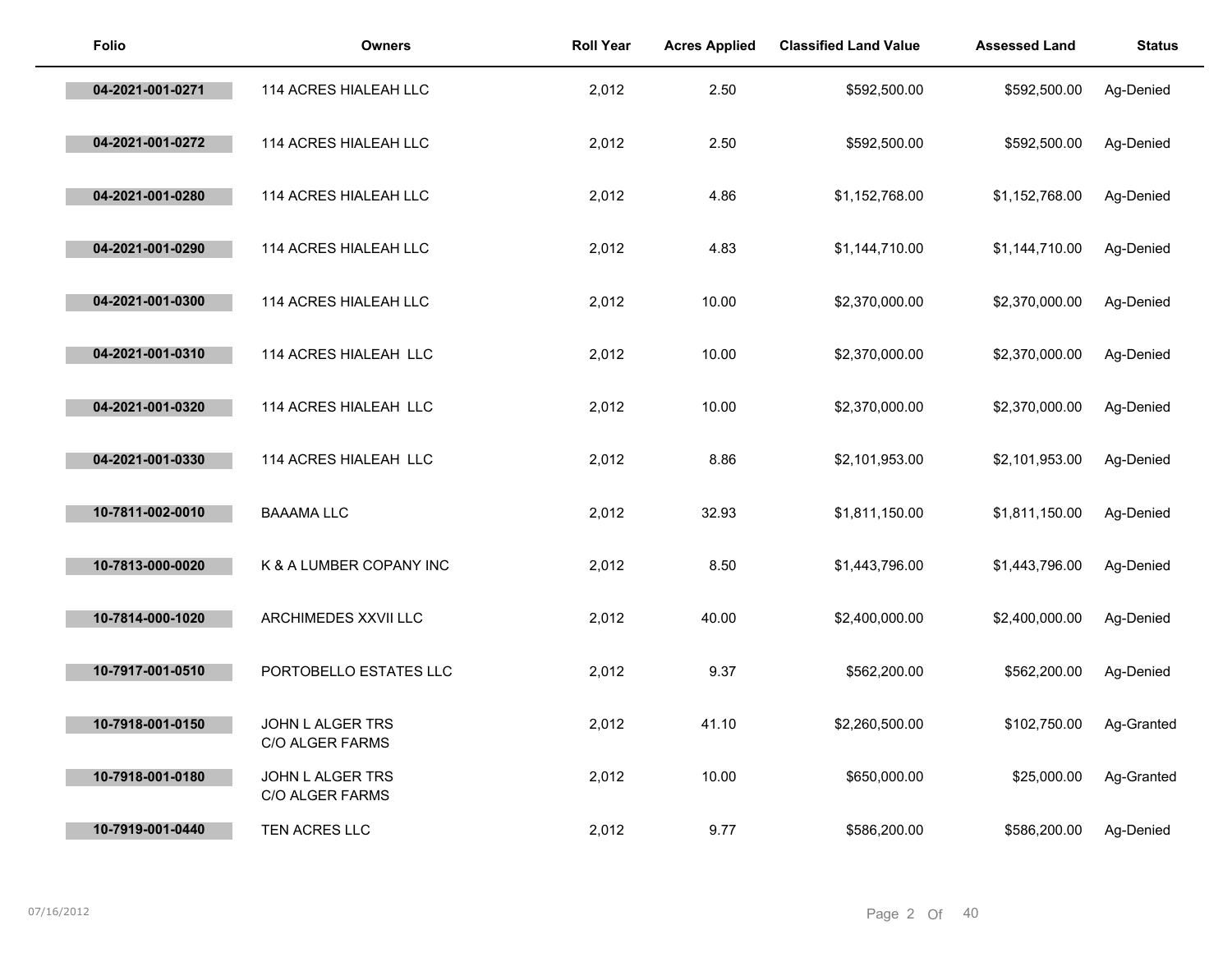| <b>Folio</b>     | <b>Owners</b>                                            | <b>Roll Year</b> | <b>Acres Applied</b> | <b>Classified Land Value</b> | <b>Assessed Land</b> | <b>Status</b> |
|------------------|----------------------------------------------------------|------------------|----------------------|------------------------------|----------------------|---------------|
| 16-7823-000-0010 | <b>GREC HOMES IX LLC</b>                                 | 2,012            | 50.00                | \$4,978,660.00               | \$127,185.00         | Ag-Granted    |
| 16-7823-000-0078 | EDWARD F BONILLA                                         | 2,012            | 1.25                 | \$75,000.00                  | \$3,125.00           | Ag-Granted    |
| 16-7919-001-0200 | JOHN L ALGER TRS<br><b>C/O ALGER FARMS</b>               | 2,012            | 0.00                 | \$2,144,241.00               | \$24,612.00          | Ag-Granted    |
| 16-7919-001-0210 | JOHN L ALGER TRS<br>C/O ALGER FARMS                      | 2,012            | 10.00                | \$2,161,447.00               | \$24,810.00          | Ag-Granted    |
| 16-7919-001-0290 | JOHN L ALGER TRS<br>C/O ALGER FARMS                      | 2,012            | 10.00                | \$3,049,200.00               | \$25,000.00          | Ag-Granted    |
| 16-7919-001-0324 | <b>EAST PALM NINE LLC</b>                                | 2,012            | 9.19                 | \$2,042,504.00               | \$22,982.00          | Ag-Granted    |
| 16-7929-001-0080 | <b>ATLANTIC CIVIL INC</b>                                | 2,012            | 100.70               | \$2,908,850.00               | \$397,275.00         | Ag-Partial    |
| 16-7930-001-0231 | DALE BENNETT TRS                                         | 2,012            | 5.60                 | \$2,748,189.00               | \$2,691,130.00       | Ag-Partial    |
| 16-7930-001-0290 | DAVID P REISS                                            | 2,012            | 4.00                 | \$858,330.00                 | \$858,330.00         | Ag-Denied     |
| 16-7932-001-0020 | <b>ATLANTIC CIVIL INC</b>                                | 2,012            | 30.03                | \$1,871,700.00               | \$1,115,175.00       | Ag-Partial    |
| 16-7932-001-0025 | CEMEX CONST MATERIALS FLA LLC<br>C/O SHARED SERVICES AFS | 2,012            | 60.00                | \$1,581,860.00               | \$1,581,860.00       | Ag-Denied     |
| 16-7932-001-0030 | CEMEX CONST MATERIALS FLA LLC<br>C/O SHARED SERVICES AFS | 2,012            | 22.00                | \$3,127,500.00               | \$3,127,500.00       | Ag-Denied     |
| 16-7932-001-0040 | <b>ATLANTIC CIVIL INC</b>                                | 2,012            | 103.30               | \$2,331,000.00               | \$758,625.00         | Ag-Partial    |
| 16-7933-001-0020 | <b>ATLANTIC CIVIL INC</b>                                | 2,012            | 152.81               | \$3,629,250.00               | \$478,425.00         | Ag-Partial    |
| 20-5001-006-0431 | STEWART CARRELL &W JACQUELINE A                          | 2,012            | 0.92                 | \$659,802.00                 | \$659,802.00         | Ag-Denied     |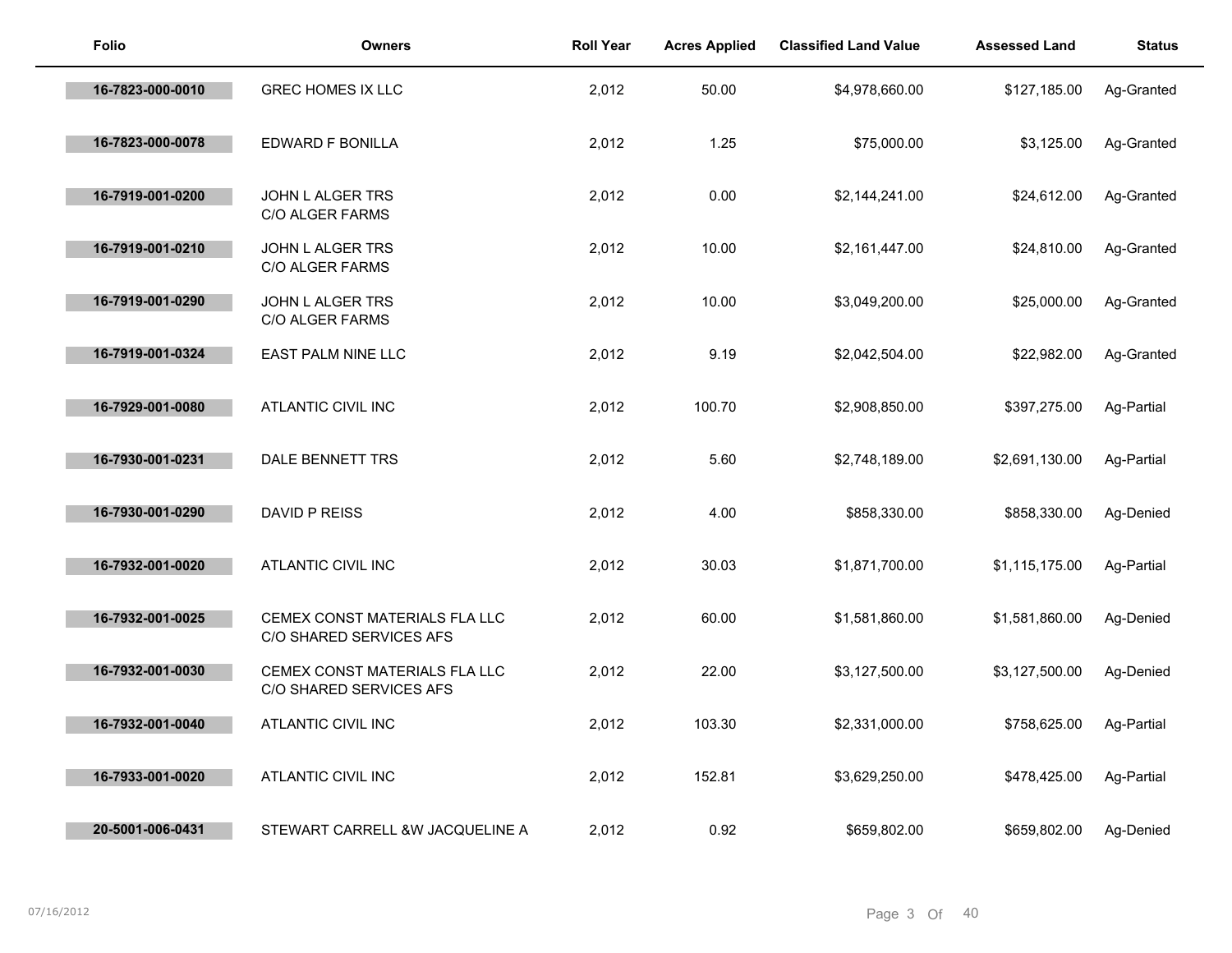| <b>Folio</b>     | <b>Owners</b>                                               | <b>Roll Year</b> | <b>Acres Applied</b> | <b>Classified Land Value</b> | <b>Assessed Land</b> | <b>Status</b> |
|------------------|-------------------------------------------------------------|------------------|----------------------|------------------------------|----------------------|---------------|
| 20-5001-053-0080 | BROOK DEVELOPMENT CO LLC                                    | 2,012            | 0.90                 | \$569,850.00                 | \$1,740.00           | Ag-Granted    |
| 20-5001-053-0120 | ERIC CASTELLANOS<br>KATHERINE CASTELLANOS                   | 2,012            | 1.00                 | \$541,614.00                 | \$417,868.00         | Ag-Partial    |
| 20-5001-053-0160 | <b>DGBG LLC</b>                                             | 2,012            | 1.00                 | \$541,443.00                 | \$65,024.00          | Ag-Partial    |
| 20-5001-053-0190 | BROOK DEVELOPMENT CO LLC                                    | 2,012            | 0.90                 | \$569,805.00                 | \$1,740.00           | Ag-Granted    |
| 20-5013-026-0020 | DAVID M BUCKNER<br><b>MELISSA S BUCKNER</b>                 | 2,012            | 1.93                 | \$664,896.00                 | \$472,308.00         | Ag-Partial    |
| 30-2009-001-0412 | <b>IRVING FRIEDMAN TR</b><br>% UNIVERSAL AIRCRAFT PARTS INC | 2,012            | 8.87                 | \$2,127,466.00               | \$2,127,466.00       | Ag-Denied     |
| 30-2018-001-0011 | <b>VECELLIO &amp; GROGAN INC</b>                            | 2,012            | 487.00               | \$12,186,750.00              | \$1,290,648.00       | Ag-Partial    |
| 30-2232-000-0120 | ABBOT FINANCIAL INC &<br>ROYAL FLAGG JONAS &W BARBARA       | 2,012            | 1.19                 | \$999,620.00                 | \$711,730.00         | Ag-Partial    |
| 30-2910-001-0080 | JOSE ELIO ROMAN &W AIDA                                     | 2,012            | 3.00                 | \$122,640.00                 | \$53,040.00          | Ag-Partial    |
| 30-2910-001-0195 | SILVIO HIDALGO &W ANGELA                                    | 2,012            | 2.50                 | \$68,400.00                  | \$68,400.00          | Ag-Denied     |
| 30-2911-002-0030 | <b>DIAMOND NURSERIES LLC</b>                                | 2,012            | 5.00                 | \$90,000.00                  | \$37,930.00          | Ag-Partial    |
| 30-2913-001-0120 | <b>MARIA MORALES</b><br><b>VIVIAN MORALES</b>               | 2,012            | 6.79                 | \$186,588.00                 | \$43,660.00          | Ag-Partial    |
| 30-2913-001-0130 | <b>MARIA MORALES TRS</b>                                    | 2,012            | 1.74                 | \$47,905.00                  | \$3,484.00           | Ag-Granted    |
| 30-2913-001-0131 | <b>MARIA MORALES TRS</b>                                    | 2,012            | 1.74                 | \$47,905.00                  | \$3,484.00           | Ag-Granted    |
| 30-2913-001-0230 | <b>MARIA MORALES</b><br><b>GRACIA M CABRERA TRS</b>         | 2,012            | 1.74                 | \$47,905.00                  | \$3,484.00           | Ag-Granted    |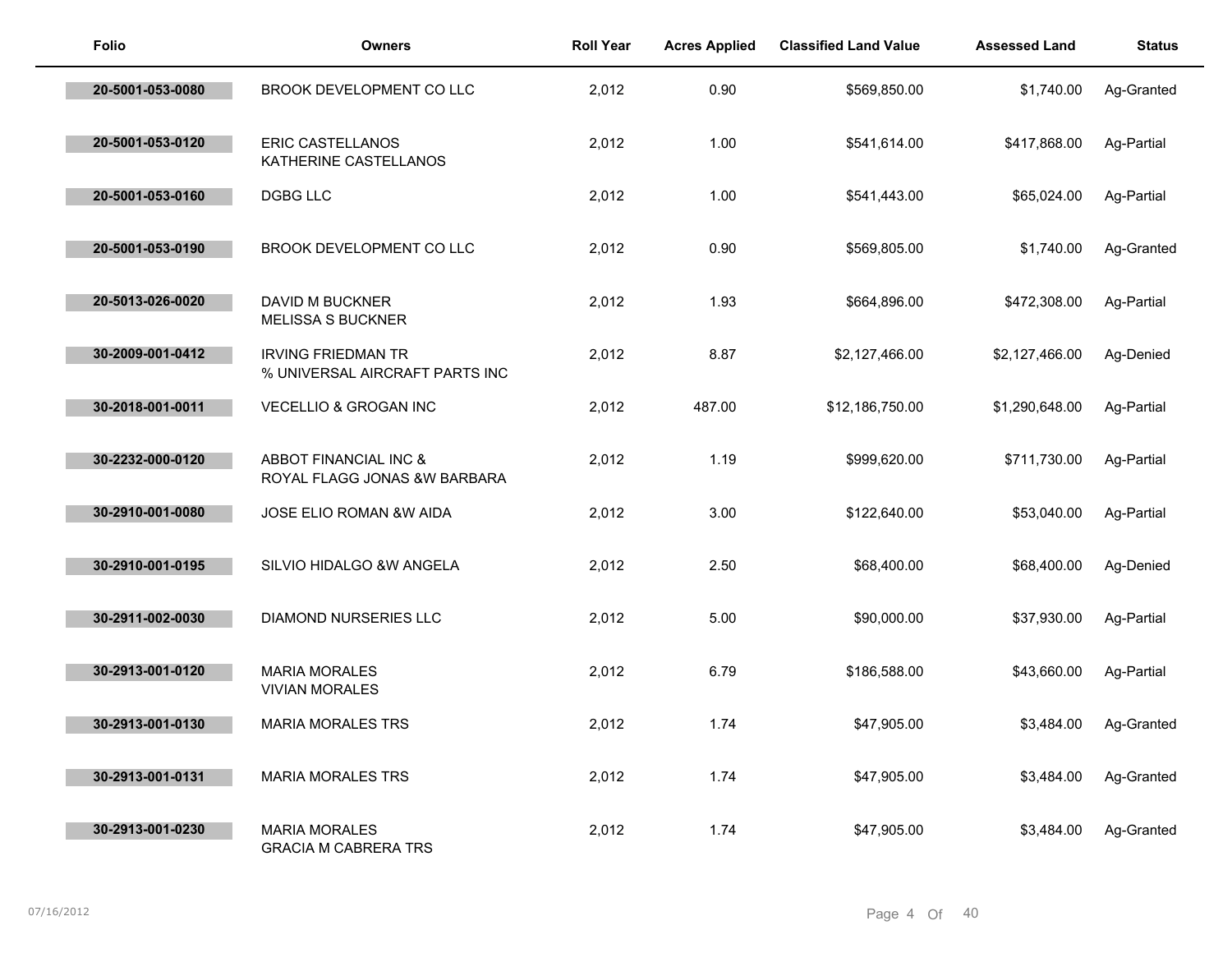| <b>Folio</b>     | <b>Owners</b>                                   | <b>Roll Year</b> | <b>Acres Applied</b> | <b>Classified Land Value</b> | <b>Assessed Land</b> | <b>Status</b> |
|------------------|-------------------------------------------------|------------------|----------------------|------------------------------|----------------------|---------------|
| 30-2913-001-0240 | <b>MARIA MORALES TRS</b>                        | 2,012            | 1.74                 | \$47,905.00                  | \$3,484.00           | Ag-Granted    |
| 30-2914-000-0090 | DCAROLINE CONST & INVEST CORP                   | 2,012            | 0.00                 | \$200,000.00                 | \$200,000.00         | Ag-Denied     |
| 30-3015-001-0350 | FLA POWER & LIGHT CO<br>ATTN PROPERTY TAX DEPT  | 2,012            | 4.55                 | \$1,856,250.00               | \$1,856,250.00       | Ag-Denied     |
| 30-3015-001-0690 | FLA POWER & LIGHT CO<br>ATTN PROPERTY TAX DEPT  | 2,012            | 3.00                 | \$4,185,792.00               | \$4,185,792.00       | Ag-Denied     |
| 30-3935-003-0010 | PHILIP L BRAWNER                                | 2,012            | 23.54                | \$915,800.00                 | \$70,300.00          | Ag-Partial    |
| 30-4027-000-2480 | JOHN C SEIPP JR                                 | 2,012            | 4.12                 | \$1,294,800.00               | \$483,390.00         | Ag-Partial    |
| 30-4029-002-0970 | FLA POWER & LIGHT CO<br>ATTN PROPERTY TAX DEPT  | 2,012            | 2.30                 | \$68,700.00                  | \$9,160.00           | Ag-Granted    |
| 30-4029-002-1131 | <b>GUSTAVO J GOMEZ TR</b>                       | 2,012            | 1.00                 | \$226,000.00                 | \$226,000.00         | Ag-Denied     |
| 30-4029-002-1630 | FLA POWER & LIGHT CO<br>ATTN PROPERTY TAX DEPT  | 2,012            | 2.30                 | \$92,000.00                  | \$92,000.00          | Ag-Denied     |
| 30-4034-000-0351 | NORMAN BROS PRODUCE INC                         | 2,012            | 2.52                 | \$3,829,400.00               | \$3,130,008.00       | Ag-Partial    |
| 30-4924-001-0210 | <b>GUILLERMO MARTIN &amp;W ISEL</b>             | 2,012            | 1.10                 | \$222,000.00                 | \$222,000.00         | Ag-Denied     |
| 30-4924-001-0890 | ALBERTO FERNANDEZ &<br>ALBERTO J FERNANDEZ JTRS | 2,012            | 1.56                 | \$358,800.00                 | \$108,000.00         | Ag-Partial    |
| 30-4924-001-1250 | ELISEO JUSTINIANI                               | 2,012            | 0.25                 | \$200,000.00                 | \$200,000.00         | Ag-Denied     |
| 30-4924-001-1400 | ELISEO JUSTINIANI                               | 2,012            | 2.26                 | \$339,000.00                 | \$225,120.00         | Ag-Partial    |
| 30-4924-001-1500 | ALEJANDRO FORTEZA                               | 2,012            | 2.00                 | \$331,500.00                 | \$331,500.00         | Ag-Denied     |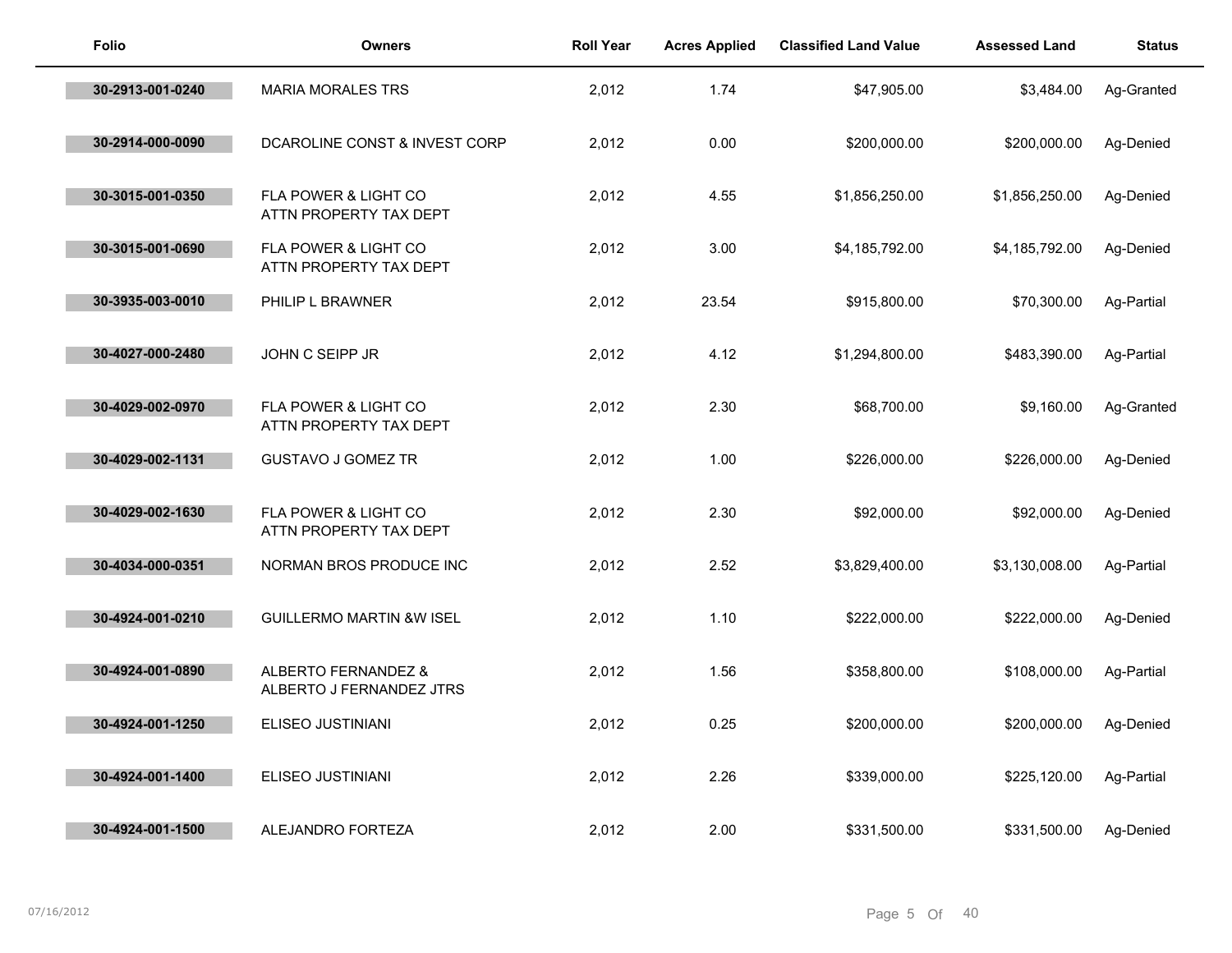| <b>Folio</b>     | <b>Owners</b>                                     | <b>Roll Year</b> | <b>Acres Applied</b> | <b>Classified Land Value</b> | <b>Assessed Land</b> | <b>Status</b> |
|------------------|---------------------------------------------------|------------------|----------------------|------------------------------|----------------------|---------------|
| 30-4924-001-2061 | YOLANDA RODRIGUEZ                                 | 2,012            | 0.50                 | \$217,000.00                 | \$147,700.00         | Ag-Partial    |
| 30-4924-001-2100 | <b>LORENZO FARM NURSERY INC</b><br>RENE J LORENZO | 2,012            | 4.64                 | \$603,200.00                 | \$209,600.00         | Ag-Partial    |
| 30-4924-001-2140 | JOSE REBOREDO &W ALEJANDRINA                      | 2,012            | 0.00                 | \$603,200.00                 | \$338,240.00         | Ag-Partial    |
| 30-4924-001-2240 | DIONICIO INVESTMENT GROUP INC                     | 2,012            | 0.00                 | \$333,000.00                 | \$333,000.00         | Ag-Denied     |
| 30-4924-001-2290 | <b>MARCIE R NEWMARK</b>                           | 2,012            | 5.00                 | \$603,200.00                 | \$603,200.00         | Ag-Denied     |
| 30-4924-001-2360 | SIGLER ESTATES LLC                                | 2,012            | 2.00                 | \$333,000.00                 | \$333,000.00         | Ag-Denied     |
| 30-4925-000-0040 | <b>JACK J TIERNEY</b>                             | 2,012            | 4.30                 | \$503,100.00                 | \$503,100.00         | Ag-Denied     |
| 30-4925-000-0210 | SOMERSET INVESTMENT LLC                           | 2,012            | 5.00                 | \$620,100.00                 | \$9,540.00           | Ag-Granted    |
| 30-4925-000-0250 | SERGIO GARCIA &W MAGALY                           | 2,012            | 4.63                 | \$601,900.00                 | \$186,635.00         | Ag-Partial    |
| 30-4925-000-0300 | LORENZO FARM NURSERY INC                          | 2,012            | 4.46                 | \$579,800.00                 | \$17,840.00          | Ag-Granted    |
| 30-4925-000-0360 | 5901 INVESTMENT LLC                               | 2,012            | 4.45                 | \$578,500.00                 | \$17,860.00          | Ag-Partial    |
| 30-4925-000-0370 | 6000 INVESTMENT CORP                              | 2,012            | 4.82                 | \$626,600.00                 | \$9,640.00           | Ag-Granted    |
| 30-4925-000-0410 | HACIENDA SANTA ANA MIAMI CORP                     | 2,012            | 0.00                 | \$578,500.00                 | \$293,060.00         | Ag-Partial    |
| 30-4925-000-0421 | NANCY T HECTOR                                    | 2,012            | 4.80                 | \$626,600.00                 | \$12,200.00          | Ag-Granted    |
| 30-4925-000-0451 | NANCY T HECTOR                                    | 2,012            | 4.82                 | \$626,600.00                 | \$9,640.00           | Ag-Granted    |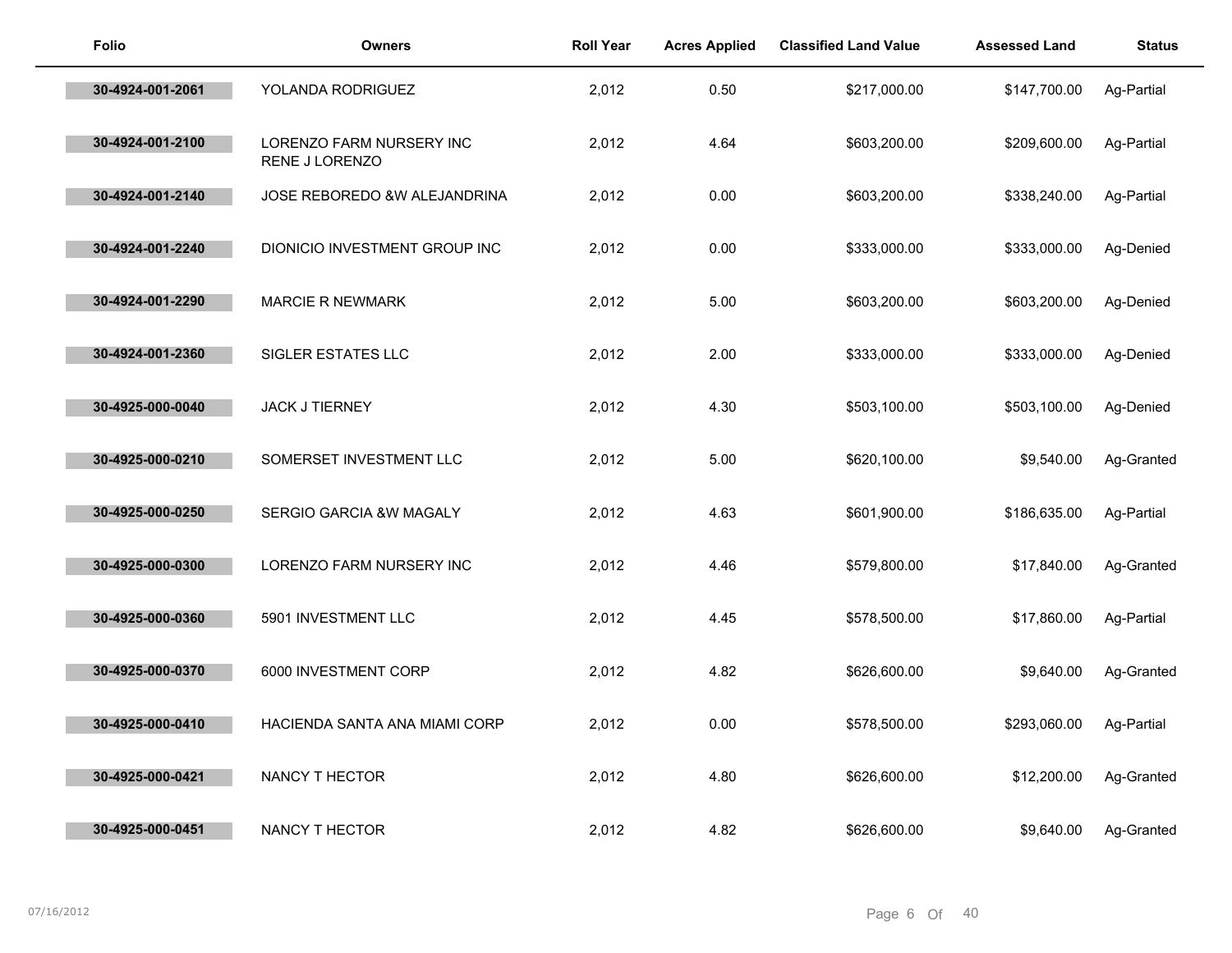| Folio            | <b>Owners</b>                           | <b>Roll Year</b> | <b>Acres Applied</b> | <b>Classified Land Value</b> | <b>Assessed Land</b> | <b>Status</b> |
|------------------|-----------------------------------------|------------------|----------------------|------------------------------|----------------------|---------------|
| 30-4925-000-0494 | HACIENDA SAN JOSE & FAMILIA CORP        | 2,012            | 1.76                 | \$300,000.00                 | \$64,680.00          | Ag-Partial    |
| 30-4925-000-0550 | SANDY RESTREPO                          | 2,012            | 1.16                 | \$232,000.00                 | \$140,920.00         | Ag-Partial    |
| 30-4925-000-0680 | <b>LESACA LLC</b>                       | 2,012            | 0.00                 | \$726,000.00                 | \$726,000.00         | Ag-Denied     |
| 30-4925-000-0700 | MIGUEL ROJAS<br><b>CARMEN ROJAS</b>     | 2,012            | 2.26                 | \$339,000.00                 | \$9,040.00           | Ag-Granted    |
| 30-5006-000-0270 | <b>FRANCISCO GOMARA</b>                 | 2,012            | 0.66                 | \$208,000.00                 | \$148,680.00         | Ag-Partial    |
| 30-5006-000-0821 | KENDALL FARMS NURSERY INC               | 2,012            | 1.25                 | \$250,000.00                 | \$250,000.00         | Ag-Denied     |
| 30-5006-000-0899 | KENDALL FARMS NURSERY INC               | 2,012            | 1.00                 | \$200,000.00                 | \$200,000.00         | Ag-Denied     |
| 30-5006-001-0320 | JOSE GONZALEZ &W CLAUDIA P              | 2,012            | 0.62                 | \$217,000.00                 | \$162,720.00         | Ag-Partial    |
| 30-5008-001-0050 | MAYDELAINE RODRIGUEZ CASTILLO           | 2,012            | 0.89                 | \$242,190.00                 | \$242,190.00         | Ag-Denied     |
| 30-5019-000-0011 | <b>ELVIS NUNEZ</b>                      | 2,012            | 0.33                 | \$172,902.00                 | \$172,902.00         | Ag-Denied     |
| 30-5030-018-0090 | FIRST BANK OF MIAMI                     | 2,012            | 5.07                 | \$2,875,080.00               | \$2,875,080.00       | Ag-Partial    |
| 30-5030-018-0100 | FIRST BANK OF MIAMI                     | 2,012            | 0.95                 | \$576,114.00                 | \$220,998.00         | Ag-Partial    |
| 30-5801-000-0011 | PERCY PALMA &W<br><b>GINA NAVARRO</b>   | 2,012            | 4.00                 | \$238,000.00                 | \$238,000.00         | Ag-Denied     |
| 30-5801-000-0030 | <b>KEVIN HOSEIN</b><br>KATHERINE HOSEIN | 2,012            | 5.00                 | \$238,000.00                 | \$238,000.00         | Ag-Denied     |
| 30-5801-000-0770 | <b>KROME LAND INC</b>                   | 2,012            | 0.00                 | \$150,000.00                 | \$13,360.00          | Ag-Granted    |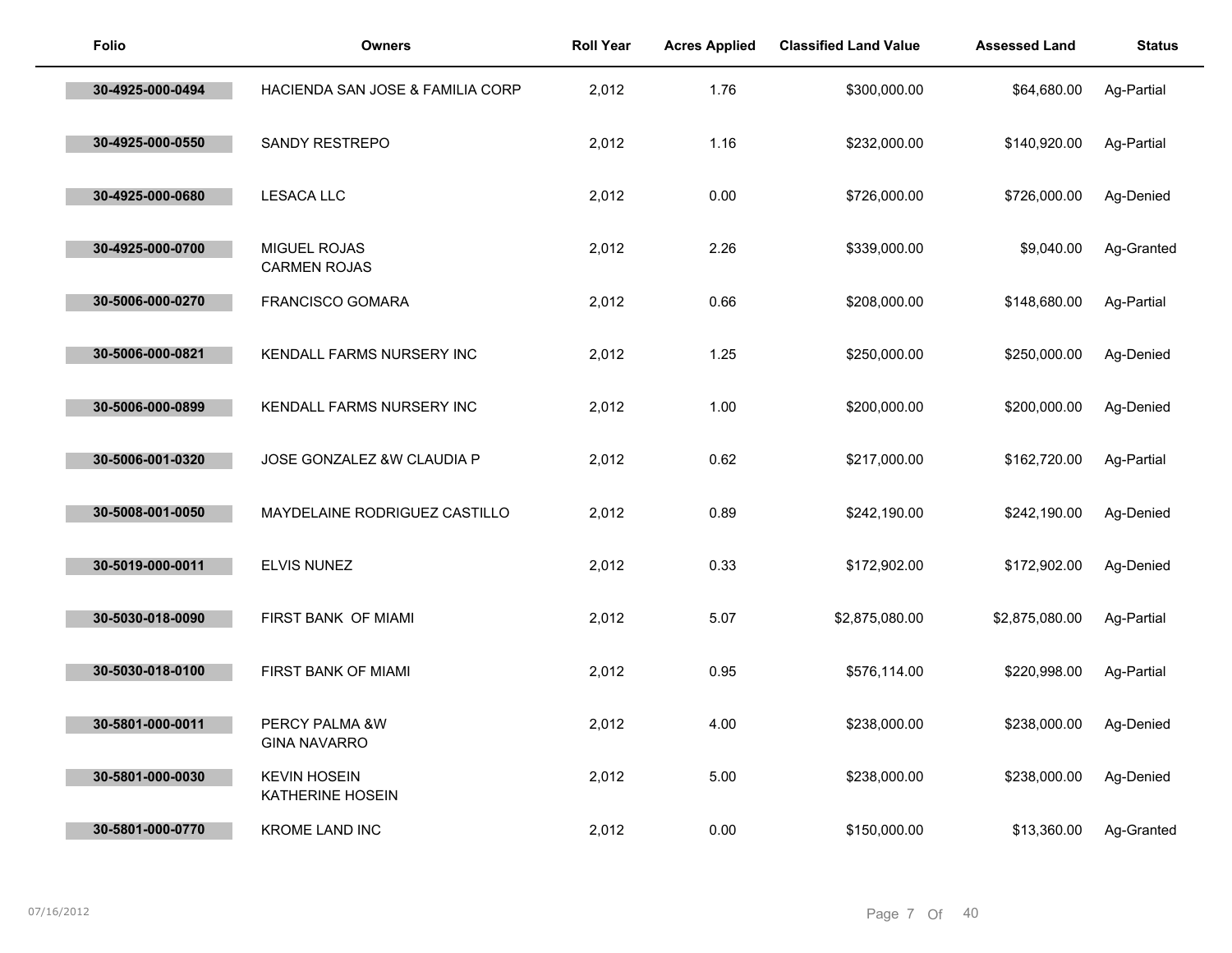| Folio            | <b>Owners</b>                                     | <b>Roll Year</b> | <b>Acres Applied</b> | <b>Classified Land Value</b> | <b>Assessed Land</b> | <b>Status</b> |
|------------------|---------------------------------------------------|------------------|----------------------|------------------------------|----------------------|---------------|
| 30-5801-000-0820 | JOSE R CASTANEDA<br><b>VIRGINIA PEAGUDA</b>       | 2,012            | 4.00                 | \$200,000.00                 | \$174,401.00         | Ag-Partial    |
| 30-5801-000-0830 | <b>MIRIALYS RIEUMONT</b>                          | 2,012            | 3.60                 | \$200,000.00                 | \$200,000.00         | Ag-Denied     |
| 30-5811-000-4010 | ANTONIO J OLIVERA &W NORMA<br>ANTONIO A OLIVERA   | 2,012            | 1.25                 | \$15,000.00                  | \$4,500.00           | Ag-Granted    |
| 30-5811-000-4080 | ANTONIO J OLIVERA &W NORMA<br>ANTONIO A OLIVERA   | 2,012            | 1.25                 | \$15,000.00                  | \$4,500.00           | Ag-Granted    |
| 30-5811-000-4890 | ANTONIO J OLIVERA &W NORMA<br>ANTONIO A OLIVERA   | 2,012            | 1.25                 | \$15,000.00                  | \$4,500.00           | Ag-Granted    |
| 30-5811-000-4960 | ANTONIO J OLIVERA &W NORMA<br>ANTONIO A OLIVERA   | 2,012            | 1.25                 | \$15,000.00                  | \$4,500.00           | Ag-Granted    |
| 30-5812-000-0045 | <b>ERNESTO VISBAL &amp;W</b><br>YOEISYS HERNANDEZ | 2,012            | 3.64                 | \$131,700.00                 | \$41,820.00          | Ag-Partial    |
| 30-5812-000-0140 | <b>MARLENE PEREZ</b><br>LAZARO RAMOS              | 2,012            | 3.69                 | \$158,200.00                 | \$42,466.00          | Ag-Granted    |
| 30-5813-000-0160 | SUPER SIX FARMS INC                               | 2,012            | 5.00                 | \$175,000.00                 | \$79,125.00          | Ag-Partial    |
| 30-5813-000-0330 | <b>MARIZELA RIVERO</b>                            | 2,012            | 5.00                 | \$175,000.00                 | \$17,375.00          | Ag-Partial    |
| 30-5813-000-0380 | CHANGO RANCH CORP                                 | 2,012            | 5.00                 | \$175,000.00                 | \$175,000.00         | Ag-Denied     |
| 30-5813-000-0400 | FINANCIAL INVESTMENT GROUP INC                    | 2,012            | 5.00                 | \$175,000.00                 | \$175,000.00         | Ag-Denied     |
| 30-5814-000-0044 | <b>FRANCISCO DEL CORRAL</b>                       | 2,012            | 4.00                 | \$85,000.00                  | \$28,450.00          | Ag-Partial    |
| 30-5814-000-0270 | MARIA ELENA ABUJASEN &<br>ROBERTO PADRON & WNIRMA | 2,012            | 4.00                 | \$79,800.00                  | \$19,110.00          | Ag-Partial    |
| 30-5814-000-0332 | JOSE MANUEL MARTINEZ                              | 2,012            | 3.00                 | \$95,000.00                  | \$95,000.00          | Ag-Denied     |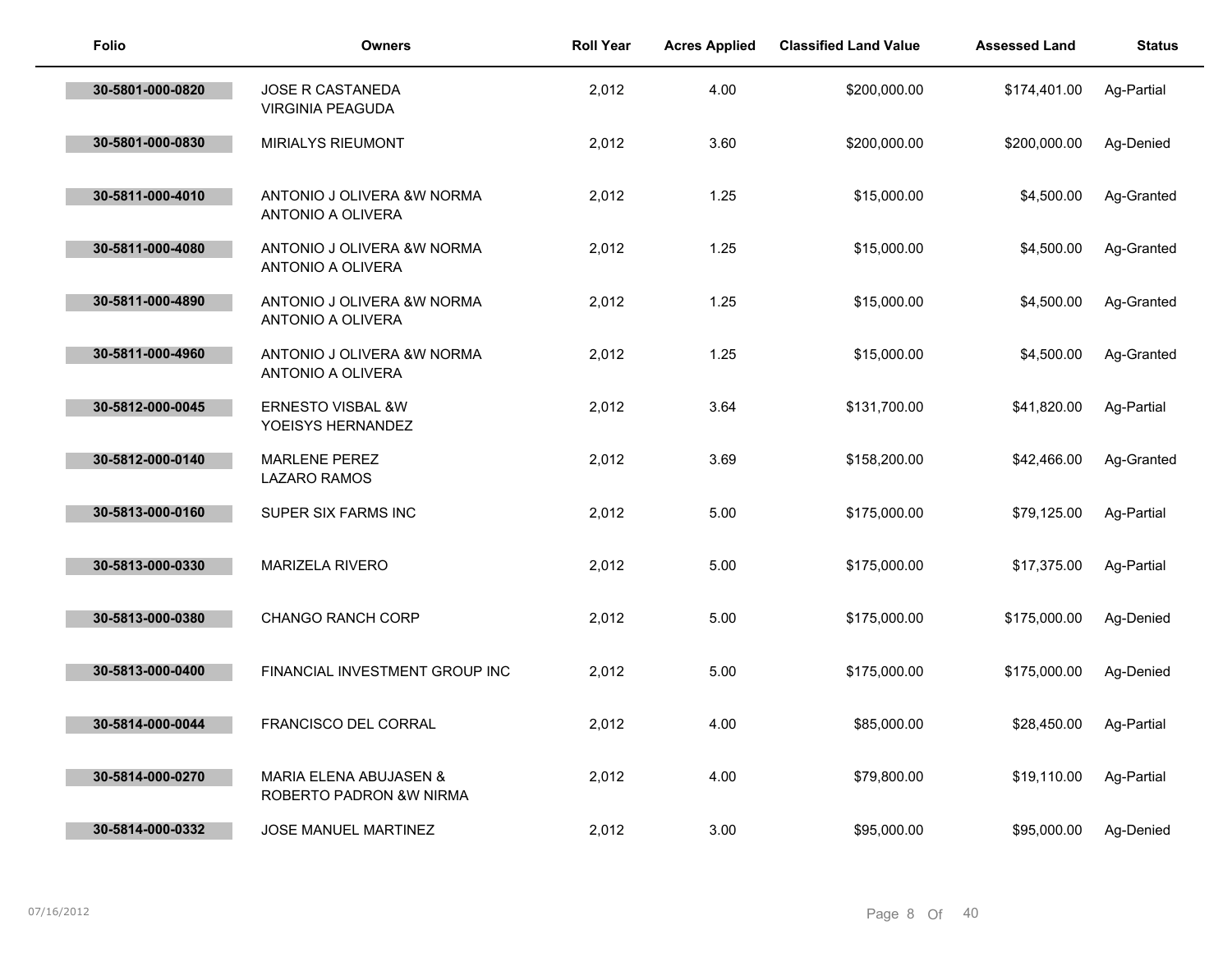| <b>Folio</b>     | <b>Owners</b>                           | <b>Roll Year</b> | <b>Acres Applied</b> | <b>Classified Land Value</b> | <b>Assessed Land</b> | <b>Status</b> |
|------------------|-----------------------------------------|------------------|----------------------|------------------------------|----------------------|---------------|
| 30-5815-000-0021 | <b>MARIA YANES</b>                      | 2,012            | 2.50                 | \$52,500.00                  | \$52,500.00          | Ag-Denied     |
| 30-5815-000-0220 | FALLS PROPERTIES LLC                    | 2,012            | 3.00                 | \$99,540.00                  | \$88,056.00          | Ag-Partial    |
| 30-5815-000-1073 | MIGUEL FALLA                            | 2,012            | 4.81                 | \$81,770.00                  | \$15,470.00          | Ag-Partial    |
| 30-5815-000-1150 | <b>MARISA CARO</b>                      | 2,012            | 5.00                 | \$85,000.00                  | \$12,500.00          | Ag-Granted    |
| 30-5815-000-1170 | ALEKSANDRA CUPRYS                       | 2,012            | 5.00                 | \$84,932.00                  | \$84,932.00          | Ag-Denied     |
| 30-5822-000-0033 | <b>JOSE PORRAS</b><br>MARGARITA JIMENEZ | 2,012            | 5.00                 | \$100,000.00                 | \$12,700.00          | Ag-Partial    |
| 30-5822-000-0042 | FERMOU AGRICULTURAL PROD INC            | 2,012            | 4.00                 | \$100,000.00                 | \$37,875.00          | Ag-Partial    |
| 30-5822-000-0050 | <b>MARISA CANO</b>                      | 2,012            | 4.70                 | \$93,940.00                  | \$93,940.00          | Ag-Denied     |
| 30-5822-000-0360 | <b>MARTHA GARCIA</b>                    | 2,012            | 5.00                 | \$100,000.00                 | \$17,400.00          | Ag-Partial    |
| 30-5823-000-0580 | FAME NURSERY OF MIA INC                 | 2,012            | 5.00                 | \$105,000.00                 | \$23,916.00          | Ag-Partial    |
| 30-5823-000-0760 | JOSE M CUETO                            | 2,012            | 5.00                 | \$105,000.00                 | \$105,000.00         | Ag-Denied     |
| 30-5823-000-0780 | <b>JESUS BARRERA</b>                    | 2,012            | 4.08                 | \$105,000.00                 | \$27,480.00          | Ag-Granted    |
| 30-5823-000-0900 | RICARDO SANZ &W DELIA                   | 2,012            | 5.00                 | \$99,330.00                  | \$99,330.00          | Ag-Partial    |
| 30-5824-000-0049 | MAELYS MARTINEZ                         | 2,012            | 5.00                 | \$158,730.00                 | \$9,620.00           | Ag-Granted    |
| 30-5824-000-0070 | NANDAYME CORPORATION                    | 2,012            | 4.75                 | \$156,222.00                 | \$9,468.00           | Ag-Granted    |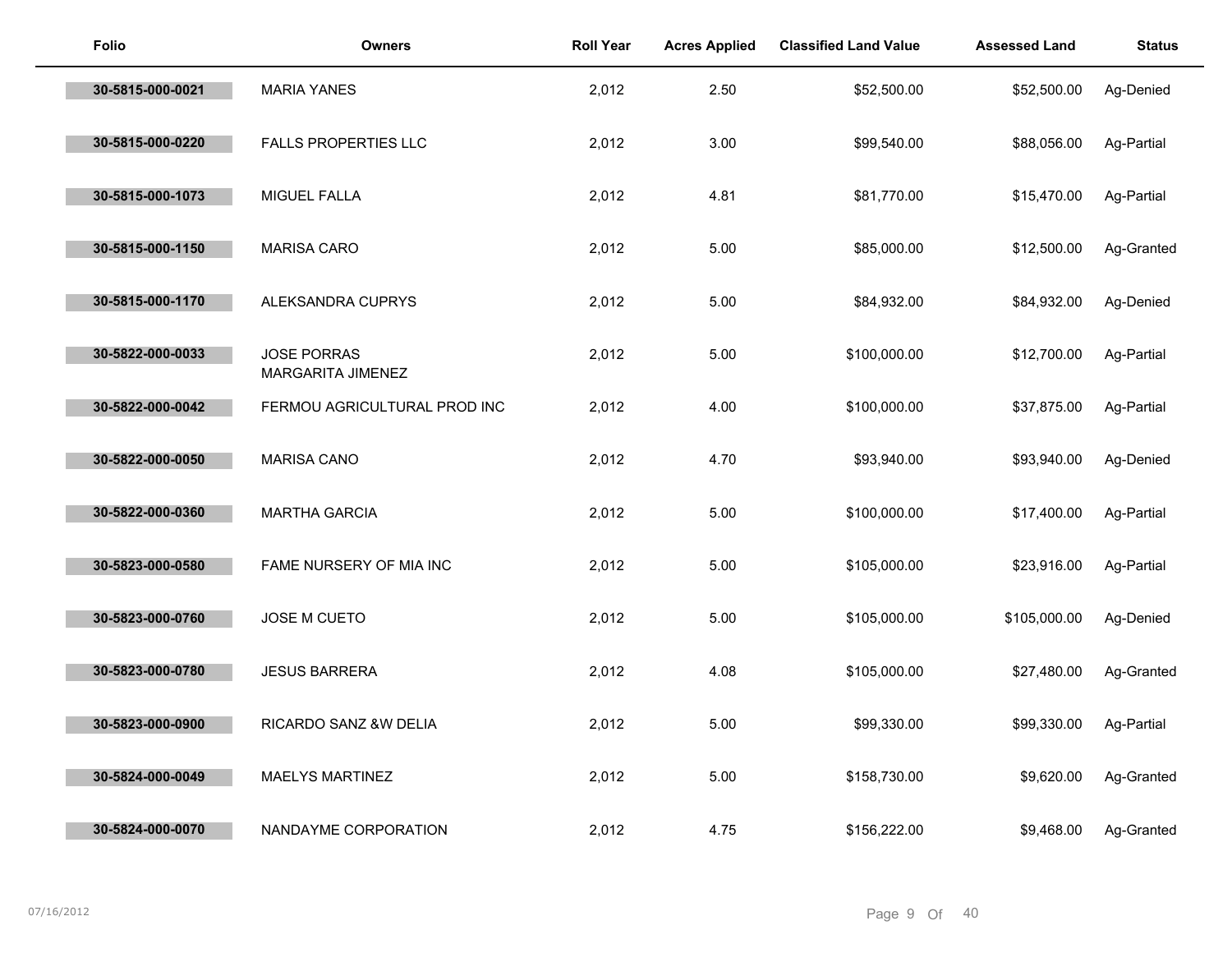| <b>Folio</b>     | <b>Owners</b>                                         | <b>Roll Year</b> | <b>Acres Applied</b> | <b>Classified Land Value</b> | <b>Assessed Land</b> | <b>Status</b> |
|------------------|-------------------------------------------------------|------------------|----------------------|------------------------------|----------------------|---------------|
| 30-5824-000-0079 | ROSA MARIA LOPEZ &H ALFREDO                           | 2,012            | 5.00                 | \$154,968.00                 | \$11,740.00          | Ag-Granted    |
| 30-5824-000-0080 | ROSA MARIA LOPEZ &H ALFREDO                           | 2,012            | 5.00                 | \$158,730.00                 | \$12,025.00          | Ag-Granted    |
| 30-5824-000-0082 | <b>M&amp;M'S HEAVENLY FARM LLC</b>                    | 2,012            | 5.00                 | \$154,968.00                 | \$39,338.00          | Ag-Partial    |
| 30-5824-000-0092 | JOSE LUIS SIRVEN<br><b>MARTHA R SIRVEN</b>            | 2,012            | 5.00                 | \$158,730.00                 | \$18,735.00          | Ag-Partial    |
| 30-5824-000-0095 | <b>JOSE LUIS SIRVEN</b><br><b>MARTHA R SIRVEN</b>     | 2,012            | 5.00                 | \$154,968.00                 | \$15,095.00          | Ag-Partial    |
| 30-5825-000-0371 | ABELS AIRSTRIP LLC                                    | 2,012            | 3.00                 | \$165,000.00                 | \$99,855.00          | Ag-Partial    |
| 30-5825-000-0470 | ALICIA PEREZ &H JUAN CARLOS                           | 2,012            | 4.75                 | \$165,000.00                 | \$51,235.00          | Ag-Partial    |
| 30-5825-000-0640 | SAMUEL LOBUE<br>SANDRA DE L LOBUE                     | 2,012            | 2.00                 | \$208,230.00                 | \$208,230.00         | Ag-Partial    |
| 30-5826-000-0038 | FELIN JOSE PEREZ PEREZ JTRS<br>DALIA MARIA PEREZ JTRS | 2,012            | 5.00                 | \$150,000.00                 | \$150,000.00         | Ag-Denied     |
| 30-5826-000-0039 | ALBERTO MUNOZ                                         | 2,012            | 5.00                 | \$150,000.00                 | \$150,000.00         | Ag-Denied     |
| 30-5826-000-0041 | NICOLAS F FALERO                                      | 2,012            | 2.30                 | \$57,500.00                  | \$57,500.00          | Ag-Denied     |
| 30-5826-000-0200 | <b>VIVIAN BADILLO</b>                                 | 2,012            | 2.50                 | \$62,500.00                  | \$6,250.00           | Ag-Granted    |
| 30-5826-000-0220 | <b>VIVIAN BADILLO</b>                                 | 2,012            | 2.50                 | \$62,500.00                  | \$6,250.00           | Ag-Granted    |
| 30-5826-000-0240 | <b>VIVIAN BADILLO</b>                                 | 2,012            | 2.87                 | \$71,750.00                  | \$15,950.00          | Ag-Partial    |
| 30-5826-000-0600 | <b>JEROME L ELSENRATH TR</b>                          | 2,012            | 2.28                 | \$57,000.00                  | \$33,825.00          | Ag-Partial    |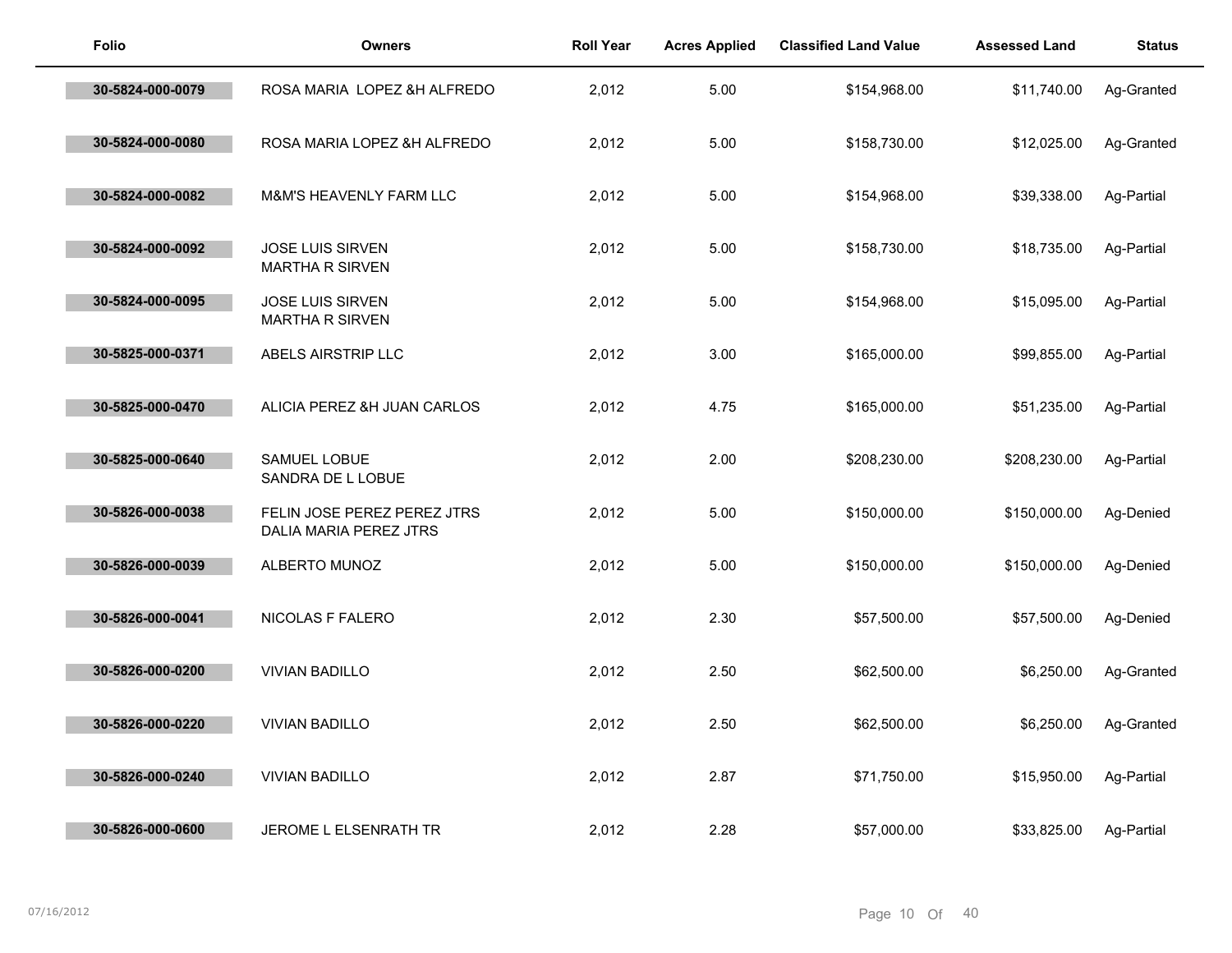| <b>Folio</b>     | <b>Owners</b>                                      | <b>Roll Year</b> | <b>Acres Applied</b> | <b>Classified Land Value</b> | <b>Assessed Land</b> | <b>Status</b> |
|------------------|----------------------------------------------------|------------------|----------------------|------------------------------|----------------------|---------------|
| 30-5826-000-0750 | <b>VIVIAN BADILLO</b>                              | 2,012            | 2.92                 | \$73,000.00                  | \$26,875.00          | Ag-Partial    |
| 30-5826-000-0771 | <b>VIVIAN BADILLO</b>                              | 2,012            | 2.42                 | \$60,500.00                  | \$6,050.00           | Ag-Granted    |
| 30-5827-000-0450 | <b>CURRENT OWNER</b><br><b>CURRENT OWNER</b>       | 2,012            | 5.00                 | \$95,000.00                  | \$95,000.00          | Ag-Denied     |
| 30-5827-000-0470 | <b>CURRENT OWNER</b><br><b>CURRENT OWNER</b>       | 2,012            | 2.23                 | \$46,830.00                  | \$46,830.00          | Ag-Denied     |
| 30-5827-000-0690 | LEE DECAN INVESTMENTS LLC                          | 2,012            | 2.50                 | \$52,500.00                  | \$5,000.00           | Ag-Granted    |
| 30-5827-000-0700 | FLORIDA POWER & LIGHT CO<br>ATTN PROPERTY TAX DEPT | 2,012            | 20.00                | \$317,600.00                 | \$121,085.00         | Ag-Granted    |
| 30-5827-000-0760 | ANTONIO CONTRERAS JTRS<br>MACRINA CONTRERAS JTRS   | 2,012            | 2.50                 | \$52,500.00                  | \$9,000.00           | Ag-Granted    |
| 30-5827-000-1330 | ROLANDO RODRIGUEZ                                  | 2,012            | 2.50                 | \$52,500.00                  | \$31,965.00          | Ag-Partial    |
| 30-5827-000-1420 | ARTURO DE LA NUEZ &W DIANA                         | 2,012            | 2.50                 | \$52,500.00                  | \$11,700.00          | Ag-Partial    |
| 30-5827-000-1780 | ARTURO DELA NUEZ &W DIANA                          | 2,012            | 1.58                 | \$52,500.00                  | \$25,640.00          | Ag-Granted    |
| 30-5827-000-2250 | ROLANDO RODRIGUEZ                                  | 2,012            | 5.00                 | \$95,000.00                  | \$95,000.00          | Ag-Denied     |
| 30-5828-000-0100 | JESUS M ORTIZ &W BLANCA                            | 2,012            | 0.30                 | \$38,750.00                  | \$34,942.00          | Ag-Granted    |
| 30-5828-000-2510 | <b>FRANCISCO GOMARA</b>                            | 2,012            | 2.00                 | \$34,680.00                  | \$34,680.00          | Ag-Denied     |
| 30-5828-000-3680 | ** CONFIDENTIAL **                                 | 2,012            | 2.51                 | \$42,670.00                  | \$23,170.00          | Ag-Partial    |
| 30-5828-000-4120 | <b>ESMILDO CLARO</b>                               | 2,012            | 2.72                 | \$49,640.00                  | \$49,640.00          | Ag-Denied     |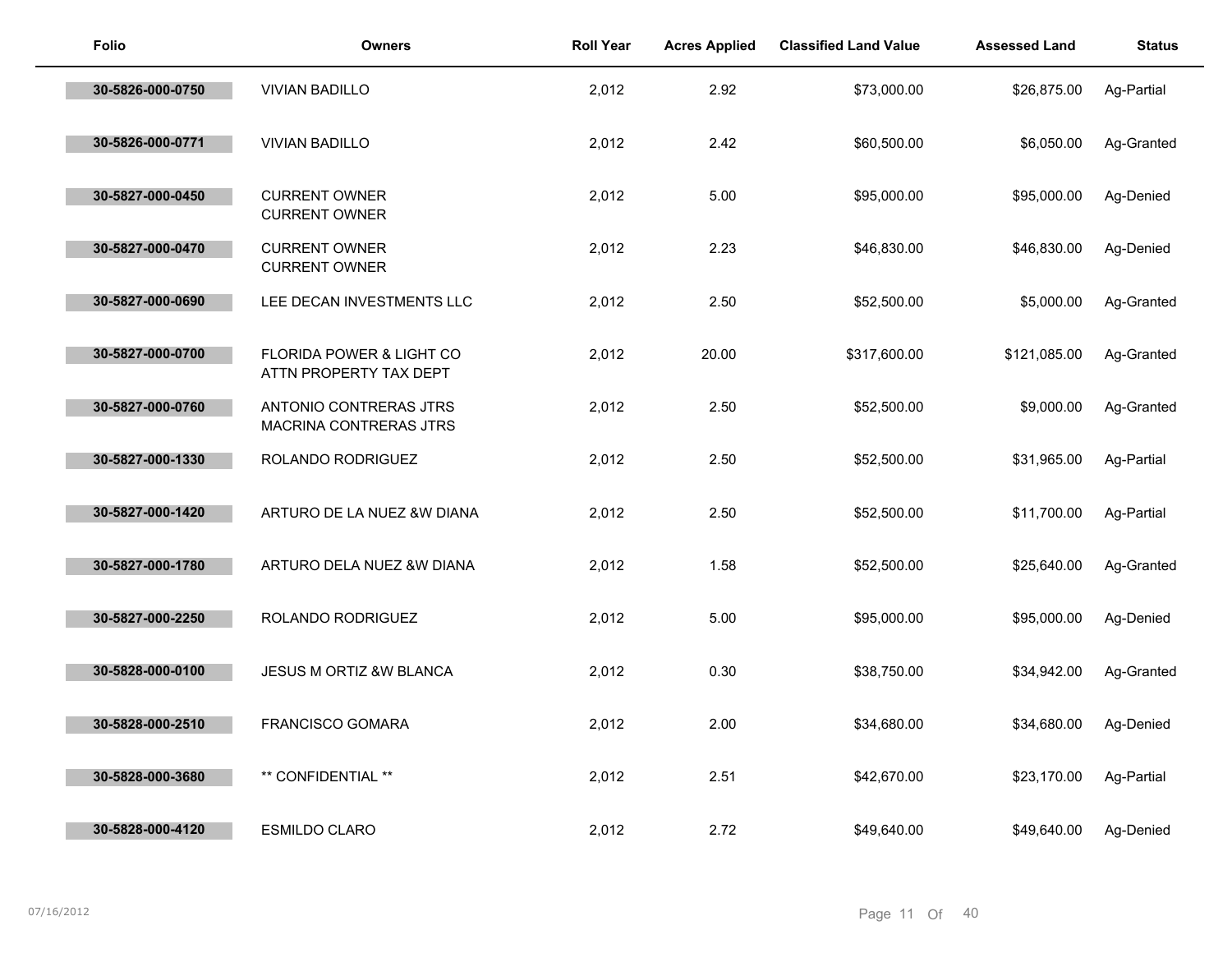| <b>Folio</b>     | <b>Owners</b>                              | <b>Roll Year</b> | <b>Acres Applied</b> | <b>Classified Land Value</b> | <b>Assessed Land</b> | <b>Status</b> |
|------------------|--------------------------------------------|------------------|----------------------|------------------------------|----------------------|---------------|
| 30-5834-000-0180 | <b>JOSE RUBEN RODRIGUEZ</b>                | 2,012            | 4.00                 | \$140,910.00                 | \$140,910.00         | Ag-Denied     |
| 30-5834-000-4090 | <b>JUAN C LAMELAS</b>                      | 2,012            | 7.75                 | \$217,000.00                 | \$94,280.00          | Ag-Partial    |
| 30-5834-000-4091 | JESUS LOPEZ<br>CARIDAD LOPEZ               | 2,012            | 5.00                 | \$140,000.00                 | \$72,656.00          | Ag-Partial    |
| 30-5835-000-0010 | 18806 SW 168 ST LLC                        | 2,012            | 4.30                 | \$141,000.00                 | \$36,822.00          | Ag-Partial    |
| 30-5835-000-0024 | <b>ALFONSO LAM</b><br>MONICA C MONTOYA LAM | 2,012            | 4.00                 | \$160,000.00                 | \$160,000.00         | Ag-Denied     |
| 30-5835-000-0031 | <b>LEELA GEORGE</b>                        | 2,012            | 10.00                | \$270,000.00                 | \$20,000.00          | Ag-Granted    |
| 30-5835-000-0050 | <b>MIRTA GIL</b>                           | 2,012            | 5.00                 | \$160,000.00                 | \$66,400.00          | Ag-Partial    |
| 30-5835-000-0142 | PATRICK NURSERY INC                        | 2,012            | 5.11                 | \$178,850.00                 | \$90,500.00          | Ag-Partial    |
| 30-5835-000-0143 | FERGUSON HOUSE WORKS INC                   | 2,012            | 5.11                 | \$178,850.00                 | \$137,944.00         | Ag-Partial    |
| 30-5835-000-0148 | PATRICK NURSEY INC                         | 2,012            | 5.11                 | \$178,850.00                 | \$155,450.00         | Ag-Partial    |
| 30-5835-000-0170 | <b>MIRTA GIL</b>                           | 2,012            | 6.43                 | \$206,048.00                 | \$206,048.00         | Ag-Denied     |
| 30-5836-002-0031 | <b>CORBO INC</b>                           | 2,012            | 2.40                 | \$79,560.00                  | \$51,592.00          | Ag-Partial    |
| 30-5913-003-0020 | RICHARD & DAVID FREER                      | 2,012            | 1.22                 | \$1,005,948.00               | \$1,005,948.00       | Ag-Denied     |
| 30-5914-000-0100 | <b>TCAG LLC</b>                            | 2,012            | 5.00                 | \$1,960,200.00               | \$717,571.00         | Ag-Partial    |
| 30-5914-000-0101 | <b>TCAG LLC</b>                            | 2,012            | 5.00                 | \$1,960,200.00               | \$986,350.00         | Ag-Partial    |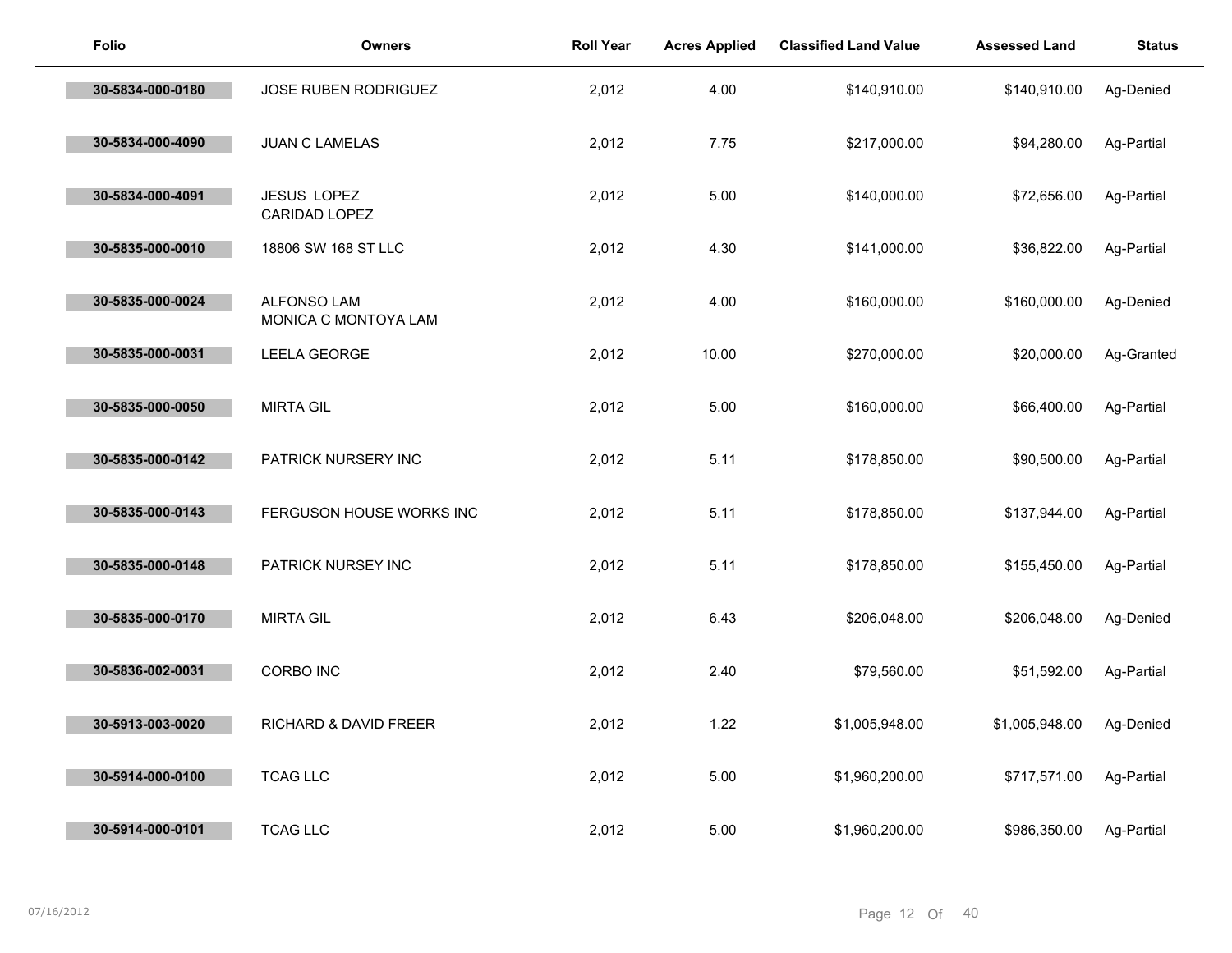| <b>Folio</b>     | <b>Owners</b>                                            | <b>Roll Year</b> | <b>Acres Applied</b> | <b>Classified Land Value</b> | <b>Assessed Land</b> | <b>Status</b> |
|------------------|----------------------------------------------------------|------------------|----------------------|------------------------------|----------------------|---------------|
| 30-5914-000-0200 | TAMIAMI KENDALL INVESTMENTS INC<br>C/O ALBERTO J PARLADE | 2,012            | 10.00                | \$2,763,908.00               | \$1,635,436.00       | Ag-Partial    |
| 30-5922-001-0210 | TAMIAMI PLAZA CENTER INC                                 | 2,012            | 0.92                 | \$576,821.00                 | \$576,821.00         | Ag-Denied     |
| 30-5922-001-0220 | TAMIAMI PLAZA CENTER INC                                 | 2,012            | 0.90                 | \$492,118.00                 | \$492,118.00         | Ag-Denied     |
| 30-5922-001-0230 | TAMIAMI PLAZA CENTER INC                                 | 2,012            | 0.90                 | \$491,135.00                 | \$491,135.00         | Ag-Denied     |
| 30-5922-001-0240 | TAMIAMI PLAZA CENTER INC                                 | 2,012            | 0.89                 | \$490,153.00                 | \$490,153.00         | Ag-Denied     |
| 30-5927-000-0220 | CANTONVILLE INVESTS NV                                   | 2,012            | 6.05                 | \$3,424,452.00               | \$273,962.00         | Ag-Granted    |
| 30-5928-000-0070 | STRAWBERRY FIELDS OF KENDALL LLC                         | 2,012            | 4.67                 | \$508,780.00                 | \$9,344.00           | Ag-Granted    |
| 30-5928-000-0072 | STRAWBERRY FIELDS OF KENDALL LLC                         | 2,012            | 5.23                 | \$569,290.00                 | \$10,456.00          | Ag-Granted    |
| 30-5930-000-0030 | KAREL GUERRA<br>YENI GUERRA                              | 2,012            | 30.00                | \$952,665.00                 | \$952,665.00         | Ag-Denied     |
| 30-5930-000-0037 | <b>ARTURO MACIAS</b>                                     | 2,012            | 7.00                 | \$222,000.00                 | \$18,500.00          | Ag-Granted    |
| 30-5930-000-0100 | <b>CORIAT PROP LLC</b>                                   | 2,012            | 2.50                 | \$112,500.00                 | \$5,000.00           | Ag-Granted    |
| 30-5930-000-0110 | CORIAT PROP LLC                                          | 2,012            | 2.50                 | \$112,500.00                 | \$5,000.00           | Ag-Granted    |
| 30-5930-000-0121 | <b>CORIAT PROP LLC</b>                                   | 2,012            | 2.50                 | \$112,500.00                 | \$5,000.00           | Ag-Granted    |
| 30-5930-000-0150 | LEONARD RAYMOND MC GUIRE                                 | 2,012            | 5.15                 | \$154,500.00                 | \$154,500.00         | Ag-Denied     |
| 30-5930-000-0151 | <b>LESBIA GUERRERO</b>                                   | 2,012            | 2.00                 | \$134,700.00                 | \$134,700.00         | Ag-Denied     |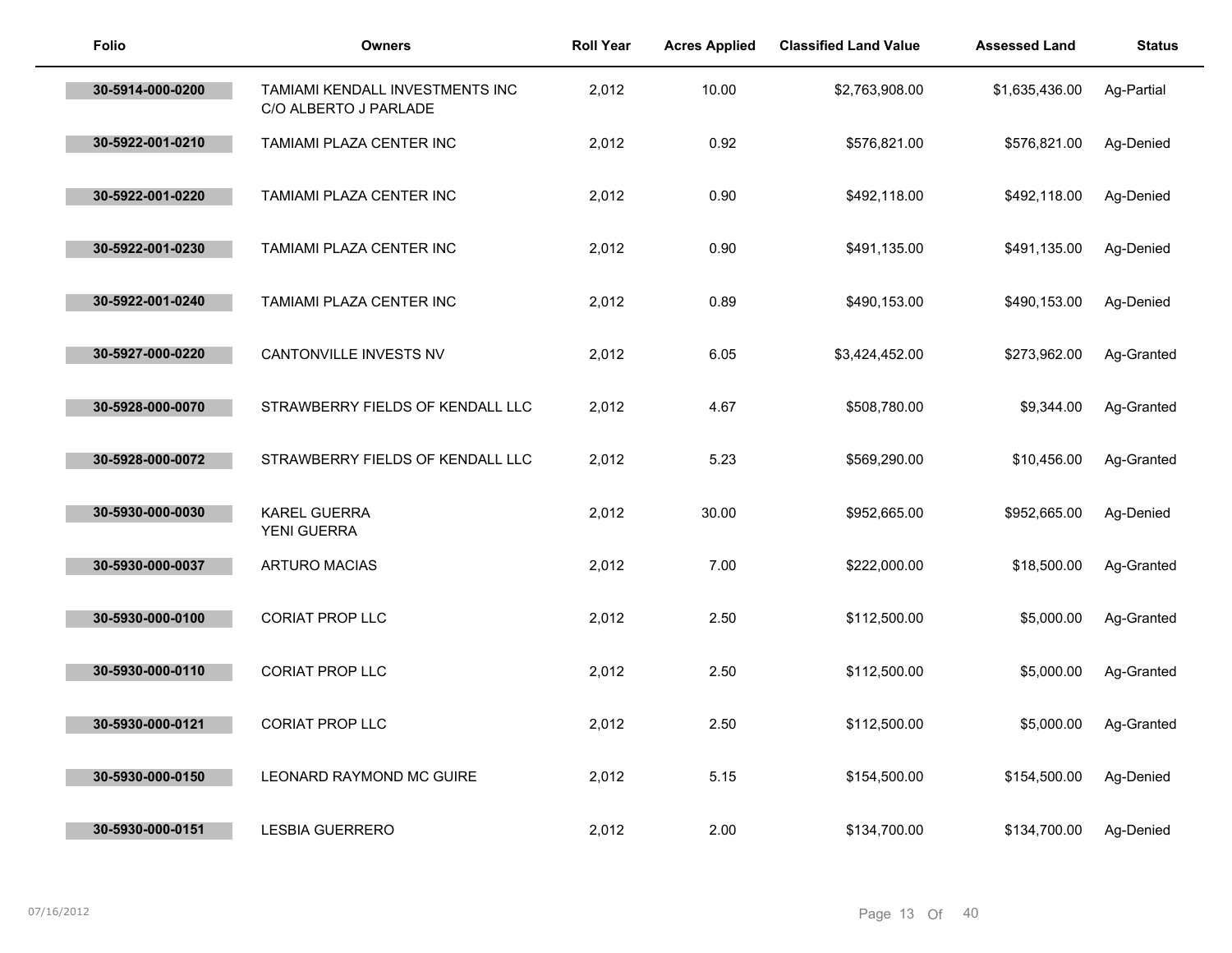| <b>Folio</b>     | <b>Owners</b>                                    | <b>Roll Year</b> | <b>Acres Applied</b> | <b>Classified Land Value</b> | <b>Assessed Land</b> | <b>Status</b> |
|------------------|--------------------------------------------------|------------------|----------------------|------------------------------|----------------------|---------------|
| 30-5930-000-0260 | <b>JESUS G CANRE</b><br>MARIA DEL CARMEN CENTENO | 2,012            | 2.00                 | \$112,500.00                 | \$112,500.00         | Ag-Denied     |
| 30-5930-000-0400 | CORIAT PROP LLC                                  | 2,012            | 5.00                 | \$150,000.00                 | \$10,000.00          | Ag-Granted    |
| 30-5930-000-1800 | THELMA ALVARADO                                  | 2,012            | 2.00                 | \$115,650.00                 | \$115,650.00         | Ag-Denied     |
| 30-5930-000-1880 | DAVID PEREZ<br><b>IRAIDA GARCIA</b>              | 2,012            | 1.34                 | \$73,700.00                  | \$73,700.00          | Ag-Denied     |
| 30-5931-000-0210 | MATIAS M AVERHOFF                                | 2,012            | 0.00                 | \$112,500.00                 | \$37,250.00          | Ag-Partial    |
| 30-5931-000-0300 | <b>BONNY J HAMPSON LOPEZ</b>                     | 2,012            | 2.00                 | \$115,500.00                 | \$115,500.00         | Ag-Denied     |
| 30-5931-000-0350 | JANET BLANCO                                     | 2,012            | 5.19                 | \$168,610.00                 | \$14,008.00          | Ag-Granted    |
| 30-5931-000-2570 | GISELA SANCHEZ MEDINA                            | 2,012            | 10.00                | \$250,000.00                 | \$25,000.00          | Ag-Granted    |
| 30-5932-000-0010 | FLOWER LAND GROUP LLC                            | 2,012            | 80.00                | \$2,880,351.00               | \$2,880,351.00       | Ag-Partial    |
| 30-5932-001-0091 | DONALD E HERN &W WALTRAUD H                      | 2,012            | 1.00                 | \$87,412.00                  | \$59,213.00          | Ag-Partial    |
| 30-5933-000-0010 | FORTUNE LAND INVESTMENTS LLC                     | 2,012            | 1.56                 | \$286,935.00                 | \$139,110.00         | Ag-Partial    |
| 30-5933-000-0025 | FORTUNE LAND INVESTMENTS LLC                     | 2,012            | 20.00                | \$3,801,260.00               | \$50,825.00          | Ag-Granted    |
| 30-5933-000-0030 | FORTUNE LAND INVESTMENTS LLC                     | 2,012            | 40.00                | \$7,355,795.00               | \$431,450.00         | Ag-Partial    |
| 30-5933-000-0041 | FORTUNE LAND INVESTMENTS LLC                     | 2,012            | 2.37                 | \$497,700.00                 | \$5,925.00           | Ag-Granted    |
| 30-5933-000-0055 | FORTUNE LAND INVESTMENTS LLC                     | 2,012            | 15.00                | \$2,929,150.00               | \$37,725.00          | Ag-Granted    |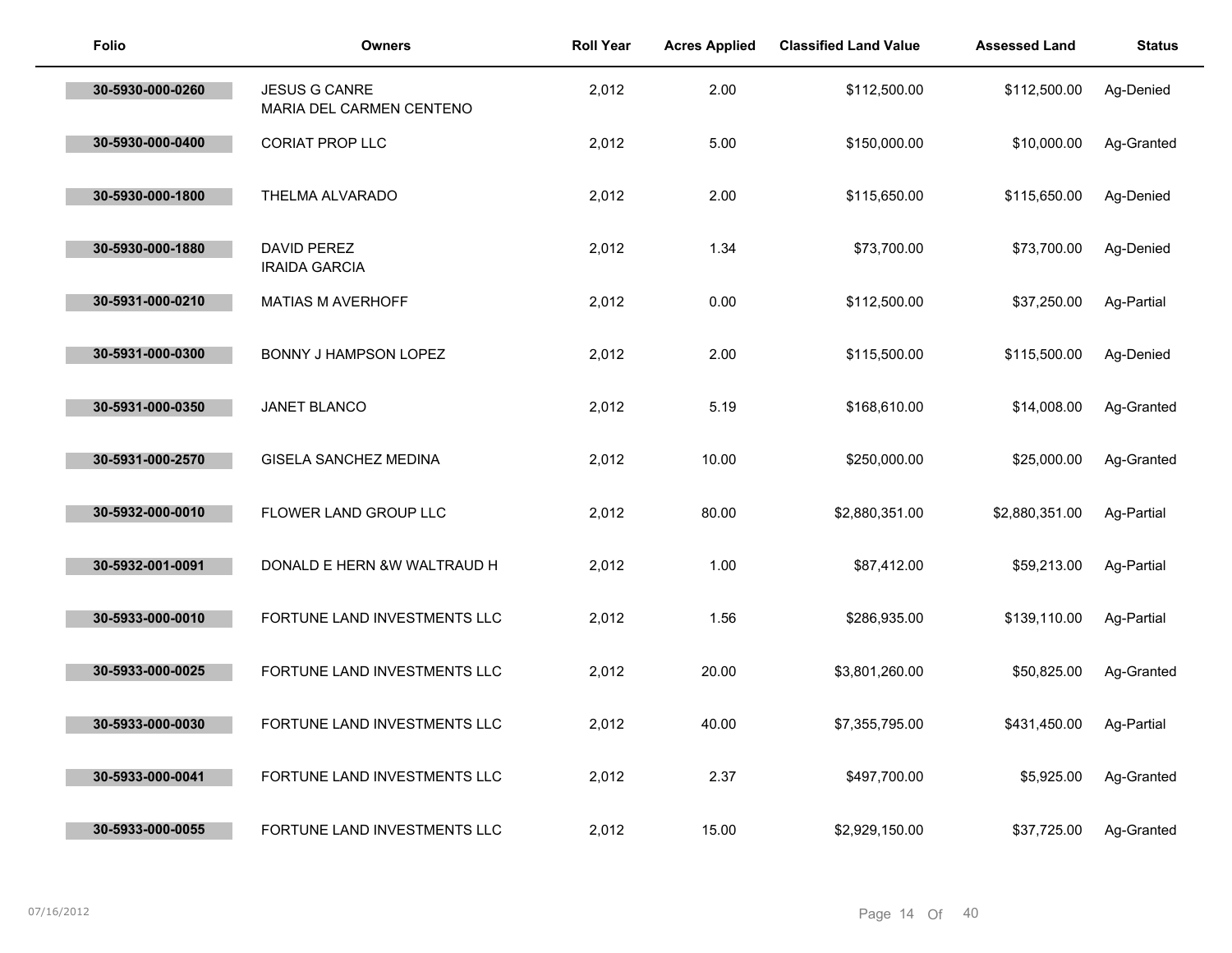| <b>Folio</b>     | <b>Owners</b>                     | <b>Roll Year</b> | <b>Acres Applied</b> | <b>Classified Land Value</b> | <b>Assessed Land</b> | <b>Status</b> |
|------------------|-----------------------------------|------------------|----------------------|------------------------------|----------------------|---------------|
| 30-5933-000-0100 | FORTUNE LAND INVESTMENTS LLC      | 2,012            | 20.00                | \$3,787,750.00               | \$50,000.00          | Ag-Granted    |
| 30-5933-002-0300 | FORTUNE LAND INVESTMENTS LLC      | 2,012            | 4.70                 | \$897,500.00                 | \$11,750.00          | Ag-Granted    |
| 30-5933-002-0310 | FORTUNE LAND INVESTMENTS LLC      | 2,012            | 4.62                 | \$899,950.00                 | \$11,550.00          | Ag-Granted    |
| 30-5933-002-0320 | FORTUNE LAND INVESTMENTS LLC      | 2,012            | 3.00                 | \$564,800.00                 | \$7,575.00           | Ag-Granted    |
| 30-5933-002-0330 | FORTUNE LAND INVESTMENTS LLC      | 2,012            | 4.63                 | \$864,050.00                 | \$11,575.00          | Ag-Granted    |
| 30-5934-001-0170 | <b>ESRIDGE CO NV</b>              | 2,012            | 6.93                 | \$3,624,336.00               | \$14,550.00          | Ag-Granted    |
| 30-6017-000-0051 | JORDASH INV & REALTY INC          | 2,012            | 36.00                | \$2,562,604.00               | \$628,723.00         | Ag-Partial    |
| 30-6018-000-0570 | <b>BAILES PL LLC</b>              | 2,012            | 3.00                 | \$459,125.00                 | \$459,125.00         | Ag-Denied     |
| 30-6029-000-0220 | CHARLES B DUNN &W SANDRA L        | 2,012            | 15.29                | \$267,610.00                 | \$38,230.00          | Ag-Granted    |
| 30-6030-000-0020 | DUNN BROTHERS FARMS INC           | 2,012            | 2.50                 | \$181,440.00                 | \$81,652.00          | Ag-Granted    |
| 30-6030-000-0021 | FIVE FRITZ PTN LTD PTN            | 2,012            | 33.97                | \$1,222,920.00               | \$84,925.00          | Ag-Granted    |
| 30-6030-000-0130 | JW FRITZ PARTNERS LTD PARTNERSHII | 2,012            | 40.00                | \$1,440,000.00               | \$100,000.00         | Ag-Granted    |
| 30-6030-000-0160 | NEWSOUTH LLC                      | 2,012            | 19.62                | \$438,860.00                 | \$49,050.00          | Ag-Granted    |
| 30-6801-000-0075 | R PLANTS INC                      | 2,012            | 10.00                | \$300,000.00                 | \$25,000.00          | Ag-Granted    |
| 30-6801-000-0077 | <b>VERAS NURSERY INC</b>          | 2,012            | 10.00                | \$350,000.00                 | \$40,000.00          | Ag-Granted    |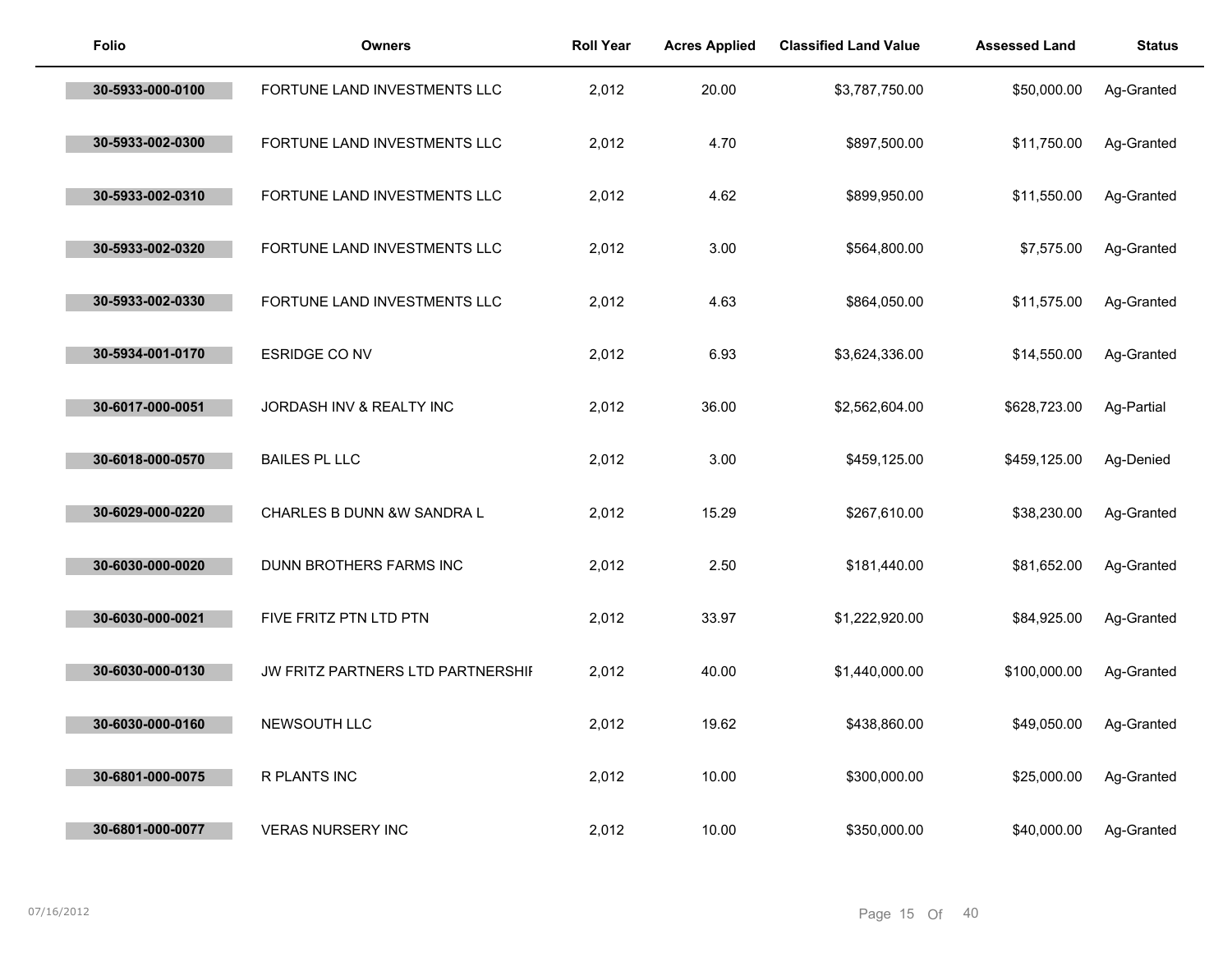| <b>Folio</b>     | <b>Owners</b>                                              | <b>Roll Year</b> | <b>Acres Applied</b> | <b>Classified Land Value</b> | <b>Assessed Land</b> | <b>Status</b> |
|------------------|------------------------------------------------------------|------------------|----------------------|------------------------------|----------------------|---------------|
| 30-6801-000-0081 | <b>VERAS NURSERY INC</b>                                   | 2,012            | 5.08                 | \$177,800.00                 | \$20,320.00          | Ag-Granted    |
| 30-6801-000-0083 | ANTONIO HERNANDEZ &<br><b>MARIA A FRAUSTO</b>              | 2,012            | 5.00                 | \$177,800.00                 | \$20,320.00          | Ag-Granted    |
| 30-6801-000-0111 | NUEVA TIERRA LLLP<br>C/O MACHADO & HERRAN PA               | 2,012            | 5.00                 | \$165,550.00                 | \$100,870.00         | Ag-Partial    |
| 30-6801-000-0121 | ANGEL R VENEGAS<br>MARY J VENEGAS                          | 2,012            | 4.00                 | \$175,000.00                 | \$40,459.00          | Ag-Granted    |
| 30-6801-000-0125 | <b>GARSH INVESTMENTS LLP</b>                               | 2,012            | 5.00                 | \$175,000.00                 | \$20,000.00          | Ag-Granted    |
| 30-6802-000-0020 | SANTOS A RODRIGUEZ<br>MARIA I GONZALEZ                     | 2,012            | 10.00                | \$340,550.00                 | \$46,670.00          | Ag-Partial    |
| 30-6802-000-0040 | MIGUEL A MENENDEZ<br>LIRIDA C MENENDEZ                     | 2,012            | 4.00                 | \$181,350.00                 | \$69,720.00          | Ag-Partial    |
| 30-6802-000-0065 | MI TIERRA RANCH LLC                                        | 2,012            | 4.73                 | \$153,855.00                 | \$28,683.00          | Ag-Partial    |
| 30-6802-000-0081 | <b>GREGORY GOMEZ JTRS</b><br>YVETTE E BLACKWELL GOMEZ JTRS | 2,012            | 2.86                 | \$100,100.00                 | \$100,100.00         | Ag-Denied     |
| 30-6802-000-0172 | <b>JUAN C VICHOT &amp;W</b><br>LOURDES VICHOT              | 2,012            | 1.50                 | \$67,500.00                  | \$19,120.00          | Ag-Partial    |
| 30-6802-000-0192 | <b>VICENTE LAGO</b>                                        | 2,012            | 2.50                 | \$87,500.00                  | \$5,000.00           | Ag-Granted    |
| 30-6802-000-0195 | ERNIE ROGER SARDINA<br>TERESA KAY SARDINA                  | 2,012            | 5.00                 | \$284,250.00                 | \$28,365.00          | Ag-Granted    |
| 30-6802-000-0197 | U S SECURITY TRUST INC                                     | 2,012            | 4.00                 | \$125,125.00                 | \$55,765.00          | Ag-Partial    |
| 30-6802-000-0198 | URBICIO E SAURA & W MIRIAM B                               | 2,012            | 1.25                 | \$73,500.00                  | \$73,500.00          | Ag-Denied     |
| 30-6802-000-0218 | ANA E RIESCO<br>RAFAEL RIESCO                              | 2,012            | 3.40                 | \$167,375.00                 | \$167,375.00         | Ag-Denied     |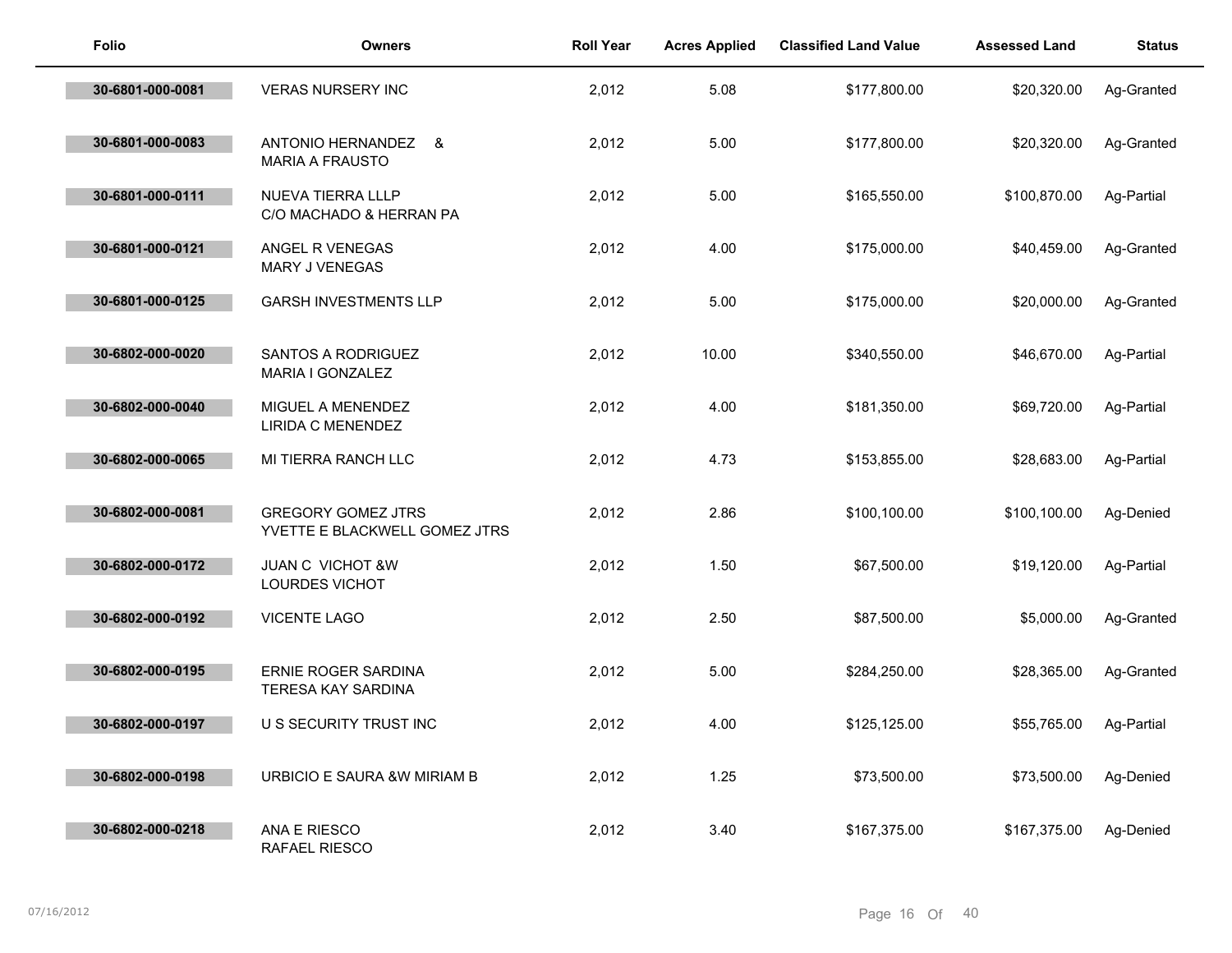| <b>Folio</b>     | <b>Owners</b>                                       | <b>Roll Year</b> | <b>Acres Applied</b> | <b>Classified Land Value</b> | <b>Assessed Land</b> | <b>Status</b> |
|------------------|-----------------------------------------------------|------------------|----------------------|------------------------------|----------------------|---------------|
| 30-6802-000-0224 | DAVID J SCHIEFERLE                                  | 2,012            | 5.00                 | \$176,313.00                 | \$26,405.00          | Ag-Partial    |
| 30-6803-000-0064 | YUDITH PEREZ                                        | 2,012            | 2.50                 | \$74,900.00                  | \$29,310.00          | Ag-Partial    |
| 30-6803-000-0100 | SABINO HOYOS &W CONSUELO                            | 2,012            | 4.33                 | \$129,250.00                 | \$13,262.00          | Ag-Granted    |
| 30-6803-000-0114 | RICARDO PEREZ                                       | 2,012            | 1.49                 | \$73,850.00                  | \$24,885.00          | Ag-Partial    |
| 30-6803-000-0117 | <b>CHALLOTORN E GRESHAM</b><br><b>ROGER GRESHAM</b> | 2,012            | 2.60                 | \$80,500.00                  | \$55,090.00          | Ag-Partial    |
| 30-6803-000-0190 | PHAISIT CHEWPUTTANAGUL                              | 2,012            | 1.90                 | \$79,450.00                  | \$26,650.00          | Ag-Partial    |
| 30-6803-000-0220 | ADALBERTO LIMA REINA<br><b>GLADYS ALONSO GARCIA</b> | 2,012            | 2.20                 | \$77,000.00                  | \$21,146.00          | Ag-Partial    |
| 30-6803-000-0320 | EDELBERTO RODRIGUEZ<br><b>GLORIA RODRIGUEZ</b>      | 2,012            | 1.25                 | \$73,200.00                  | \$73,200.00          | Ag-Denied     |
| 30-6803-000-1650 | <b>LUIS VARA</b>                                    | 2,012            | 1.00                 | \$71,400.00                  | \$42,840.00          | Ag-Partial    |
| 30-6803-000-2350 | PALMA ALTA NURSERY LLC                              | 2,012            | 2.03                 | \$81,200.00                  | \$48,440.00          | Ag-Partial    |
| 30-6809-000-0018 | SERVANDO HOYOS &W ELAYNE                            | 2,012            | 0.40                 | \$75,000.00                  | \$63,400.00          | Ag-Partial    |
| 30-6809-000-0340 | <b>JUAN CARLOS JULIA</b>                            | 2,012            | 1.60                 | \$96,250.00                  | \$96,250.00          | Ag-Denied     |
| 30-6809-000-0480 | RICARDO M BARQUIN                                   | 2,012            | 1.25                 | \$89,600.00                  | \$89,600.00          | Ag-Denied     |
| 30-6810-000-0060 | RAINBOW ESTATES CORP                                | 2,012            | 2.36                 | \$82,600.00                  | \$82,600.00          | Ag-Partial    |
| 30-6810-000-0160 | SANTIAGO HENRY CAMPOS &W<br>DALIA MARIA CAMPOS      | 2,012            | 0.00                 | \$75,600.00                  | \$75,600.00          | Ag-Denied     |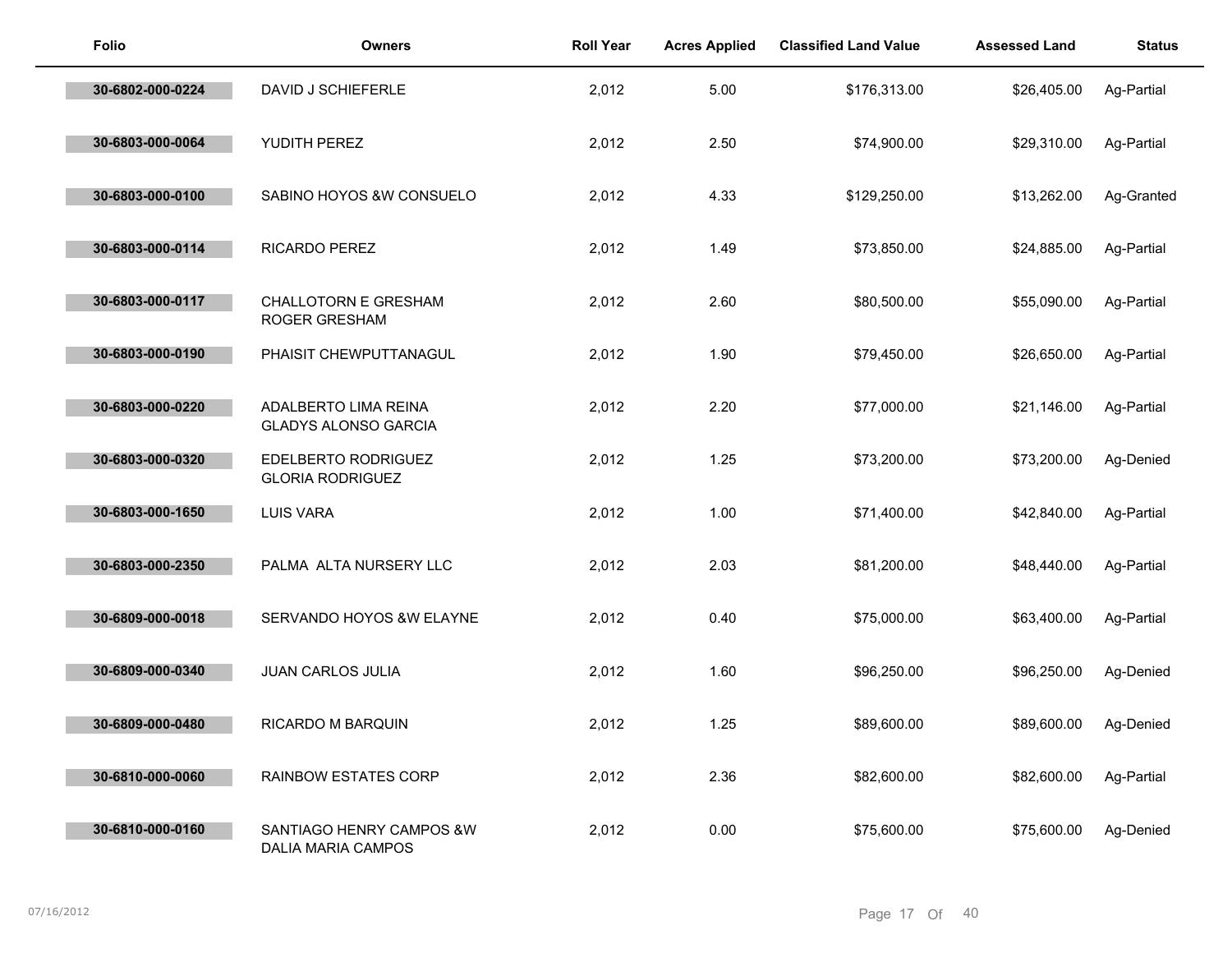| Folio            | <b>Owners</b>                                             | <b>Roll Year</b> | <b>Acres Applied</b> | <b>Classified Land Value</b> | <b>Assessed Land</b> | <b>Status</b> |
|------------------|-----------------------------------------------------------|------------------|----------------------|------------------------------|----------------------|---------------|
| 30-6810-000-0320 | ERNIE ROGER SARDINA<br>TERESA KAY SARDINA                 | 2,012            | 20.00                | \$450,000.00                 | \$450,000.00         | Ag-Denied     |
| 30-6810-000-0640 | <b>CHARLES A BATTISTI</b>                                 | 2,012            | 7.20                 | \$180,000.00                 | \$28,800.00          | Ag-Granted    |
| 30-6811-000-0210 | <b>ISAEL VELIZ</b><br><b>BLANCA VELIZ</b>                 | 2,012            | 10.00                | \$243,250.00                 | \$109,060.00         | Ag-Partial    |
| 30-6811-000-0360 | RAIZZA PEREZ                                              | 2,012            | 1.15                 | \$69,000.00                  | \$37,080.00          | Ag-Partial    |
| 30-6811-000-2040 | ORLANDO RIVERA<br><b>SUSAN RIVERA</b>                     | 2,012            | 2.46                 | \$123,600.00                 | \$30,670.00          | Ag-Partial    |
| 30-6812-000-0417 | LUCKY CHAN FARM LLC                                       | 2,012            | 1.40                 | \$84,000.00                  | \$44,601.00          | Ag-Partial    |
| 30-6813-000-0093 | ALBEO A ROSADO<br>ESLY A ROSADO                           | 2,012            | 0.50                 | \$69,000.00                  | \$69,000.00          | Ag-Denied     |
| 30-6813-000-0100 | ARMANDO ANTELO<br>MARIOLA ANTELO                          | 2,012            | 2.37                 | \$96,625.00                  | \$96,625.00          | Ag-Denied     |
| 30-6813-000-0105 | PATRICIA ANNE KELLY                                       | 2,012            | 1.37                 | \$94,525.00                  | \$94,525.00          | Ag-Denied     |
| 30-6813-000-0140 | RAFAEL TOIRAC &W DIGNORA                                  | 2,012            | 0.00                 | \$52,500.00                  | \$52,500.00          | Ag-Denied     |
| 30-6813-000-0141 | RAFAEL TOIRAC &W DIGNORA                                  | 2,012            | 0.88                 | \$52,500.00                  | \$52,500.00          | Ag-Denied     |
| 30-6813-000-0253 | <b>FELICITA CORZO LE &amp;</b><br>REM MARIA LUISA CORZO & | 2,012            | 4.81                 | \$156,325.00                 | \$24,605.00          | Ag-Partial    |
| 30-6813-000-0310 | GAYE HOLCOMB EVERT                                        | 2,012            | 14.00                | \$490,000.00                 | \$63,890.00          | Ag-Partial    |
| 30-6813-000-0390 | <b>BARNEY W RUTZKE SR</b>                                 | 2,012            | 10.00                | \$300,000.00                 | \$25,000.00          | Ag-Granted    |
| 30-6814-000-0029 | CLIO INVEST LLC                                           | 2,012            | 1.00                 | \$51,000.00                  | \$31,400.00          | Ag-Partial    |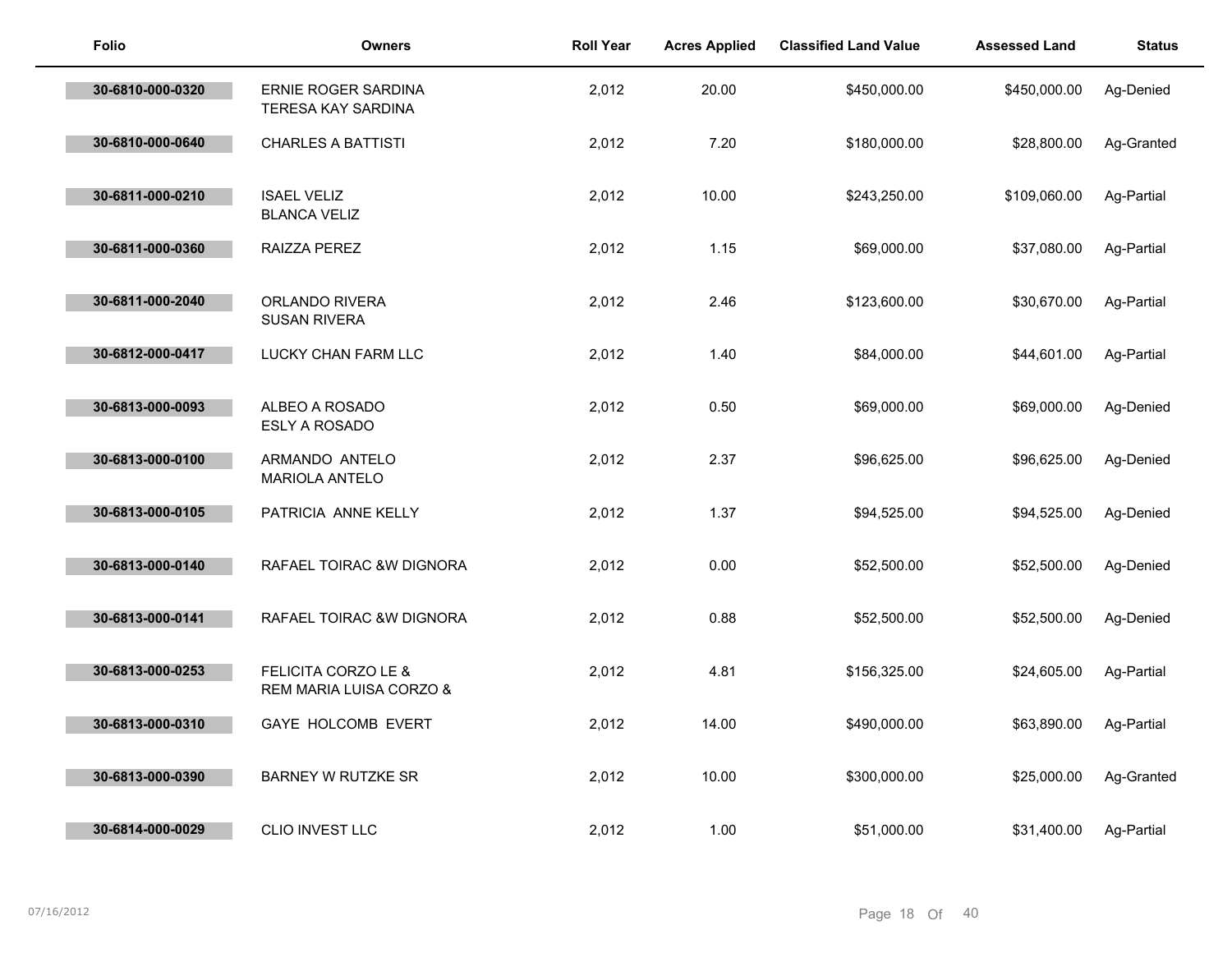| <b>Folio</b>     | <b>Owners</b>                                      | <b>Roll Year</b> | <b>Acres Applied</b> | <b>Classified Land Value</b> | <b>Assessed Land</b> | <b>Status</b> |
|------------------|----------------------------------------------------|------------------|----------------------|------------------------------|----------------------|---------------|
| 30-6814-000-0056 | YORKA HERNANDEZ                                    | 2,012            | 1.39                 | \$83,400.00                  | \$83,400.00          | Ag-Denied     |
| 30-6815-000-0065 | YOEL RUIZ ALONSO<br><b>BELKIS PEREZ</b>            | 2,012            | 5.00                 | \$162,500.00                 | \$59,615.00          | Ag-Partial    |
| 30-6815-000-0095 | LAZARO ELPIDIO ALVAREZ                             | 2,012            | 0.00                 | \$162,500.00                 | \$162,500.00         | Ag-Denied     |
| 30-6815-000-0141 | ANA D CRUZ                                         | 2,012            | 5.00                 | \$162,500.00                 | \$20,000.00          | Ag-Granted    |
| 30-6815-000-0460 | LUIS A BERMUDEZ                                    | 2,012            | 5.00                 | \$162,500.00                 | \$162,500.00         | Ag-Denied     |
| 30-6816-000-0450 | ONEIDA R REYES DIEZ                                | 2,012            | 5.00                 | \$162,500.00                 | \$10,000.00          | Ag-Granted    |
| 30-6816-000-1350 | JOSE GARCIA &W EVIDIA                              | 2,012            | 4.50                 | \$166,790.00                 | \$48,495.00          | Ag-Partial    |
| 30-6816-000-1960 | ONEIDA R REYES DIEZ<br><b>ENRIQUE DIEZ</b>         | 2,012            | 4.20                 | \$136,500.00                 | \$25,644.00          | Ag-Partial    |
| 30-6816-000-1965 | ONEIDA R REYES DIEZ                                | 2,012            | 4.30                 | \$139,750.00                 | \$11,610.00          | Ag-Granted    |
| 30-6817-000-0151 | <b>JUAN MENESES</b>                                | 2,012            | 5.00                 | \$175,000.00                 | \$109,000.00         | Ag-Partial    |
| 30-6817-000-0180 | <b>CHARLES E LARGAY TR</b>                         | 2,012            | 13.24                | \$481,075.00                 | \$188,405.00         | Ag-Granted    |
| 30-6819-000-0490 | JULIA SADY DEULOFEU<br>ALEXIS MACHADO              | 2,012            | 5.00                 | \$186,725.00                 | \$186,725.00         | Ag-Denied     |
| 30-6821-000-0051 | <b>LUZ MARIA CIFUENTES</b><br>JOHN JAIRO CIFUENTES | 2,012            | 1.25                 | \$43,750.00                  | \$28,560.00          | Ag-Partial    |
| 30-6821-000-0580 | RAQUEL MENDEZ                                      | 2,012            | 0.00                 | \$44,100.00                  | \$25,330.00          | Ag-Partial    |
| 30-6821-000-0980 | RONIEL HERNANDEZ                                   | 2,012            | 1.00                 | \$43,750.00                  | \$43,750.00          | Ag-Denied     |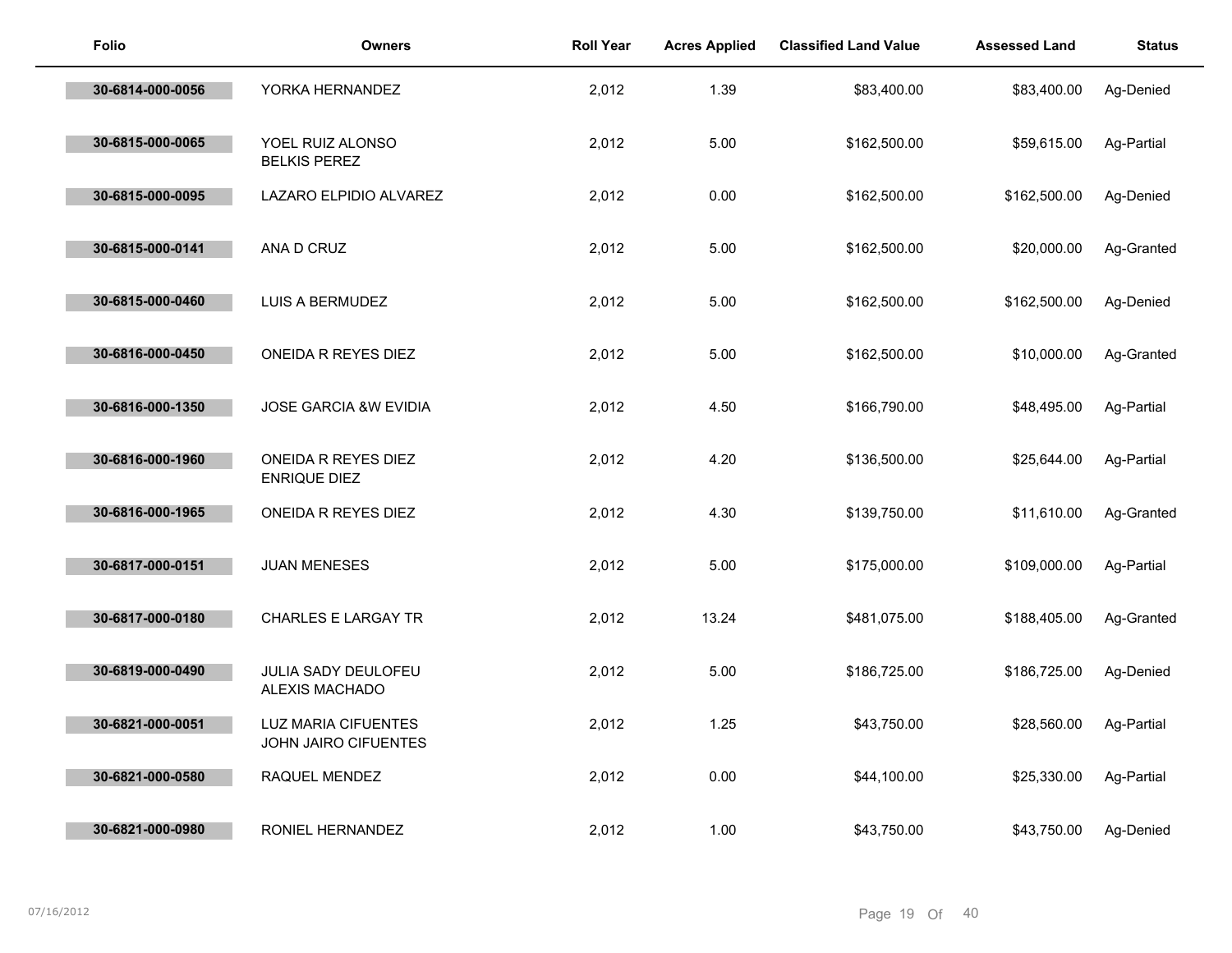| Folio            | <b>Owners</b>                                            | <b>Roll Year</b> | <b>Acres Applied</b> | <b>Classified Land Value</b> | <b>Assessed Land</b> | <b>Status</b> |
|------------------|----------------------------------------------------------|------------------|----------------------|------------------------------|----------------------|---------------|
| 30-6821-000-1830 | <b>ARCADIO RAMIREZ</b><br>ELUVIA B RAMIREZ               | 2,012            | 1.25                 | \$43,750.00                  | \$5,000.00           | Ag-Granted    |
| 30-6821-000-2170 | MAURA T LEZCANO JTRS<br>ORLANDO SARMIENTO JTRS           | 2,012            | 1.00                 | \$43,750.00                  | \$30,268.00          | Ag-Partial    |
| 30-6821-000-2810 | <b>AZIZOLLAH SAMIEE</b>                                  | 2,012            | 1.25                 | \$43,750.00                  | \$11,510.00          | Ag-Partial    |
| 30-6821-000-3070 | ALBERTO F TAVEL JR                                       | 2,012            | 1.25                 | \$44,100.00                  | \$5,040.00           | Ag-Granted    |
| 30-6821-000-3540 | ORFA CRUZ                                                | 2,012            | 1.00                 | \$43,750.00                  | \$18,340.00          | Ag-Partial    |
| 30-6821-000-3550 | <b>ESTHER G RIVERO TRS</b><br><b>ESTHER G RIVERO</b>     | 2,012            | 1.25                 | \$43,750.00                  | \$19,996.00          | Ag-Partial    |
| 30-6821-000-3690 | AZIZOLAH SAMIEE                                          | 2,012            | 1.25                 | \$43,750.00                  | \$5,000.00           | Ag-Granted    |
| 30-6823-000-0230 | <b>WILLIAM J BARNES</b><br><b>VICTORIA L BARNES</b>      | 2,012            | 10.00                | \$250,000.00                 | \$250,000.00         | Ag-Denied     |
| 30-6823-000-0563 | ROLANDO GUTIERREZ<br><b>ELIZABETH ROSALES</b>            | 2,012            | 4.00                 | \$150,000.00                 | \$54,025.00          | Ag-Partial    |
| 30-6823-000-0610 | JOSE ANTONIO MORALES FLORES<br>SANTOS MORALES RAUDA ETAL | 2,012            | 2.50                 | \$113,000.00                 | \$113,000.00         | Ag-Denied     |
| 30-6825-000-0320 | MARY MARLYN CARPENTER                                    | 2,012            | 1.08                 | \$81,000.00                  | \$81,000.00          | Ag-Denied     |
| 30-6825-000-0390 | HARDEE WAUCHULA FARMS LLC                                | 2,012            | 8.62                 | \$280,150.00                 | \$34,480.00          | Ag-Granted    |
| 30-6825-000-0400 | <b>KERN A CARPENTER</b>                                  | 2,012            | 0.46                 | \$65,000.00                  | \$65,000.00          | Ag-Denied     |
| 30-6825-000-0450 | HARDEE WAUCHULA FARMS LLC                                | 2,012            | 5.00                 | \$162,500.00                 | \$20,000.00          | Ag-Granted    |
| 30-6825-000-0451 | HARDEE WAUCHULA FARMS LLC                                | 2,012            | 5.00                 | \$162,500.00                 | \$20,000.00          | Ag-Granted    |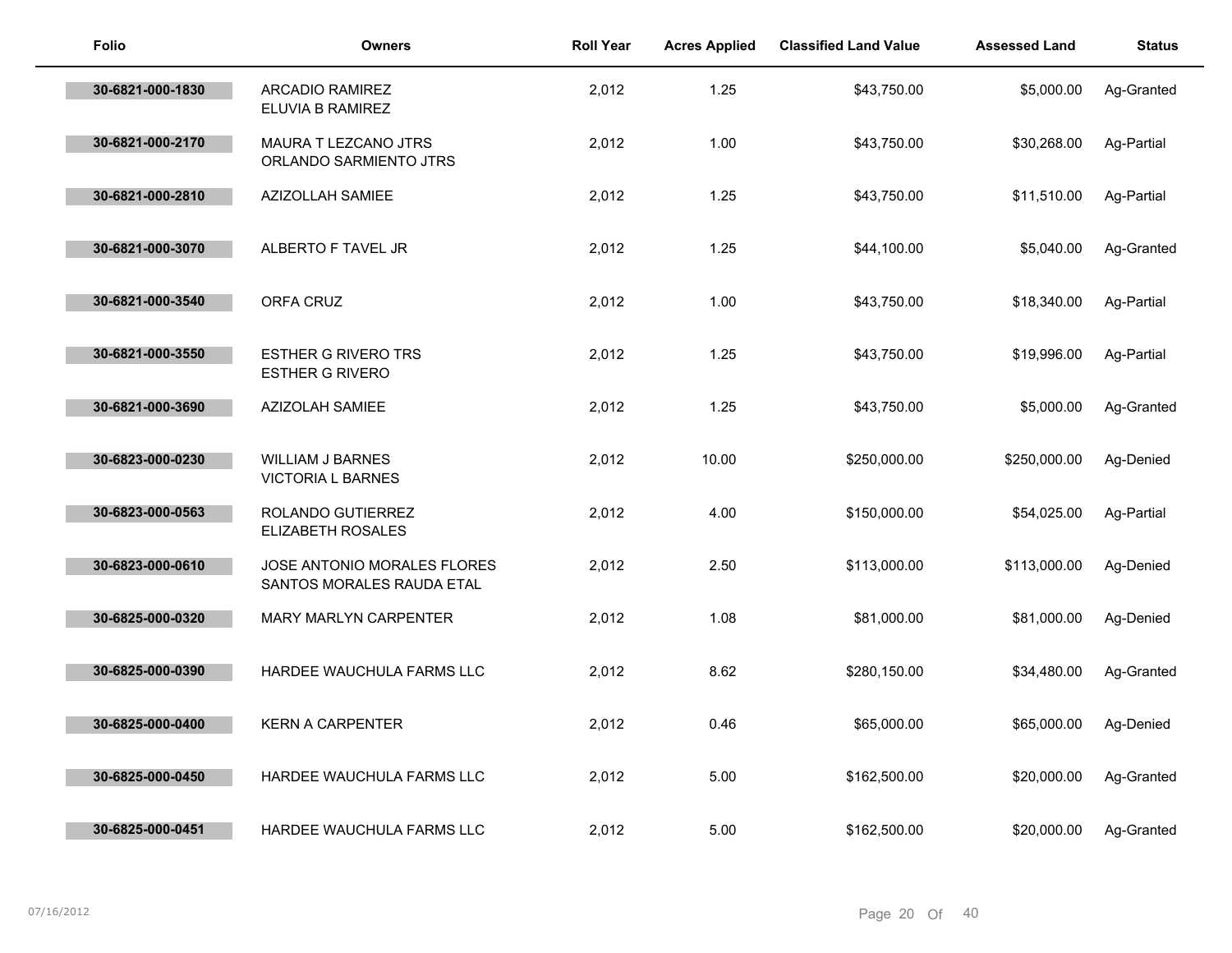| <b>Folio</b>     | <b>Owners</b>                                      | <b>Roll Year</b> | <b>Acres Applied</b> | <b>Classified Land Value</b> | <b>Assessed Land</b> | <b>Status</b> |
|------------------|----------------------------------------------------|------------------|----------------------|------------------------------|----------------------|---------------|
| 30-6825-000-0490 | HARDEE WAUCHULA FARMS LLC                          | 2,012            | 30.00                | \$750,000.00                 | \$120,000.00         | Ag-Granted    |
| 30-6826-000-0095 | JOHN PAVEL & TINNAGORN PAVEL                       | 2,012            | 5.00                 | \$118,350.00                 | \$33,298.00          | Ag-Partial    |
| 30-6826-000-0110 | FLORENCE HARRIET MORRIS TRS                        | 2,012            | 4.70                 | \$118,350.00                 | \$24,601.00          | Ag-Partial    |
| 30-6826-000-0111 | JOEL RODRIGUEZ<br>MICHELLE RODRIGUEZ               | 2,012            | 2.41                 | \$120,500.00                 | \$120,500.00         | Ag-Denied     |
| 30-6826-000-0119 | <b>JOEL RODRIGUEZ</b><br>MICHELLE RODRIGUEZ        | 2,012            | 2.41                 | \$120,500.00                 | \$120,500.00         | Ag-Denied     |
| 30-6826-000-0380 | CLAUDIA VAN ESSEN TRS<br>THOMAS VAN ESSEN          | 2,012            | 5.00                 | \$175,000.00                 | \$13,500.00          | Ag-Granted    |
| 30-6826-000-0480 | ELENA LOPEZ DE MESA                                | 2,012            | 2.27                 | \$135,100.00                 | \$31,525.00          | Ag-Granted    |
| 30-6826-000-0511 | LESLEY JACQUES                                     | 2,012            | 1.32                 | \$105,600.00                 | \$49,642.00          | Ag-Partial    |
| 30-6826-000-0530 | <b>GARY A MATTHEWS</b>                             | 2,012            | 2.50                 | \$102,500.00                 | \$102,500.00         | Ag-Denied     |
| 30-6826-000-0611 | <b>KEN G FURTON &amp;W</b><br>DEBORAH FRIES FURTON | 2,012            | 4.41                 | \$171,850.00                 | \$171,850.00         | Ag-Denied     |
| 30-6826-000-0647 | TINNAGORN PAVEL & JOHN PAVEL                       | 2,012            | 5.00                 | \$111,750.00                 | \$56,892.00          | Ag-Partial    |
| 30-6826-000-0648 | JOHN PAVEL & TINNAGORN PAVEL                       | 2,012            | 2.50                 | \$62,500.00                  | \$19,015.00          | Ag-Partial    |
| 30-6826-000-0649 | FLORENCE HARRIET MORRIS TRS                        | 2,012            | 5.00                 | \$175,000.00                 | \$12,500.00          | Ag-Granted    |
| 30-6826-000-0650 | <b>GAIA GROUP LLC</b>                              | 2,012            | 2.50                 | \$175,000.00                 | \$12,500.00          | Ag-Granted    |
| 30-6826-000-0652 | <b>BODIL KOSEL LOWE TR</b>                         | 2,012            | 5.00                 | \$125,000.00                 | \$34,685.00          | Ag-Partial    |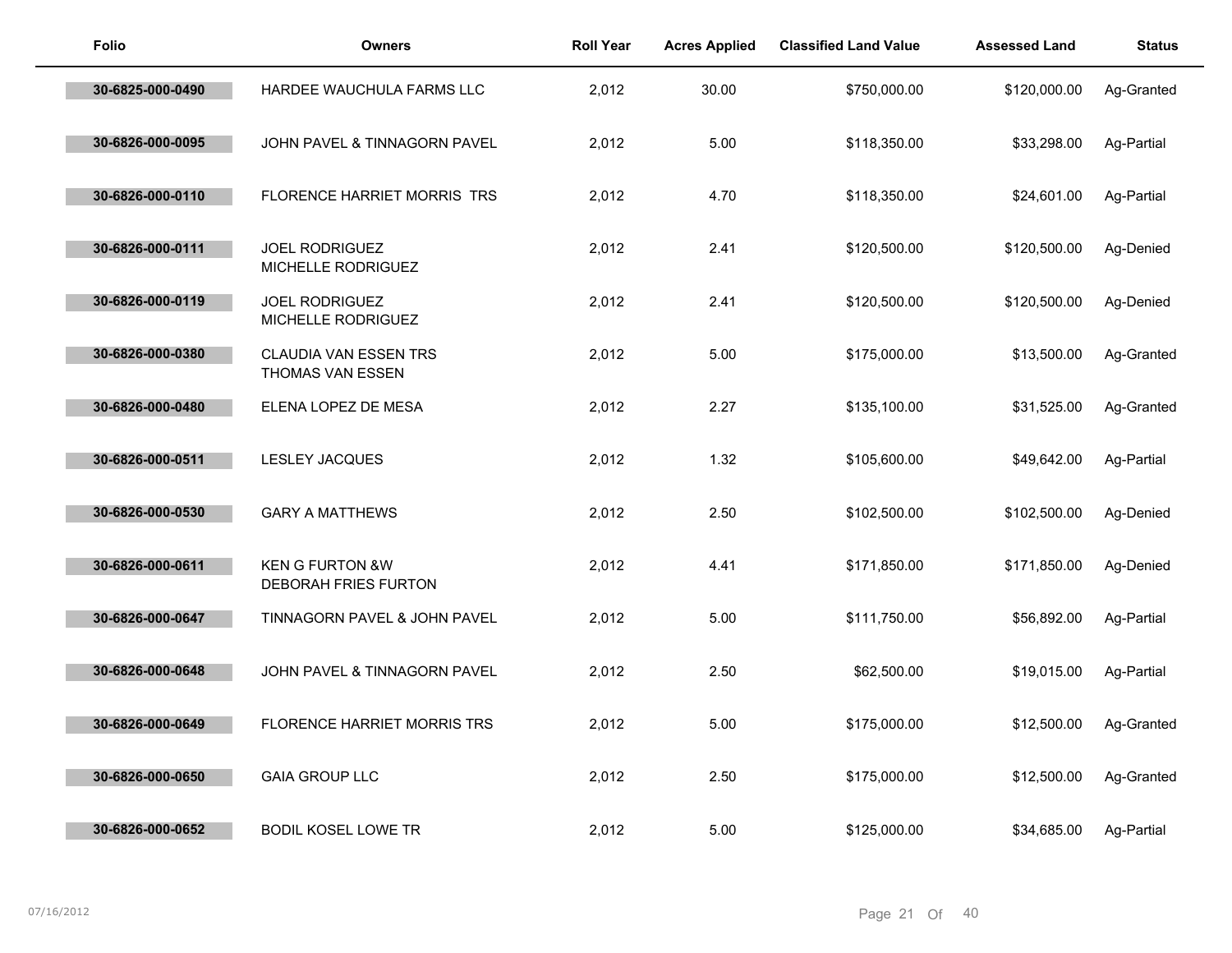| <b>Folio</b>     | <b>Owners</b>                               | <b>Roll Year</b> | <b>Acres Applied</b> | <b>Classified Land Value</b> | <b>Assessed Land</b> | <b>Status</b> |
|------------------|---------------------------------------------|------------------|----------------------|------------------------------|----------------------|---------------|
| 30-6826-000-0659 | JOHN PAVEL & TINNAGORN PAVEL                | 2,012            | 5.00                 | \$125,000.00                 | \$26,880.00          | Ag-Partial    |
| 30-6827-000-0051 | RALPH A JUNCOSA                             | 2,012            | 7.21                 | \$144,200.00                 | \$144,200.00         | Ag-Denied     |
| 30-6827-000-0070 | <b>JAMES J HAGERTY</b>                      | 2,012            | 5.00                 | \$175,000.00                 | \$175,000.00         | Ag-Denied     |
| 30-6827-000-0130 | HIDDEN ORCHARD PROPERTIES INC               | 2,012            | 10.00                | \$350,000.00                 | \$27,000.00          | Ag-Granted    |
| 30-6827-000-0193 | PHILLIS H EDELMAN                           | 2,012            | 5.00                 | \$175,000.00                 | \$10,000.00          | Ag-Granted    |
| 30-6827-000-0291 | ALVARO PERPULY<br>YOSELIN PERPULY           | 2,012            | 2.50                 | \$112,500.00                 | \$112,500.00         | Ag-Denied     |
| 30-6827-000-0403 | URBEIL HERNANDEZ                            | 2,012            | 2.00                 | \$93,600.00                  | \$24,507.00          | Ag-Partial    |
| 30-6828-000-0010 | MILLARD JOHN WALTERS<br>JAN RUSSELL WALTERS | 2,012            | 4.50                 | \$100,000.00                 | \$38,980.00          | Ag-Partial    |
| 30-6828-000-0011 | CASA LEYVA INVESTMENTS LLC                  | 2,012            | 3.75                 | \$82,600.00                  | \$34,927.00          | Ag-Partial    |
| 30-6828-000-0020 | <b>JAMES S PURDY</b>                        | 2,012            | 4.80                 | \$81,600.00                  | \$20,760.00          | Ag-Partial    |
| 30-6828-000-0190 | M L JONES &W ANNE                           | 2,012            | 5.00                 | \$100,000.00                 | \$33,600.00          | Ag-Partial    |
| 30-6828-000-0420 | AMALIA J SANTANA &H<br>FELIX POVIONES       | 2,012            | 2.31                 | \$92,400.00                  | \$28,617.00          | Ag-Partial    |
| 30-6828-000-0700 | LUIS F LOZA                                 | 2,012            | 0.00                 | \$78,440.00                  | \$78,440.00          | Ag-Denied     |
| 30-6828-000-1695 | RICARDO PEREZ DULZAIDES                     | 2,012            | 5.00                 | \$100,000.00                 | \$56,320.00          | Ag-Partial    |
| 30-6829-000-0016 | <b>JOSE ANTONIO OLIVA</b>                   | 2,012            | 2.00                 | \$71,050.00                  | \$62,800.00          | Ag-Partial    |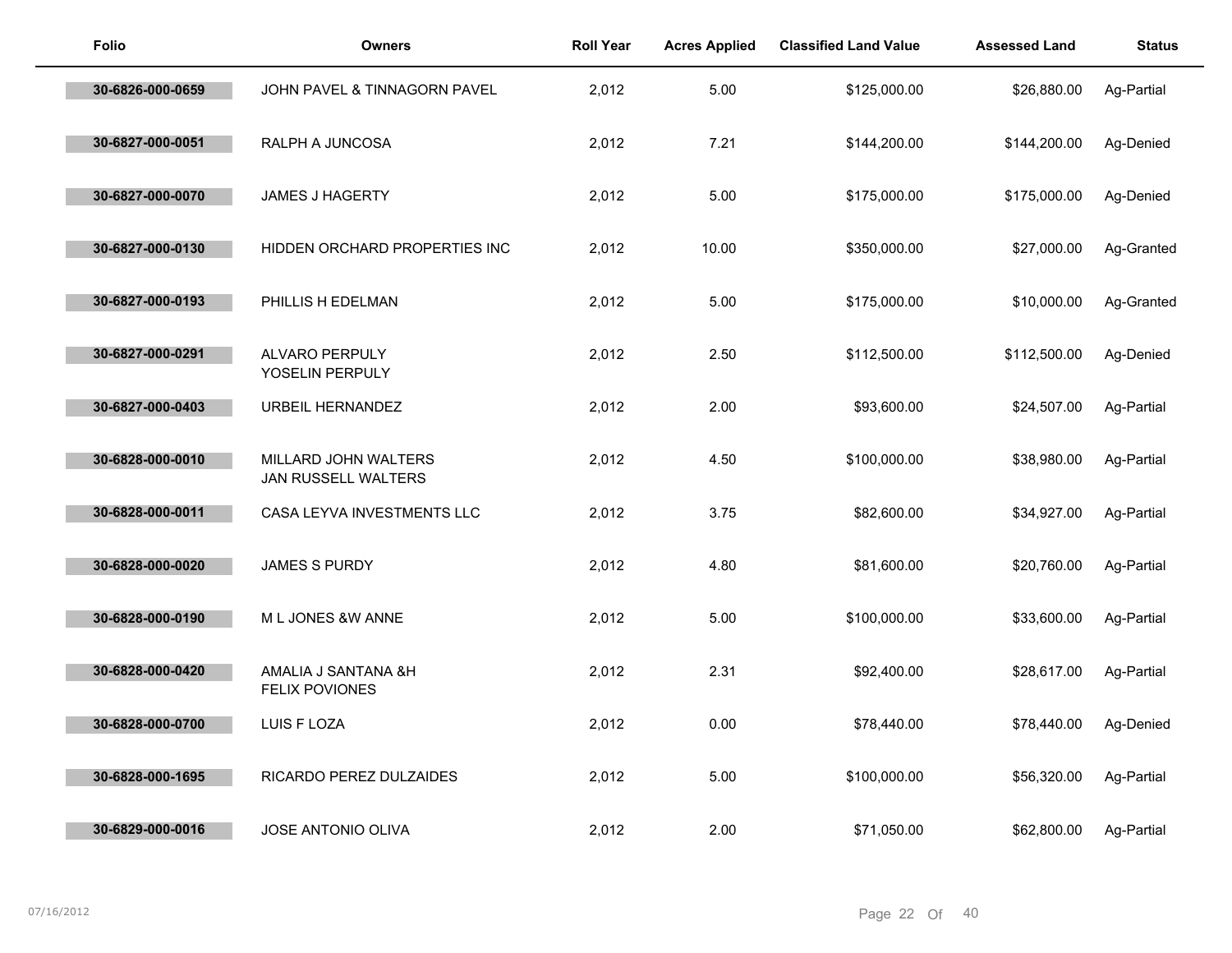| <b>Folio</b>     | <b>Owners</b>                               | <b>Roll Year</b> | <b>Acres Applied</b> | <b>Classified Land Value</b> | <b>Assessed Land</b> | <b>Status</b> |
|------------------|---------------------------------------------|------------------|----------------------|------------------------------|----------------------|---------------|
| 30-6829-000-0017 | JOSE ANTONIO OLIVA                          | 2,012            | 2.50                 | \$87,500.00                  | \$23,150.00          | Ag-Partial    |
| 30-6829-000-0018 | JOSE ANTONIO OLIVIA                         | 2,012            | 2.50                 | \$87,500.00                  | \$5,000.00           | Ag-Granted    |
| 30-6829-000-0019 | JOSE A OLIVA                                | 2,012            | 2.50                 | \$87,500.00                  | \$5,000.00           | Ag-Granted    |
| 30-6829-000-0150 | <b>JOMA III PARTNERS LLP</b>                | 2,012            | 5.00                 | \$175,000.00                 | \$20,000.00          | Ag-Granted    |
| 30-6829-000-0220 | JOMA III PARTNERS LLP                       | 2,012            | 5.00                 | \$175,000.00                 | \$20,000.00          | Ag-Granted    |
| 30-6829-000-0240 | JOMA III PARTNERS LLP                       | 2,012            | 2.50                 | \$87,500.00                  | \$10,000.00          | Ag-Granted    |
| 30-6829-000-0300 | JOMA III PARTNERS LLP                       | 2,012            | 2.50                 | \$87,500.00                  | \$10,000.00          | Ag-Granted    |
| 30-6829-000-0453 | PRAFULA RAOLJI                              | 2,012            | 1.50                 | \$71,050.00                  | \$40,500.00          | Ag-Partial    |
| 30-6829-000-0500 | <b>VENANCIO LIBERATO</b><br>ERICKA BARRAGAN | 2,012            | 5.00                 | \$175,000.00                 | \$20,000.00          | Ag-Granted    |
| 30-6829-000-0634 | ALFA FARMS INVESTMENTS LLC                  | 2,012            | 9.00                 | \$234,750.00                 | \$212,650.00         | Ag-Partial    |
| 30-6832-000-0080 | <b>WILMA MORAN</b>                          | 2,012            | 5.00                 | \$149,994.00                 | \$41,369.00          | Ag-Partial    |
| 30-6832-000-2360 | JOHN C DEMOTT TRS<br>CAROLYN G DEMOTT TRS   | 2,012            | 5.00                 | \$150,000.00                 | \$20,000.00          | Ag-Granted    |
| 30-6834-000-0182 | <b>WILLIAM H LOSNER</b><br>DOYLENE W LOSNER | 2,012            | 5.00                 | \$168,350.00                 | \$14,032.00          | Ag-Granted    |
| 30-6834-000-0232 | THOMAS D SYTSMA SR                          | 2,012            | 0.75                 | \$58,000.00                  | \$35,993.00          | Ag-Partial    |
| 30-6834-000-0234 | CLAUDIA VAN ESSEN TRS                       | 2,012            | 6.00                 | \$120,800.00                 | \$16,308.00          | Ag-Granted    |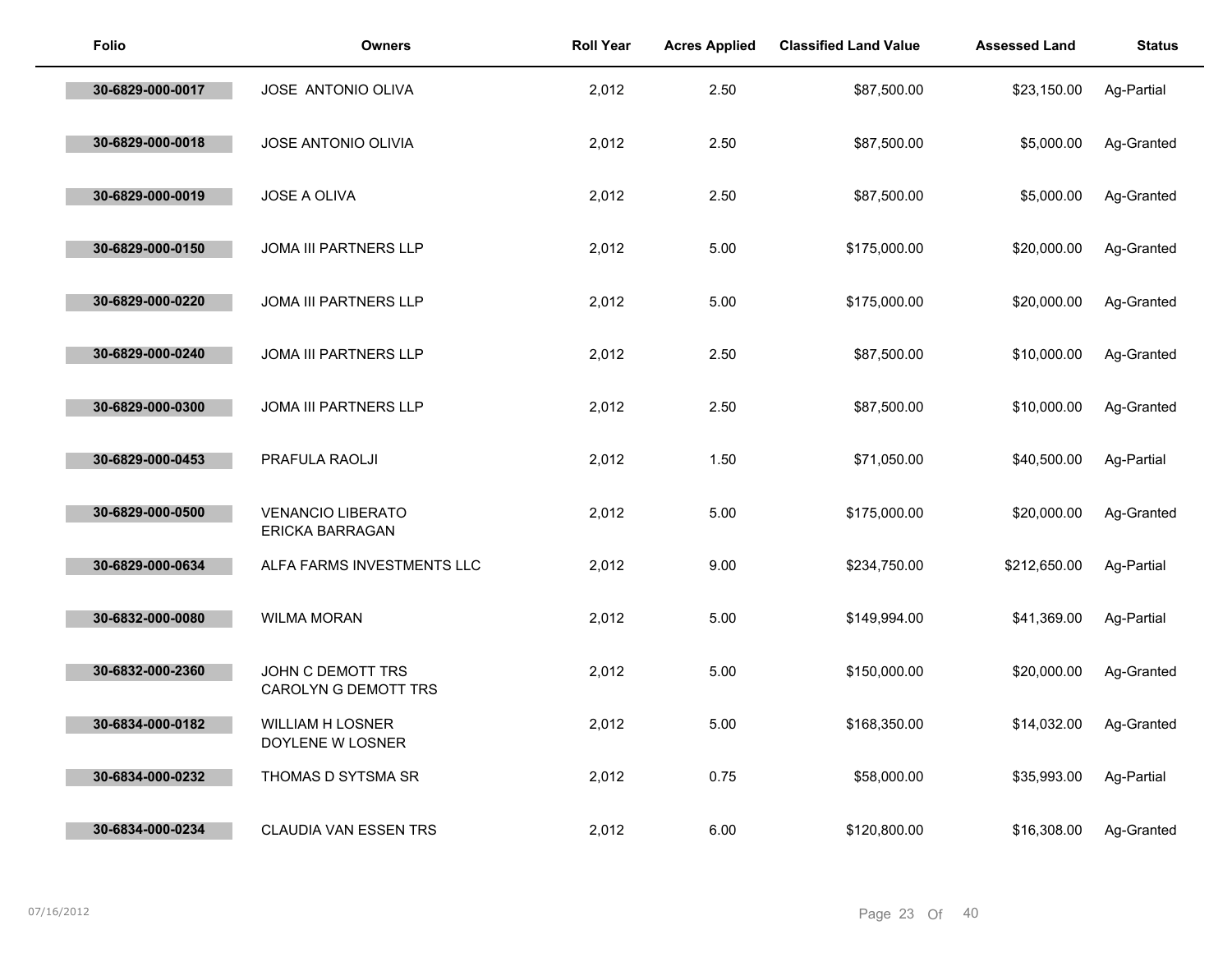| <b>Folio</b>     | <b>Owners</b>                                            | <b>Roll Year</b> | <b>Acres Applied</b> | <b>Classified Land Value</b> | <b>Assessed Land</b> | <b>Status</b> |
|------------------|----------------------------------------------------------|------------------|----------------------|------------------------------|----------------------|---------------|
| 30-6834-000-0322 | <b>ARIEL TRAVIESO</b><br><b>MARIOLYS ZAYAS</b>           | 2,012            | 1.62                 | \$81,500.00                  | \$43,349.00          | Ag-Partial    |
| 30-6835-000-0350 | AVILIO PEREZ<br><b>MARISOL PEREZ</b>                     | 2,012            | 0.88                 | \$52,800.00                  | \$41,780.00          | Ag-Partial    |
| 30-6835-000-0430 | MEDALLION FORTY ACRES LLC                                | 2,012            | 37.90                | \$1,250,700.00               | \$151,600.00         | Ag-Granted    |
| 30-6836-000-0051 | HARDEE WAUCHULA FARMS LLC                                | 2,012            | 8.19                 | \$245,700.00                 | \$32,760.00          | Ag-Granted    |
| 30-6836-000-0053 | HARDEE WAUCHULA FARMS LLC                                | 2,012            | 8.04                 | \$459,200.00                 | \$459,200.00         | Ag-Denied     |
| 30-6836-000-0100 | HARDEE WAUCHULA FARMS LLC                                | 2,012            | 14.65                | \$512,750.00                 | \$105,720.00         | Ag-Partial    |
| 30-6836-000-0101 | HARDEE WAUCHULA FARMS LLC                                | 2,012            | 1.25                 | \$87,000.00                  | \$4,640.00           | Ag-Granted    |
| 30-6836-000-0102 | HARDEE WAUCHULA FARMS LLC                                | 2,012            | 1.25                 | \$200,000.00                 | \$5,000.00           | Ag-Granted    |
| 30-6836-000-0240 | MANGO BAY PROP INVEST INC<br>C/O COLLEEN E LEHMANN (ESQ) | 2,012            | 9.24                 | \$300,300.00                 | \$36,960.00          | Ag-Granted    |
| 30-6836-000-0340 | HARDEE WAUCHULA FARMS LLC                                | 2,012            | 15.10                | \$453,000.00                 | \$60,400.00          | Ag-Granted    |
| 30-6836-002-0040 | HARDEE WAUCHULA FARMS LLC                                | 2,012            | 5.46                 | \$177,450.00                 | \$19,656.00          | Ag-Granted    |
| 30-6836-002-0290 | HARDEE WAUCHULA FARMS LLC                                | 2,012            | 6.38                 | \$207,350.00                 | \$25,520.00          | Ag-Granted    |
| 30-6902-001-0120 | <b>WILLIAM E KREKELER</b>                                | 2,012            | 1.00                 | \$319,700.00                 | \$236,150.00         | Ag-Partial    |
| 30-6902-001-0123 | <b>WILLIAM E KREKELER</b>                                | 2,012            | 1.00                 | \$104,650.00                 | \$16,644.00          | Ag-Partial    |
| 30-6902-001-0130 | <b>LUIS GONZALEZ</b>                                     | 2,012            | 5.20                 | \$577,300.00                 | \$577,300.00         | Ag-Denied     |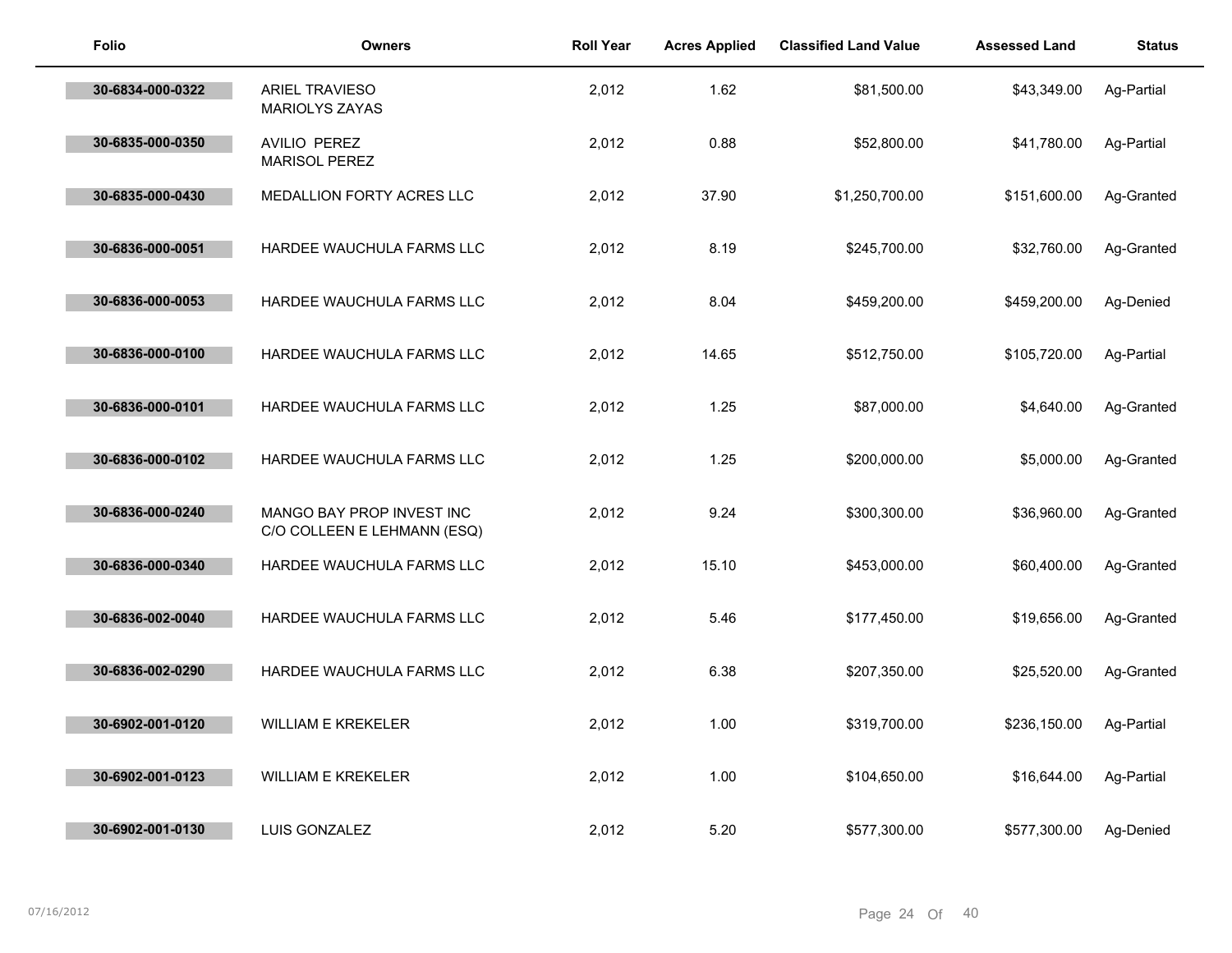| <b>Folio</b>     | <b>Owners</b>                                | <b>Roll Year</b> | <b>Acres Applied</b> | <b>Classified Land Value</b> | <b>Assessed Land</b> | <b>Status</b> |
|------------------|----------------------------------------------|------------------|----------------------|------------------------------|----------------------|---------------|
| 30-6903-000-0101 | REED B ZINKER III &W DEBORAH                 | 2,012            | 2.50                 | \$90,000.00                  | \$31,375.00          | Ag-Partial    |
| 30-6903-000-0190 | SPORT EQUESTRIAN CENTER LLC                  | 2,012            | 20.00                | \$665,840.00                 | \$334,340.00         | Ag-Granted    |
| 30-6904-000-0304 | <b>JULIO CESAR SACERIO</b>                   | 2,012            | 5.30                 | \$214,695.00                 | \$182,905.00         | Ag-Partial    |
| 30-6904-000-0314 | ARMANDO DIAZ JR                              | 2,012            | 2.65                 | \$159,120.00                 | \$11,854.00          | Ag-Granted    |
| 30-6904-000-0320 | QUAIL ROOST INTERNATIONAL CORP               | 2,012            | 44.00                | \$1,096,000.00               | \$485,177.00         | Ag-Partial    |
| 30-6904-000-0330 | HAILE GRACE SANTALLA                         | 2,012            | 5.65                 | \$169,500.00                 | \$61,102.00          | Ag-Partial    |
| 30-6906-000-0250 | <b>CG TRUST</b>                              | 2,012            | 8.90                 | \$427,248.00                 | \$427,248.00         | Ag-Denied     |
| 30-6906-000-0350 | <b>BONI LENDING LLC</b>                      | 2,012            | 4.73                 | \$227,040.00                 | \$227,040.00         | Ag-Denied     |
| 30-6906-000-1170 | <b>BUENAVENTURA GARCIA</b>                   | 2,012            | 2.00                 | \$150,498.00                 | \$54,592.00          | Ag-Partial    |
| 30-6907-000-0013 | MIGUEL PEREZ                                 | 2,012            | 5.00                 | \$147,300.00                 | \$106,908.00         | Ag-Partial    |
| 30-6907-000-0151 | PAUL CLARE PROP 2004 LLC                     | 2,012            | 9.73                 | \$282,170.00                 | \$275,420.00         | Ag-Partial    |
| 30-6907-000-0156 | PAUL CLARE PROP LLC                          | 2,012            | 0.00                 | \$289,420.00                 | \$289,420.00         | Ag-Denied     |
| 30-6907-000-0161 | DONALD G LUE                                 | 2,012            | 4.22                 | \$126,600.00                 | \$16,880.00          | Ag-Granted    |
| 30-6907-000-0255 | JOHN S ANCONA                                | 2,012            | 10.00                | \$360,000.00                 | \$20,000.00          | Ag-Granted    |
| 30-6907-000-0980 | VICTOR CHIN LOY TR &W<br>BARBARA CHIN LOY TR | 2,012            | 4.96                 | \$148,710.00                 | \$148,710.00         | Ag-Denied     |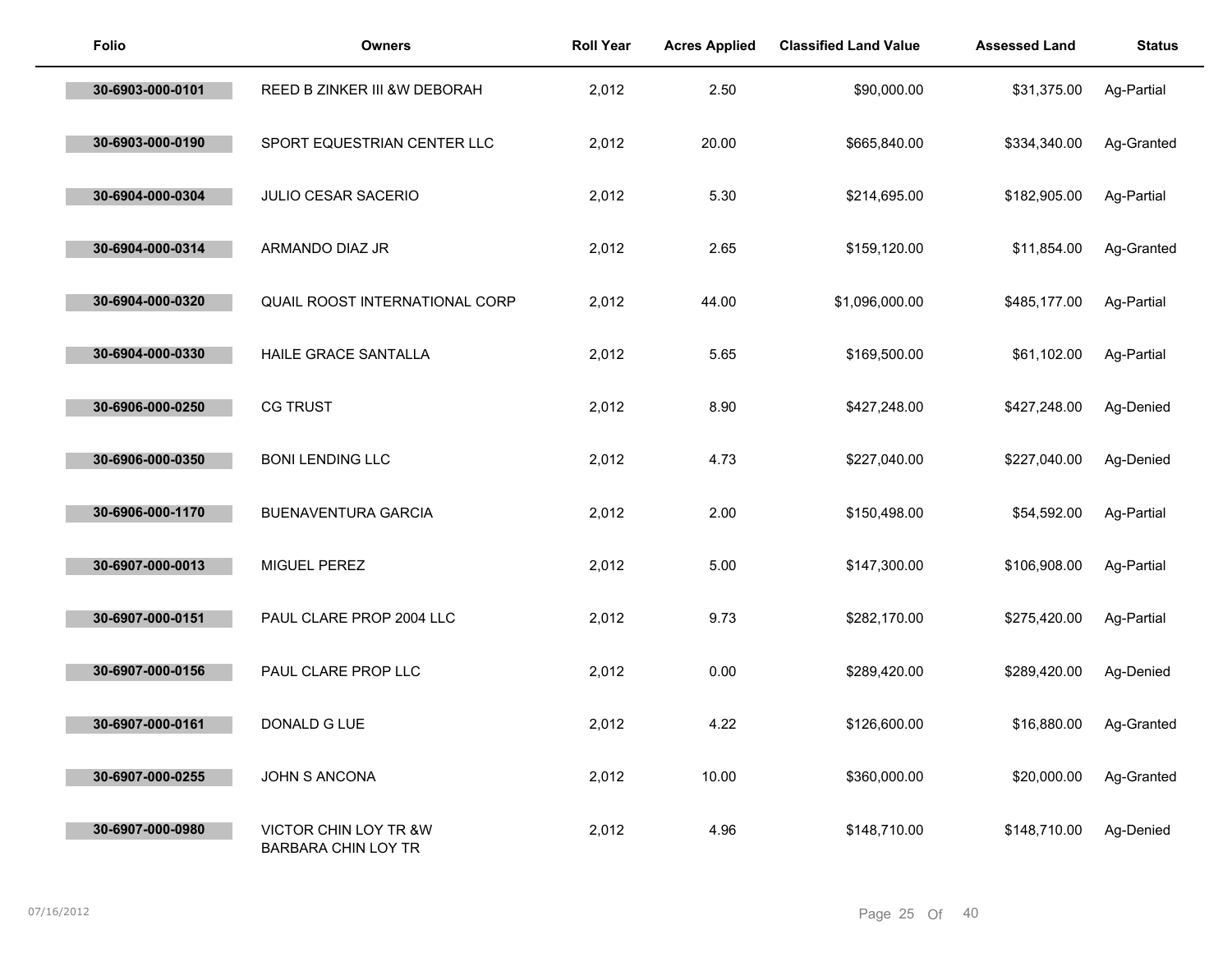| <b>Folio</b>     | <b>Owners</b>                                  | <b>Roll Year</b> | <b>Acres Applied</b> | <b>Classified Land Value</b> | <b>Assessed Land</b> | <b>Status</b> |
|------------------|------------------------------------------------|------------------|----------------------|------------------------------|----------------------|---------------|
| 30-6907-000-0990 | VICTOR CHIN LOY TR &W<br>BARBARA CHIN LOY TR   | 2,012            | 4.50                 | \$148,710.00                 | \$19,828.00          | Ag-Granted    |
| 30-6907-000-1180 | PAUL CLARE PROP LLC                            | 2,012            | 0.00                 | \$149,010.00                 | \$149,010.00         | Ag-Denied     |
| 30-6907-000-1190 | PAUL CLARE PROPERTIES LLC                      | 2,012            | 4.97                 | \$149,010.00                 | \$77,250.00          | Ag-Partial    |
| 30-6908-000-0044 | <b>LUNDY LLC</b>                               | 2,012            | 6.50                 | \$196,200.00                 | \$196,200.00         | Ag-Denied     |
| 30-6908-000-0051 | <b>OMARID HERNANDEZ</b>                        | 2,012            | 1.50                 | \$88,400.00                  | \$88,400.00          | Ag-Denied     |
| 30-6908-000-0060 | ROBERTO RODRIGUEZ<br>C/O JOHN E EGUSQUIZA PA   | 2,012            | 0.97                 | \$29,100.00                  | \$29,100.00          | Ag-Denied     |
| 30-6908-000-0061 | ROBERTO RODRIGUEZ<br>C/O JOHN E EGUSQUIZA PA   | 2,012            | 1.40                 | \$42,000.00                  | \$42,000.00          | Ag-Denied     |
| 30-6908-000-0200 | ALBERTO R DIAZ &W MAYRA DIAZ                   | 2,012            | 5.00                 | \$150,000.00                 | \$150,000.00         | Ag-Denied     |
| 30-6908-001-0010 | ROBERT H & CHERIE B EDGE                       | 2,012            | 1.00                 | \$120,000.00                 | \$91,000.00          | Ag-Partial    |
| 30-6908-001-0070 | JUAN R JIMENEZ &W AIMEE                        | 2,012            | 1.63                 | \$97,980.00                  | \$34,180.00          | Ag-Partial    |
| 30-6908-001-0140 | <b>ANTONIO MENA &amp;W ISABEL</b>              | 2,012            | 1.75                 | \$121,250.00                 | \$43,970.00          | Ag-Partial    |
| 30-6909-000-0120 | PAUL R FRANSELLA                               | 2,012            | 2.82                 | \$112,800.00                 | \$8,178.00           | Ag-Granted    |
| 30-6909-000-0173 | HACIENDA LA DOLCE VIDA LLC                     | 2,012            | 0.00                 | \$100,800.00                 | \$100,800.00         | Ag-Denied     |
| 30-6909-000-1730 | <b>MARCOS MORALES</b><br><b>MIRIAM MORALES</b> | 2,012            | 0.50                 | \$68,750.00                  | \$44,900.00          | Ag-Partial    |
| 30-6911-000-0110 | MERCANTILCOMMERCEBANK N A                      | 2,012            | 0.50                 | \$42,500.00                  | \$32,540.00          | Ag-Partial    |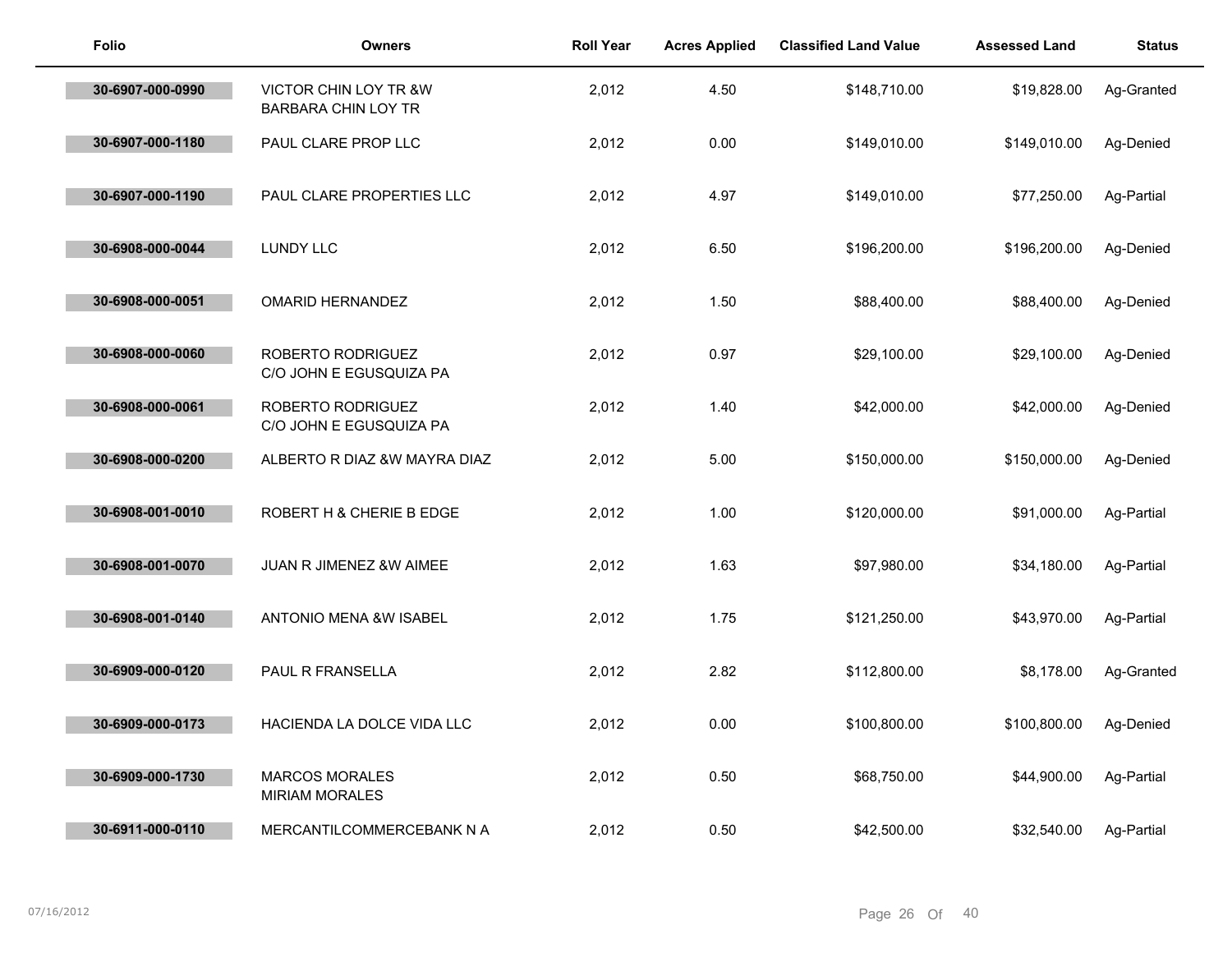| <b>Folio</b>     | <b>Owners</b>                                    | <b>Roll Year</b> | <b>Acres Applied</b> | <b>Classified Land Value</b> | <b>Assessed Land</b> | <b>Status</b> |
|------------------|--------------------------------------------------|------------------|----------------------|------------------------------|----------------------|---------------|
| 30-6911-000-0111 | MERCANTILCOMMERCEBANK N A                        | 2,012            | 4.00                 | \$382,500.00                 | \$82,870.00          | Ag-Partial    |
| 30-6911-000-0350 | CHARLES R BURR &W MARY I TR                      | 2,012            | 14.99                | \$1,091,400.00               | \$185,150.00         | Ag-Partial    |
| 30-6914-000-0215 | <b>CLAUDE ROATTA</b>                             | 2,012            | 0.93                 | \$60,450.00                  | \$3,720.00           | Ag-Granted    |
| 30-6914-000-0310 | LAST CHANCE FARM INC                             | 2,012            | 4.81                 | \$168,350.00                 | \$42,620.00          | Ag-Partial    |
| 30-6914-000-0311 | LAST CHANCE FARM INC                             | 2,012            | 5.00                 | \$175,000.00                 | \$10,000.00          | Ag-Granted    |
| 30-6914-000-0430 | <b>CLAUDE ROATTA &amp;W NAN IMBESI</b>           | 2,012            | 1.05                 | \$47,775.00                  | \$35,740.00          | Ag-Partial    |
| 30-6914-000-0431 | <b>CLAUDE ROATTA</b>                             | 2,012            | 2.50                 | \$162,500.00                 | \$115,530.00         | Ag-Partial    |
| 30-6915-000-0070 | AAN HOLDINGS & INVESTMENT CORP                   | 2,012            | 5.00                 | \$200,000.00                 | \$13,500.00          | Ag-Granted    |
| 30-6915-000-0080 | AAN HOLDINGS & INVESTMENTS CORP                  | 2,012            | 5.00                 | \$200,000.00                 | \$13,500.00          | Ag-Granted    |
| 30-6915-000-0350 | PAMELA KAY HAYES TRS<br>ROBERT L ELMORE          | 2,012            | 1.30                 | \$127,300.00                 | \$3,350.00           | Ag-Granted    |
| 30-6915-000-0351 | ROBERT L ELMORE<br>PAMELA KAY HAYES TRS          | 2,012            | 2.00                 | \$102,000.00                 | \$5,000.00           | Ag-Granted    |
| 30-6915-000-0352 | ROBERT L ROBERT L ELMORE<br>PAMELA KAY HAYES TRS | 2,012            | 10.00                | \$360,000.00                 | \$27,000.00          | Ag-Granted    |
| 30-6915-000-0353 | ROBERT L ELMORE<br>PAMELA KAY HAYES TRS          | 2,012            | 0.89                 | \$84,550.00                  | \$2,225.00           | Ag-Granted    |
| 30-6915-000-0360 | PAMELA KAY HAYES TRS                             | 2,012            | 1.80                 | \$75,600.00                  | \$4,860.00           | Ag-Granted    |
| 30-6915-000-0361 | ROBERT ELMORE                                    | 2,012            | 0.20                 | \$8,400.00                   | \$540.00             | Ag-Granted    |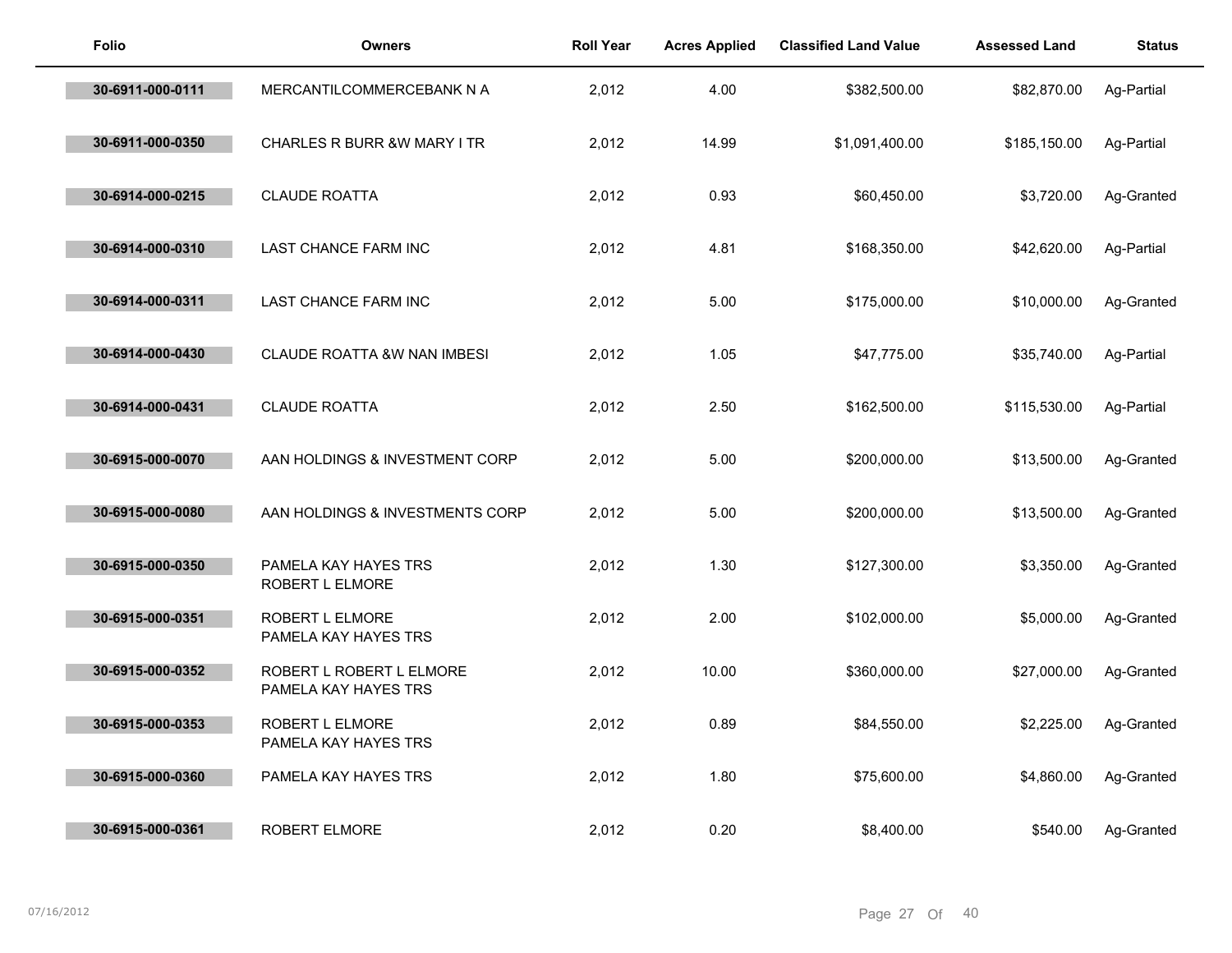| <b>Folio</b>     | <b>Owners</b>                                    | <b>Roll Year</b> | <b>Acres Applied</b> | <b>Classified Land Value</b> | <b>Assessed Land</b> | <b>Status</b> |
|------------------|--------------------------------------------------|------------------|----------------------|------------------------------|----------------------|---------------|
| 30-6915-000-0365 | ROBERT L ELMORE TRS<br>PAMELA KAY HAYES TRS      | 2,012            | 8.22                 | \$295,776.00                 | \$22,183.00          | Ag-Granted    |
| 30-6915-000-0370 | ROBERT L ROBERT L ELMORE<br>PAMELA KAY HAYES TRS | 2,012            | 4.00                 | \$144,000.00                 | \$10,800.00          | Ag-Granted    |
| 30-6915-000-0380 | ROBERT L ROBERT L ELMORE<br>PAMELA KAY HAYES TRS | 2,012            | 5.00                 | \$180,000.00                 | \$13,500.00          | Ag-Granted    |
| 30-6915-000-0390 | ROBERT L ROBERT L ELMORE<br>PAMELA KAY HAYES TRS | 2,012            | 1.00                 | \$42,000.00                  | \$2,700.00           | Ag-Granted    |
| 30-6915-000-0402 | ROBERT L ROBERT L ELMORE<br>PAMELA KAY HAYES TRS | 2,012            | 15.00                | \$495,000.00                 | \$40,500.00          | Ag-Granted    |
| 30-6915-000-0403 | ROBERT L ELMORE<br>PAMELA KAY HAYES TRS          | 2,012            | 5.00                 | \$180,000.00                 | \$13,500.00          | Ag-Granted    |
| 30-6915-000-0420 | ROBERT L ELMORE<br>PAMELA KAY HAYES TRS          | 2,012            | 20.00                | \$660,000.00                 | \$54,000.00          | Ag-Granted    |
| 30-6915-000-0540 | ROBERT L ROBERT L ELMORE<br>PAMELA KAY HAYES TRS | 2,012            | 8.63                 | \$310,680.00                 | \$41,832.00          | Ag-Partial    |
| 30-6915-000-0570 | ROBERT L ROBERT L ELMORE<br>PAMELA KAY HAYES TRS | 2,012            | 4.38                 | \$175,200.00                 | \$15,768.00          | Ag-Granted    |
| 30-6915-000-0580 | ROBERT L ROBERT L ELMORE<br>PAMELA KAY HAYES TRS | 2,012            | 10.00                | \$330,000.00                 | \$27,000.00          | Ag-Granted    |
| 30-6915-000-0590 | <b>MARCO A ARIDA</b>                             | 2,012            | 4.25                 | \$197,400.00                 | \$61,422.00          | Ag-Partial    |
| 30-6916-001-0391 | ROBERTO QUINTANA JTRS<br>MARIA J QUINTANA JTRS   | 2,012            | 4.00                 | \$166,400.00                 | \$40,631.00          | Ag-Partial    |
| 30-6916-001-0411 | <b>CAROLYN G REITMAN</b>                         | 2,012            | 0.00                 | \$170,100.00                 | \$170,100.00         | Ag-Denied     |
| 30-6916-001-0800 | PINTO CASTRO INVESTMENTS LLC                     | 2,012            | 15.00                | \$525,000.00                 | \$111,944.00         | Ag-Partial    |
| 30-6917-000-0050 | <b>BRIAN MORRIS</b>                              | 2,012            | 4.50                 | \$151,239.00                 | \$63.460.00          | Ag-Partial    |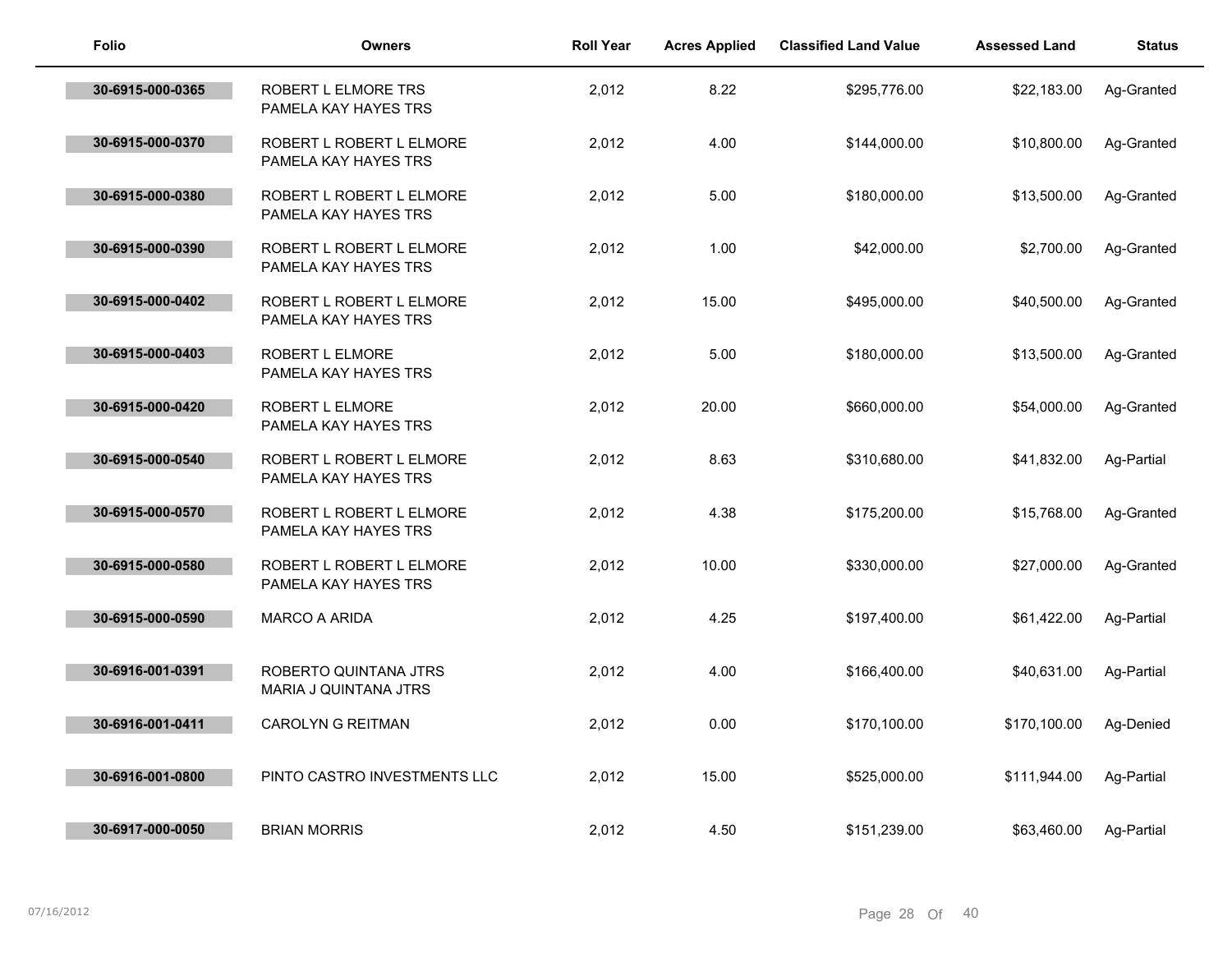| <b>Folio</b>     | <b>Owners</b>                                         | <b>Roll Year</b> | <b>Acres Applied</b> | <b>Classified Land Value</b> | <b>Assessed Land</b> | <b>Status</b> |
|------------------|-------------------------------------------------------|------------------|----------------------|------------------------------|----------------------|---------------|
| 30-6917-000-0120 | MCF LAND HOLDINGS LLP                                 | 2,012            | 15.00                | \$495,000.00                 | \$495,000.00         | Ag-Denied     |
| 30-6917-000-0430 | ACOSTA BROTHERS NURSERY INC                           | 2,012            | 2.50                 | \$100,000.00                 | \$13,600.00          | Ag-Partial    |
| 30-6917-000-0431 | ACOSTA BROTHERS NURSEY INC                            | 2,012            | 2.50                 | \$100,000.00                 | \$10,000.00          | Ag-Granted    |
| 30-6917-000-0432 | SUSIE ACOSTA<br>ANA FERNANDEZ                         | 2,012            | 4.20                 | \$138,600.00                 | \$21,730.00          | Ag-Partial    |
| 30-6917-000-0441 | ACOSTA BROTHERS NURSERY INC                           | 2,012            | 4.73                 | \$156,090.00                 | \$18,920.00          | Ag-Granted    |
| 30-6917-000-0461 | SUSIE ACOSTA<br>ANA FERNANDEZ                         | 2,012            | 5.00                 | \$165,000.00                 | \$67,270.00          | Ag-Partial    |
| 30-6917-000-0511 | MACKENZIE TODD MILLER JR &W<br><b>SUSANA P MILLER</b> | 2,012            | 5.00                 | \$165,000.00                 | \$12,500.00          | Ag-Granted    |
| 30-6918-000-0050 | JOMA III PARTNERS LLP                                 | 2,012            | 20.00                | \$630,000.00                 | \$54,000.00          | Ag-Denied     |
| 30-6919-000-0020 | JOSE RICARDO DIAZ                                     | 2,012            | 3.60                 | \$138,600.00                 | \$54,985.00          | Ag-Partial    |
| 30-6919-000-0162 | NORYS PEREZ                                           | 2,012            | 4.00                 | \$147,720.00                 | \$76,968.00          | Ag-Partial    |
| 30-6920-000-0151 | TERRY L MUNZ TR                                       | 2,012            | 5.00                 | \$125,000.00                 | \$18,000.00          | Ag-Granted    |
| 30-6920-000-0262 | LISBERT AVILA YU<br>CARLOS A AVILA                    | 2,012            | 1.75                 | \$84,588.00                  | \$36,988.00          | Ag-Partial    |
| 30-6920-003-0032 | TERRY L MUNZ TRS                                      | 2,012            | 2.47                 | \$185,250.00                 | \$7,292.00           | Ag-Granted    |
| 30-6920-003-0040 | TERRY L MUNZ TR                                       | 2,012            | 4.00                 | \$200,800.00                 | \$79,588.00          | Ag-Partial    |
| 30-6920-003-0050 | TERRY L MUNZ TR                                       | 2,012            | 3.29                 | \$131,600.00                 | \$11,844.00          | Ag-Granted    |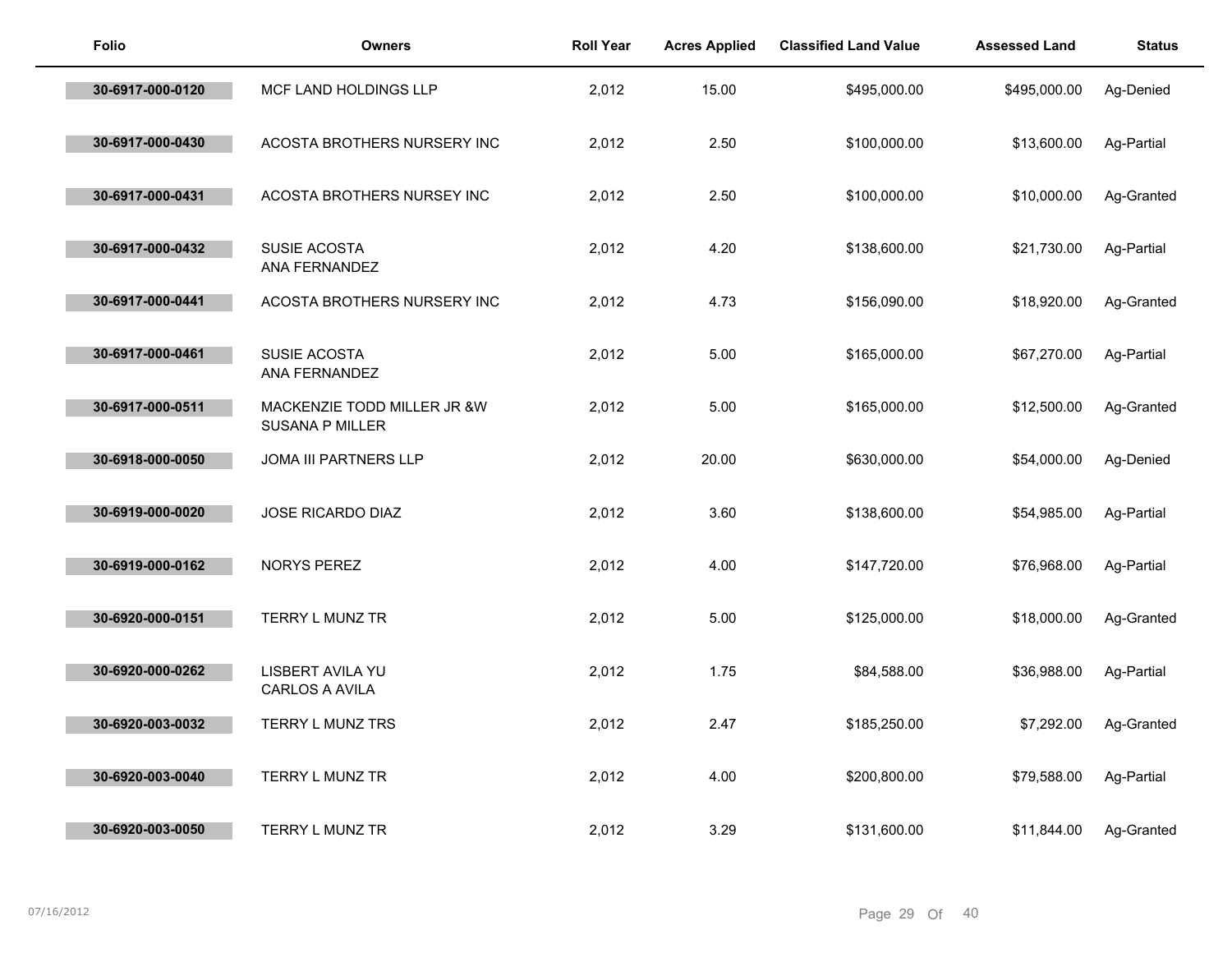| <b>Folio</b>     | <b>Owners</b>                                   | <b>Roll Year</b> | <b>Acres Applied</b> | <b>Classified Land Value</b> | <b>Assessed Land</b> | <b>Status</b> |
|------------------|-------------------------------------------------|------------------|----------------------|------------------------------|----------------------|---------------|
| 30-6922-000-0190 | EDWARD S MC SWEENY &W CONSTANC                  | 2,012            | 3.88                 | \$135,800.00                 | \$135,800.00         | Ag-Denied     |
| 30-6922-000-0212 | JOHN ROBERT BARNES                              | 2,012            | 5.00                 | \$165,025.00                 | \$42,153.00          | Ag-Partial    |
| 30-6922-000-0240 | <b>ROY GATON</b><br>LOIS MARILENE PADILLA GATON | 2,012            | 3.00                 | \$120,000.00                 | \$37,194.00          | Ag-Partial    |
| 30-6922-000-0281 | <b>GEORGE A FUENTES</b>                         | 2,012            | 0.42                 | \$48,300.00                  | \$26,100.00          | Ag-Partial    |
| 30-6922-001-0041 | RICHARD N LOVETT                                | 2,012            | 0.28                 | \$70,875.00                  | \$70,875.00          | Ag-Denied     |
| 30-6923-000-0760 | H R REALTY & INVESTMENTS INC                    | 2,012            | 8.50                 | \$1,505,432.00               | \$17,280.00          | Ag-Granted    |
| 30-6923-000-0850 | PRINCETON LAND INVESTMENT LLC                   | 2,012            | 3.18                 | \$413,400.00                 | \$94,650.00          | Ag-Partial    |
| 30-6923-000-1040 | FLA POWER & LIGHT CO<br>ATTN PROPERTY TAX DEPT  | 2,012            | 31.09                | \$7,992,361.00               | \$7,030,261.00       | Ag-Partial    |
| 30-6923-000-1110 | <b>KARL WIEGANDT</b><br><b>GARY L CHAFFIN</b>   | 2,012            | 1.00                 | \$110,000.00                 | \$110,000.00         | Ag-Denied     |
| 30-6924-000-0450 | PRINCETON LAND INVEST LLC                       | 2,012            | 1.50                 | \$286,000.00                 | \$286,000.00         | Ag-Denied     |
| 30-6924-000-0610 | ADRIAN RUFIN &W NATALIE                         | 2,012            | 1.90                 | \$142,500.00                 | \$142,500.00         | Ag-Denied     |
| 30-6924-000-0810 | PRINCETON LAND INVEST LLC                       | 2,012            | 0.09                 | \$117,000.00                 | \$117,000.00         | Ag-Denied     |
| 30-6924-000-0820 | PRINCETON LAND INVEST LLC                       | 2,012            | 1.06                 | \$137,800.00                 | \$137,800.00         | Ag-Denied     |
| 30-6924-000-1170 | CARLOS F SOLA & NANCY SOLA                      | 2,012            | 2.00                 | \$183,250.00                 | \$120,770.00         | Ag-Partial    |
| 30-6924-000-1270 | <b>ANDRES AVILA</b>                             | 2,012            | 2.50                 | \$168,000.00                 | \$69,223.00          | Ag-Partial    |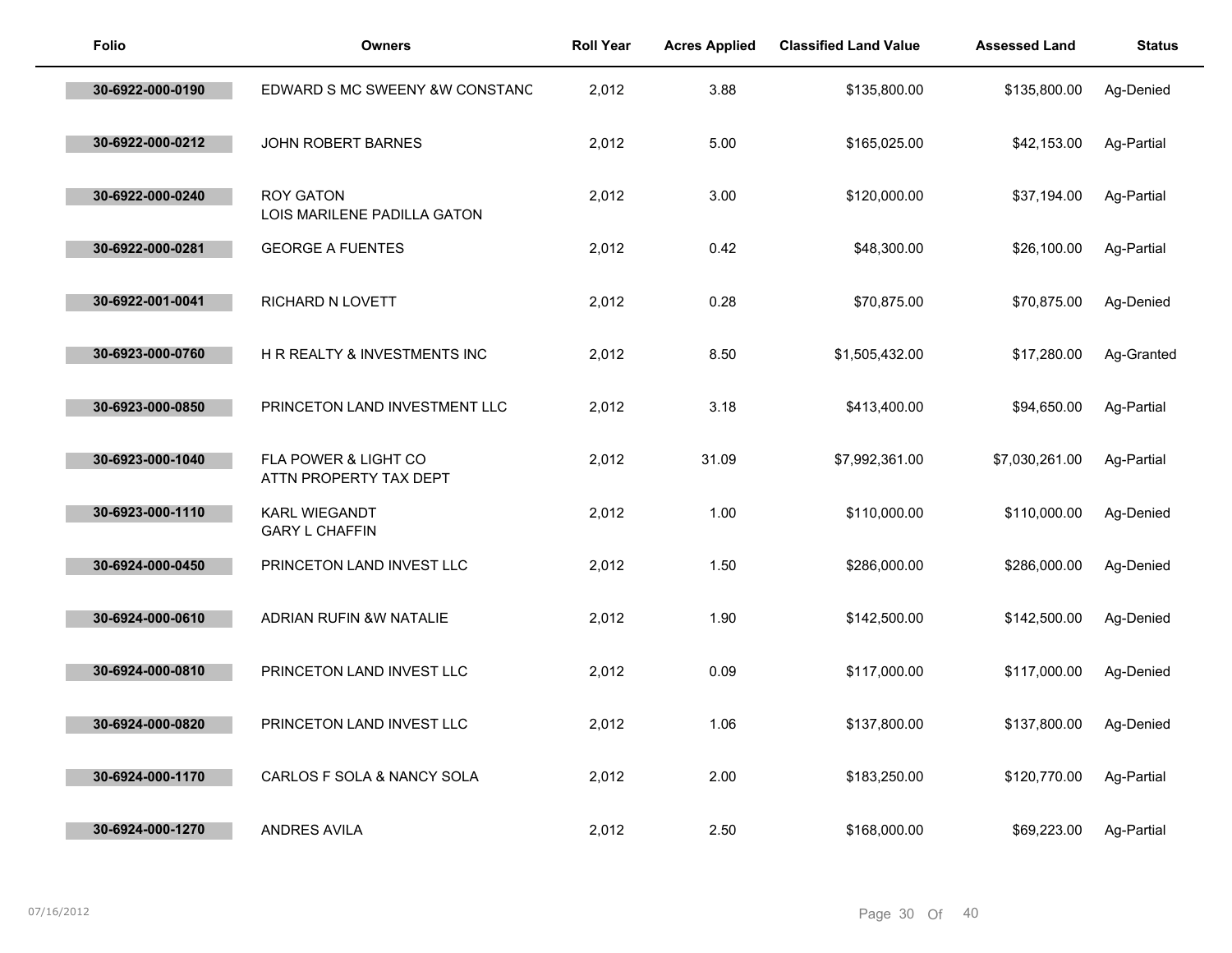| <b>Folio</b>     | <b>Owners</b>                                 | <b>Roll Year</b> | <b>Acres Applied</b> | <b>Classified Land Value</b> | <b>Assessed Land</b> | <b>Status</b> |
|------------------|-----------------------------------------------|------------------|----------------------|------------------------------|----------------------|---------------|
| 30-6925-000-0010 | MD HOLDINGS II LLC                            | 2,012            | 2.23                 | \$245,300.00                 | \$5,575.00           | Ag-Granted    |
| 30-6925-000-0011 | MD HOLDINGS II LLC                            | 2,012            | 1.00                 | \$110,000.00                 | \$2,500.00           | Ag-Granted    |
| 30-6925-000-0040 | MD HOLDINGS II LLC                            | 2,012            | 1.27                 | \$139,700.00                 | \$3,175.00           | Ag-Granted    |
| 30-6925-000-0050 | HPT HOLDINGS LLC                              | 2,012            | 44.84                | \$4,040,550.00               | \$4,040,550.00       | Ag-Denied     |
| 30-6925-000-0052 | HPT HOLDINGS LLC                              | 2,012            | 10.73                | \$978,030.00                 | \$978,030.00         | Ag-Denied     |
| 30-6925-000-0070 | MD HOLDINGS II LLC                            | 2,012            | 2.25                 | \$247,500.00                 | \$5,625.00           | Ag-Granted    |
| 30-6925-000-0071 | MD HOLDINGS II LLC                            | 2,012            | 24.64                | \$2,217,600.00               | \$447,475.00         | Ag-Granted    |
| 30-6925-000-0165 | THERESA CAUDLE<br><b>BRIAN BAUER TRS</b>      | 2,012            | 7.82                 | \$112,608.00                 | \$36,091.00          | Ag-Partial    |
| 30-6925-000-0171 | THERESA CAUDLE<br><b>BRIAN BAUER TRS</b>      | 2,012            | 2.85                 | \$41,040.00                  | \$22,714.00          | Ag-Partial    |
| 30-6926-000-0391 | ABDOLSAMAD YADKOURI                           | 2,012            | 1.01                 | \$106,250.00                 | \$106,250.00         | Ag-Denied     |
| 30-6926-000-0700 | FL POWER & LIGHT CO<br>ATTN PROPERTY TAX DEPT | 2,012            | 3.40                 | \$50,595.00                  | \$50,595.00          | Ag-Denied     |
| 30-6927-000-0540 | M & M ASSET HOLDINGS LLC                      | 2,012            | 19.00                | \$1,862,190.00               | \$47,500.00          | Ag-Granted    |
| 30-6927-001-0060 | 248TH STREET LLC                              | 2,012            | 4.58                 | \$183,200.00                 | \$125,600.00         | Ag-Partial    |
| 30-6927-001-0200 | MATHEW CYRIAC KIDANGAYIL                      | 2,012            | 4.59                 | \$183,600.00                 | \$183,600.00         | Ag-Denied     |
| 30-6927-001-0260 | <b>MARIA RODRIGUEZ PATTERSON</b>              | 2,012            | 2.29                 | \$114,500.00                 | \$53,380.00          | Ag-Partial    |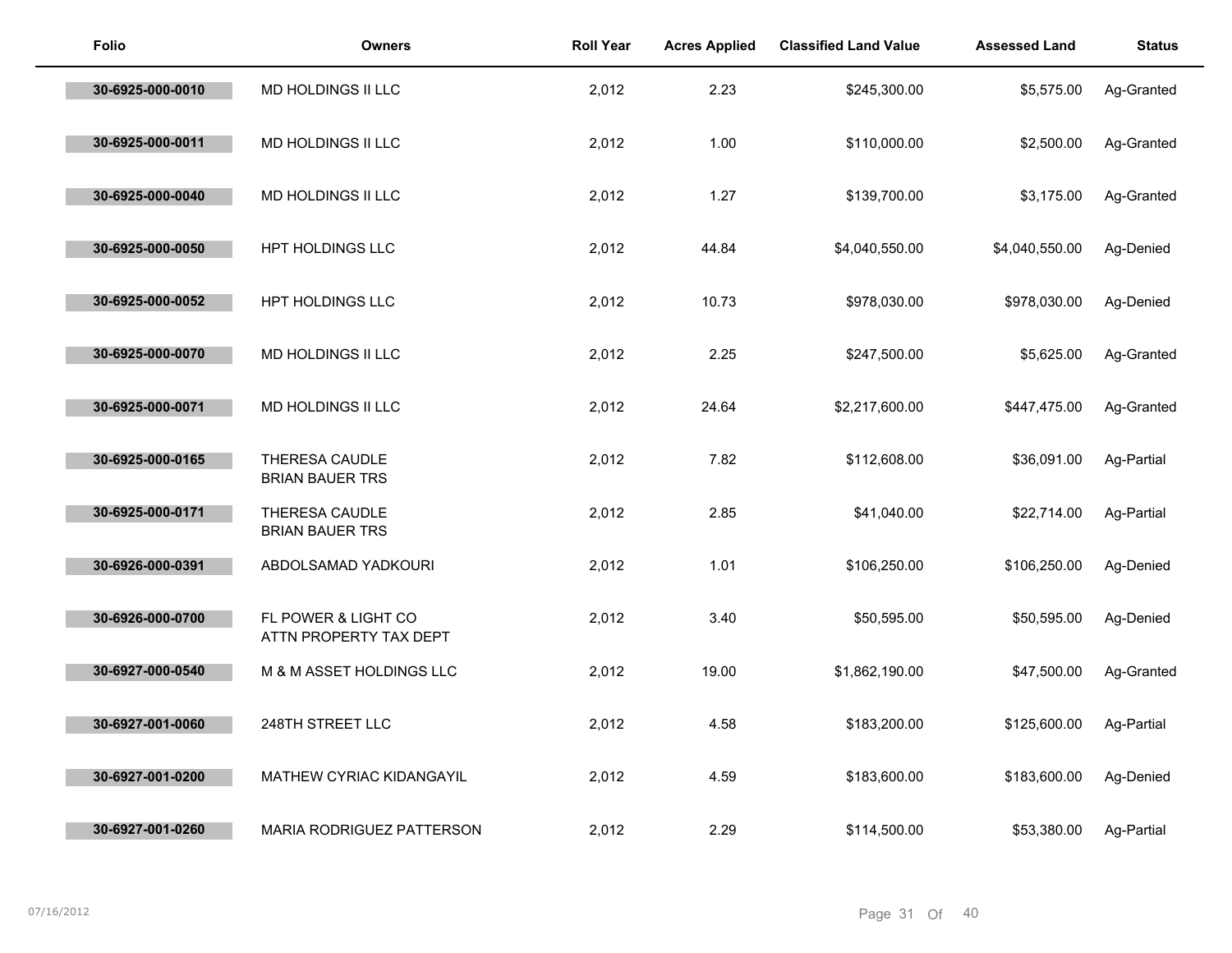| <b>Folio</b>     | <b>Owners</b>                                                | <b>Roll Year</b> | <b>Acres Applied</b> | <b>Classified Land Value</b> | <b>Assessed Land</b> | <b>Status</b> |
|------------------|--------------------------------------------------------------|------------------|----------------------|------------------------------|----------------------|---------------|
| 30-6927-015-0010 | <b>COUNTRY VIEW LLC</b>                                      | 2,012            | 2.94                 | \$667,077.00                 | \$667,077.00         | Ag-Denied     |
| 30-6928-000-0063 | ALAN LEE HARRIS                                              | 2,012            | 1.70                 | \$198,360.00                 | \$151,358.00         | Ag-Partial    |
| 30-6928-000-0314 | CATALINA CUSTOM HOMES INC                                    | 2,012            | 0.81                 | \$76,950.00                  | \$21,450.00          | Ag-Partial    |
| 30-6928-000-0391 | <b>MELISSA LAHUIS</b>                                        | 2,012            | 6.65                 | \$321,300.00                 | \$74,918.00          | Ag-Partial    |
| 30-6928-001-0140 | LAWRENCE DAVID THOMAS                                        | 2,012            | 1.43                 | \$64,710.00                  | \$35,470.00          | Ag-Partial    |
| 30-6928-003-0040 | HUGO F MIRAS &W JUANA SIFONTES                               | 2,012            | 1.75                 | \$81,000.00                  | \$77,560.00          | Ag-Partial    |
| 30-6929-000-0215 | FARMLIFE SCHOOL RD LLC<br>C/O MACHADO & HERRAN PA            | 2,012            | 5.12                 | \$204,680.00                 | \$204,680.00         | Ag-Denied     |
| 30-6930-000-0010 | ROYAL ACRES LLC                                              | 2,012            | 30.00                | \$750,000.00                 | \$120,000.00         | Ag-Granted    |
| 30-6930-000-0030 | ROYAL ACRES LLC                                              | 2,012            | 9.39                 | \$328,650.00                 | \$37,560.00          | Ag-Granted    |
| 30-6930-000-0070 | STEVE JEAN-PHILLIPE                                          | 2,012            | 5.00                 | \$165,690.00                 | \$90,450.00          | Ag-Partial    |
| 30-6930-000-0090 | ROYAL ACRES LLC                                              | 2,012            | 8.45                 | \$295,750.00                 | \$62,320.00          | Ag-Partial    |
| 30-6931-000-0095 | JOHN DIAZ &W MERCEDES                                        | 2,012            | 4.59                 | \$149,175.00                 | \$11,475.00          | Ag-Granted    |
| 30-6931-000-0098 | ALEXANDRE MARTINS<br>ALZIRA D MARTINS                        | 2,012            | 5.00                 | \$325,000.00                 | \$261,160.00         | Ag-Partial    |
| 30-6931-000-0125 | <b>ISRAEL J MARIN &amp;W SANDRA S</b>                        | 2,012            | 5.00                 | \$162,500.00                 | \$86,120.00          | Ag-Partial    |
| 30-6931-000-0211 | MANGO BAY PROPERTY INVEST INC<br>C/O COLLEEN E LEHMANN (ESQ) | 2,012            | 4.73                 | \$153,562.00                 | \$18,900.00          | Ag-Granted    |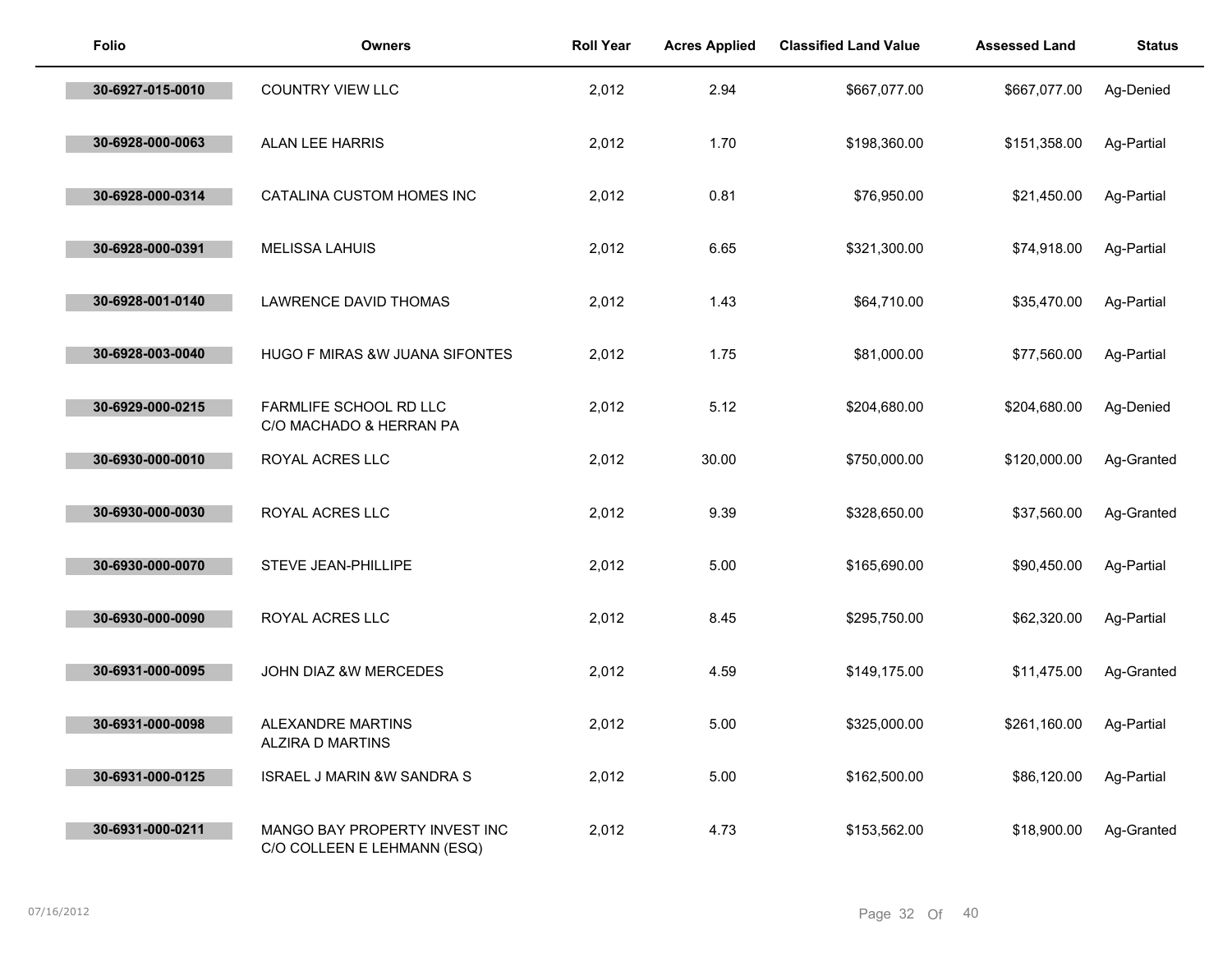| <b>Folio</b>     | <b>Owners</b>                             | <b>Roll Year</b> | <b>Acres Applied</b> | <b>Classified Land Value</b> | <b>Assessed Land</b> | <b>Status</b> |
|------------------|-------------------------------------------|------------------|----------------------|------------------------------|----------------------|---------------|
| 30-6931-000-0310 | <b>PARKS BANKS</b>                        | 2,012            | 4.78                 | \$285,125.00                 | \$116,790.00         | Ag-Partial    |
| 30-6931-000-0315 | <b>PARKS BANKS</b>                        | 2,012            | 4.77                 | \$262,625.00                 | \$19,100.00          | Ag-Granted    |
| 30-6931-003-0400 | SEBASTIAN LINARES                         | 2,012            | 0.77                 | \$50,625.00                  | \$19,589.00          | Ag-Partial    |
| 30-6932-000-0070 | ARCHIMEDES XXV LLC                        | 2,012            | 20.00                | \$700,000.00                 | \$50,000.00          | Ag-Granted    |
| 30-6932-000-0090 | <b>EDUARDO GUILLEN</b>                    | 2,012            | 4.50                 | \$175,000.00                 | \$61,950.00          | Ag-Partial    |
| 30-6932-000-0100 | ARCHIMEDES XXV LLC                        | 2,012            | 9.32                 | \$327,600.00                 | \$23,400.00          | Ag-Granted    |
| 30-6933-000-0400 | JUDYTH L CAST TRS<br>STEVEN E SAMUELS TRS | 2,012            | 10.00                | \$426,150.00                 | \$426,150.00         | Ag-Denied     |
| 30-6933-026-0020 | MARIO J GARCIA<br>MARIA M GARCIA          | 2,012            | 1.00                 | \$56,777.00                  | \$14,808.00          | Ag-Granted    |
| 30-6935-000-0020 | HARTFORD PLAZA LLC                        | 2,012            | 4.81                 | \$2,191,972.00               | \$2,191,972.00       | Ag-Denied     |
| 30-6936-000-0010 | ARCHIMEDES XXIV LLC                       | 2,012            | 24.93                | \$878,152.00                 | \$878,152.00         | Ag-Denied     |
| 30-6936-000-0221 | ARCHIMEDES XXIV LLC                       | 2,012            | 1.02                 | \$26,598.00                  | \$26,598.00          | Ag-Denied     |
| 30-6936-000-0230 | ARCHIMEDES XXIV LLC                       | 2,012            | 20.00                | \$520,000.00                 | \$520,000.00         | Ag-Denied     |
| 30-6936-008-0010 | 1ST NATL BANK OF SOUTH FLORIDA            | 2,012            | 3.50                 | \$1,833,012.00               | \$1,833,012.00       | Ag-Denied     |
| 30-7018-000-0011 | <b>ISAAC HAYES</b>                        | 2,012            | 7.14                 | \$142,800.00                 | \$84,252.00          | Ag-Partial    |
| 30-7018-000-0035 | LAND GROWTH L L C                         | 2,012            | 5.15                 | \$77,250.00                  | \$66,360.00          | Ag-Partial    |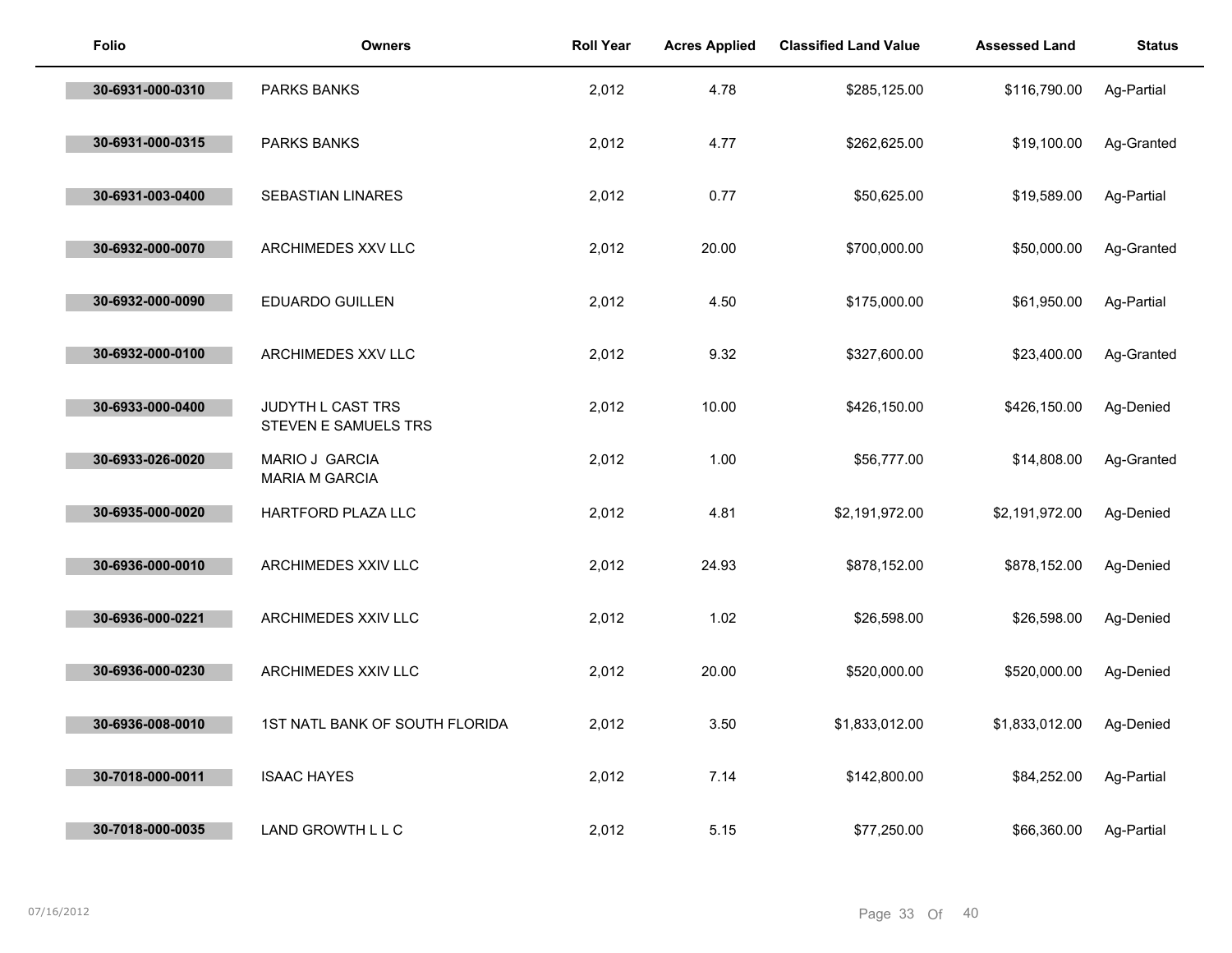| <b>Folio</b>     | <b>Owners</b>                                          | <b>Roll Year</b> | <b>Acres Applied</b> | <b>Classified Land Value</b> | <b>Assessed Land</b> | <b>Status</b> |
|------------------|--------------------------------------------------------|------------------|----------------------|------------------------------|----------------------|---------------|
| 30-7802-000-0301 | DONNA THOMPSON                                         | 2,012            | 0.58                 | \$76,200.00                  | \$76,200.00          | Ag-Denied     |
| 30-7802-000-0363 | <b>JOSE L RODRIGUEZ</b><br>NIRZA RODRIGUEZ             | 2,012            | 5.00                 | \$275,000.00                 | \$275,000.00         | Ag-Denied     |
| 30-7803-000-0125 | <b>GILSON INVESTMENTS INC</b><br>C/O CYNTHIA M RAMOS   | 2,012            | 10.00                | \$330,000.00                 | \$25,000.00          | Ag-Granted    |
| 30-7803-000-0126 | <b>HOWARD FERTILIZER &amp;</b><br>CHEMICAL COMPANY INC | 2,012            | 5.00                 | \$165,000.00                 | \$12,500.00          | Ag-Granted    |
| 30-7803-000-0241 | FLA POWER & LIGHT CO<br>ATTN PROPERTY TAX DEPT         | 2,012            | 5.00                 | \$175,000.00                 | \$12,500.00          | Ag-Granted    |
| 30-7803-000-0630 | NINFA P AGUILAR                                        | 2,012            | 5.00                 | \$154,590.00                 | \$23,195.00          | Ag-Partial    |
| 30-7803-000-0720 | NATALIE ANDERSON                                       | 2,012            | 1.29                 | \$70,950.00                  | \$49,526.00          | Ag-Partial    |
| 30-7804-001-0011 | <b>ISABEL VALDEZ DE ARES</b>                           | 2,012            | 2.82                 | \$154,935.00                 | \$154,935.00         | Ag-Denied     |
| 30-7804-001-0110 | JOHN C DEMOTT TRS<br><b>CAROLYN G DEMOTT TRS</b>       | 2,012            | 10.00                | \$330,000.00                 | \$330,000.00         | Ag-Denied     |
| 30-7807-000-0028 | <b>HENRY A TOBAR</b>                                   | 2,012            | 2.50                 | \$52,500.00                  | \$52,500.00          | Ag-Denied     |
| 30-7807-000-0100 | KIM LONG YAM JTRS<br>MAN HIN YAM JTRS                  | 2,012            | 5.20                 | \$124,800.00                 | \$10,400.00          | Ag-Granted    |
| 30-7808-000-0010 | M N K GROVES INC                                       | 2,012            | 39.33                | \$235,980.00                 | \$220,980.00         | Ag-Partial    |
| 30-7808-000-0020 | M N K GROVES INC                                       | 2,012            | 40.39                | \$242,370.00                 | \$242,370.00         | Ag-Denied     |
| 30-7808-000-1610 | ANDREA M FORD                                          | 2,012            | 1.88                 | \$56,400.00                  | \$56,400.00          | Ag-Denied     |
| 30-7809-000-0073 | 5TH GENERATION FARMS INC                               | 2,012            | 5.00                 | \$160,000.00                 | \$20,000.00          | Ag-Granted    |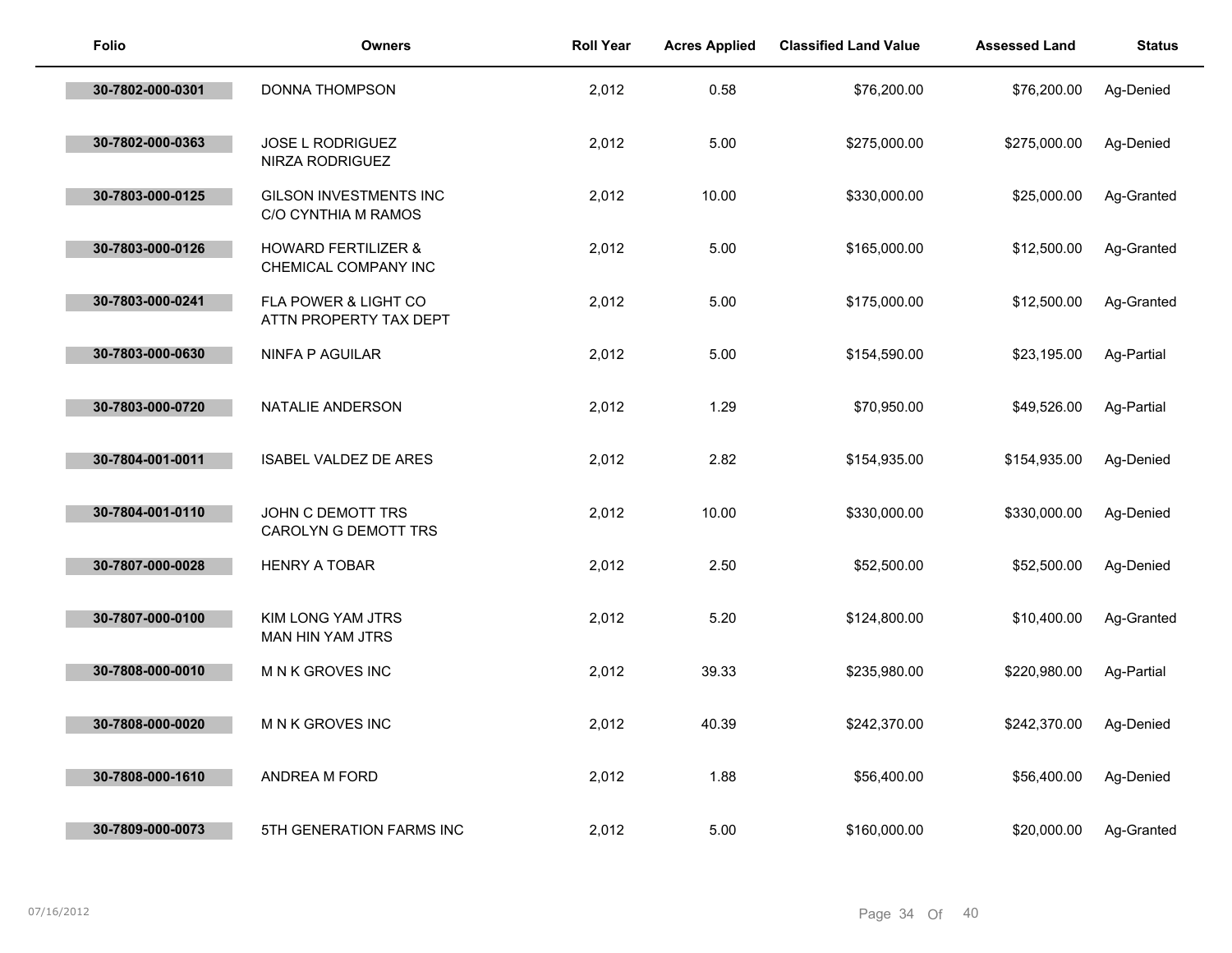| <b>Folio</b>     | <b>Owners</b>                                | <b>Roll Year</b> | <b>Acres Applied</b> | <b>Classified Land Value</b> | <b>Assessed Land</b> | <b>Status</b> |
|------------------|----------------------------------------------|------------------|----------------------|------------------------------|----------------------|---------------|
| 30-7809-000-0074 | 5TH GENERATION FARMS INC                     | 2,012            | 5.00                 | \$160,000.00                 | \$20,000.00          | Ag-Granted    |
| 30-7809-000-0095 | <b>DIAMOND I FARMS INC</b>                   | 2,012            | 50.00                | \$1,300,000.00               | \$125,000.00         | Ag-Granted    |
| 30-7810-000-0150 | THANG Q DANG JTRS<br>MINH T DANG JTRS        | 2,012            | 9.47                 | \$255,690.00                 | \$18,940.00          | Ag-Granted    |
| 30-7810-000-0160 | THANG Q DANG JTRS<br>MINH T DANG JTRS        | 2,012            | 13.70                | \$369,900.00                 | \$27,400.00          | Ag-Granted    |
| 30-7810-000-0170 | THANG Q DANG JTRS<br>MINH T DANG JTRS        | 2,012            | 10.00                | \$270,000.00                 | \$20,000.00          | Ag-Granted    |
| 30-7810-000-0220 | ROBERT F CARLSON &W BARBARA J                | 2,012            | 4.00                 | \$160,000.00                 | \$43,900.00          | Ag-Partial    |
| 30-7810-000-0225 | ROBERT F CARLSON &W BARBARA J                | 2,012            | 2.50                 | \$160,000.00                 | \$40,000.00          | Ag-Partial    |
| 30-7810-000-0250 | <b>DIAMOND I FARMS INC</b>                   | 2,012            | 14.91                | \$333,984.00                 | \$53,676.00          | Ag-Granted    |
| 30-7810-000-0335 | MONESTORY OF ARKASHEA INC                    | 2,012            | 4.73                 | \$151,360.00                 | \$151,360.00         | Ag-Denied     |
| 30-7810-000-0337 | J & P GROVES LLC                             | 2,012            | 5.00                 | \$160,000.00                 | \$10,000.00          | Ag-Granted    |
| 30-7810-000-0550 | MATTHEW CLYDE GARRISON                       | 2,012            | 4.00                 | \$153,920.00                 | \$36,344.00          | Ag-Granted    |
| 30-7810-000-1660 | ANN JORDAN<br><b>DENNIS JORDAN</b>           | 2,012            | 4.50                 | \$98,336.00                  | \$37,136.00          | Ag-Partial    |
| 30-7811-000-0100 | ERIC S TORRESE<br>ARLENE TORRESE             | 2,012            | 8.82                 | \$630,630.00                 | \$630,630.00         | Ag-Denied     |
| 30-7811-000-0231 | PHILIP ADAMS &W MARIA T                      | 2,012            | 0.33                 | \$152,600.00                 | \$152,600.00         | Ag-Denied     |
| 30-7814-000-0500 | <b>CURRENT OWNER</b><br><b>CURRENT OWNER</b> | 2,012            | 4.50                 | \$250,000.00                 | \$79,970.00          | Ag-Partial    |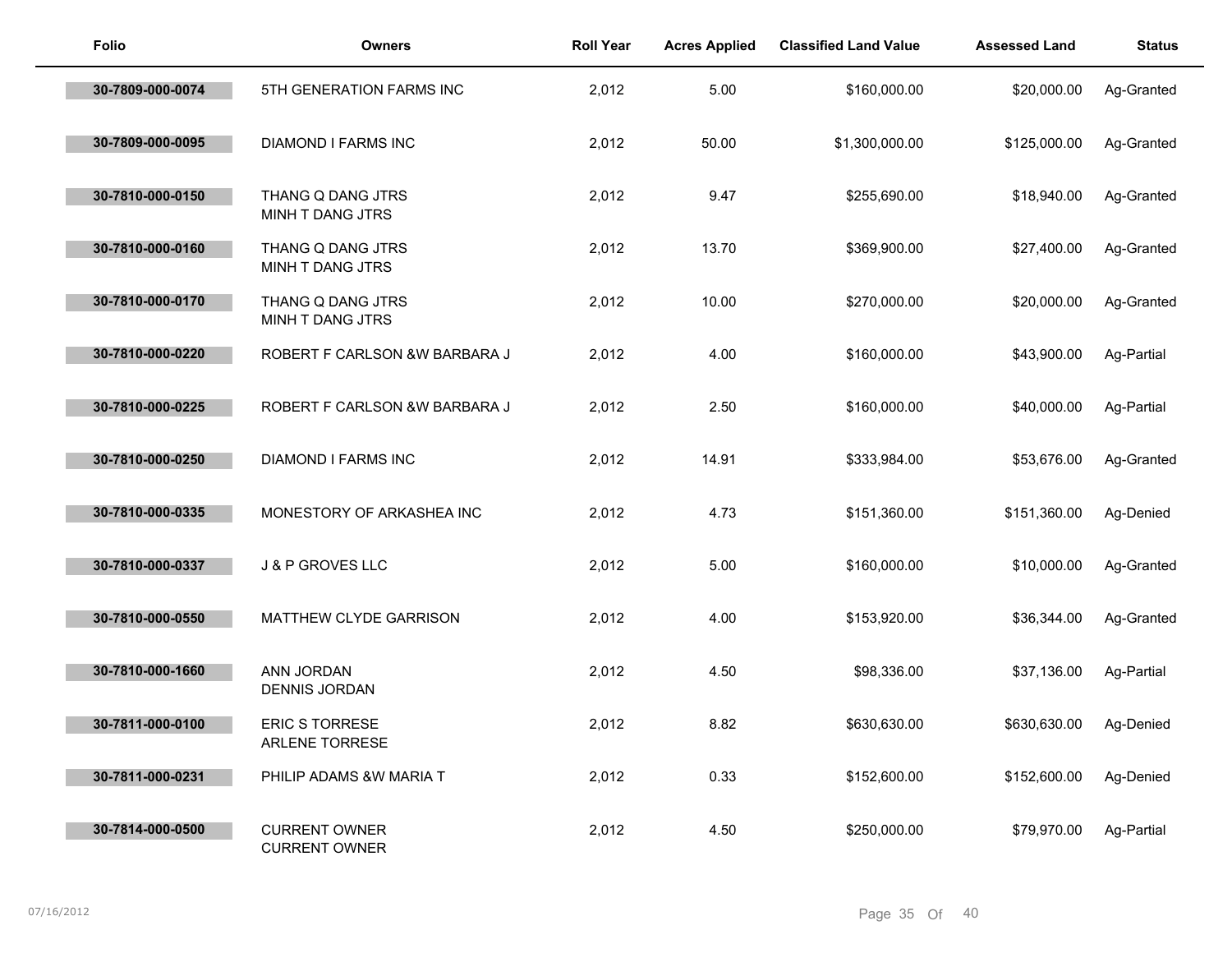| <b>Folio</b>     | <b>Owners</b>                                                 | <b>Roll Year</b> | <b>Acres Applied</b> | <b>Classified Land Value</b> | <b>Assessed Land</b> | <b>Status</b> |
|------------------|---------------------------------------------------------------|------------------|----------------------|------------------------------|----------------------|---------------|
| 30-7815-000-0050 | NGP GROVES CORP                                               | 2,012            | 8.63                 | \$256,742.00                 | \$25,027.00          | Ag-Granted    |
| 30-7815-000-0510 | THOMAS J CASEY<br>SUSAN R CASEY                               | 2,012            | 0.50                 | \$89,250.00                  | \$89,250.00          | Ag-Denied     |
| 30-7815-002-0010 | FLORIDA POWER & LIGHT CO<br>ATTN PROPERTY TAX DEPT            | 2,012            | 2.00                 | \$145,490.00                 | \$145,490.00         | Ag-Denied     |
| 30-7815-002-0210 | <b>FLORIDA POWER &amp; LIGHT CO</b><br>ATTN PROPERTY TAX DEPT | 2,012            | 0.81                 | \$57,071.00                  | \$57,071.00          | Ag-Denied     |
| 30-7815-002-0370 | FLORIDA POWER & LIGHT CO<br>ATTN PROPERTY TAX DEPT            | 2,012            | 0.84                 | \$57,137.00                  | \$57,137.00          | Ag-Denied     |
| 30-7815-006-0060 | VIRLENYS HERNANDEZ PALMA<br><b>OSMANY PALMA</b>               | 2,012            | 0.25                 | \$34,365.00                  | \$34,365.00          | Ag-Denied     |
| 30-7816-000-0053 | RAKESH D PATEL<br><b>ASHITA R PATEL</b>                       | 2,012            | 3.50                 | \$150,000.00                 | \$150,000.00         | Ag-Denied     |
| 30-7816-000-0056 | FRANCISCO J DEVARONA<br>BETTY C DEVARONA                      | 2,012            | 3.00                 | \$155,100.00                 | \$68,860.00          | Ag-Partial    |
| 30-7817-000-0095 | WANG WANG ENTERPRISES INC                                     | 2,012            | 5.00                 | \$150,090.00                 | \$32,124.00          | Ag-Partial    |
| 30-7820-000-0050 | SHERYL MELSON TR                                              | 2,012            | 15.00                | \$361,440.00                 | \$43,674.00          | Ag-Granted    |
| 30-7820-000-0051 | SHERYL MELSON TR                                              | 2,012            | 5.00                 | \$152,400.00                 | \$14,732.00          | Ag-Granted    |
| 30-7820-000-0052 | SHERYL MELSON TR                                              | 2,012            | 5.00                 | \$152,400.00                 | \$14,732.00          | Ag-Granted    |
| 30-7820-000-2280 | 219305 SW LLC                                                 | 2,012            | 5.00                 | \$152,400.00                 | \$10,160.00          | Ag-Granted    |
| 30-7820-000-2510 | THANH NGUYEN<br><b>LAN PHAM</b>                               | 2,012            | 5.00                 | \$152,400.00                 | \$14,224.00          | Ag-Granted    |
| 30-7821-000-0400 | CAMILO F SUAREZ JTRS<br>MISLEIDYS SUAREZ JTRS                 | 2,012            | 7.11                 | \$227,520.00                 | \$53,220.00          | Ag-Partial    |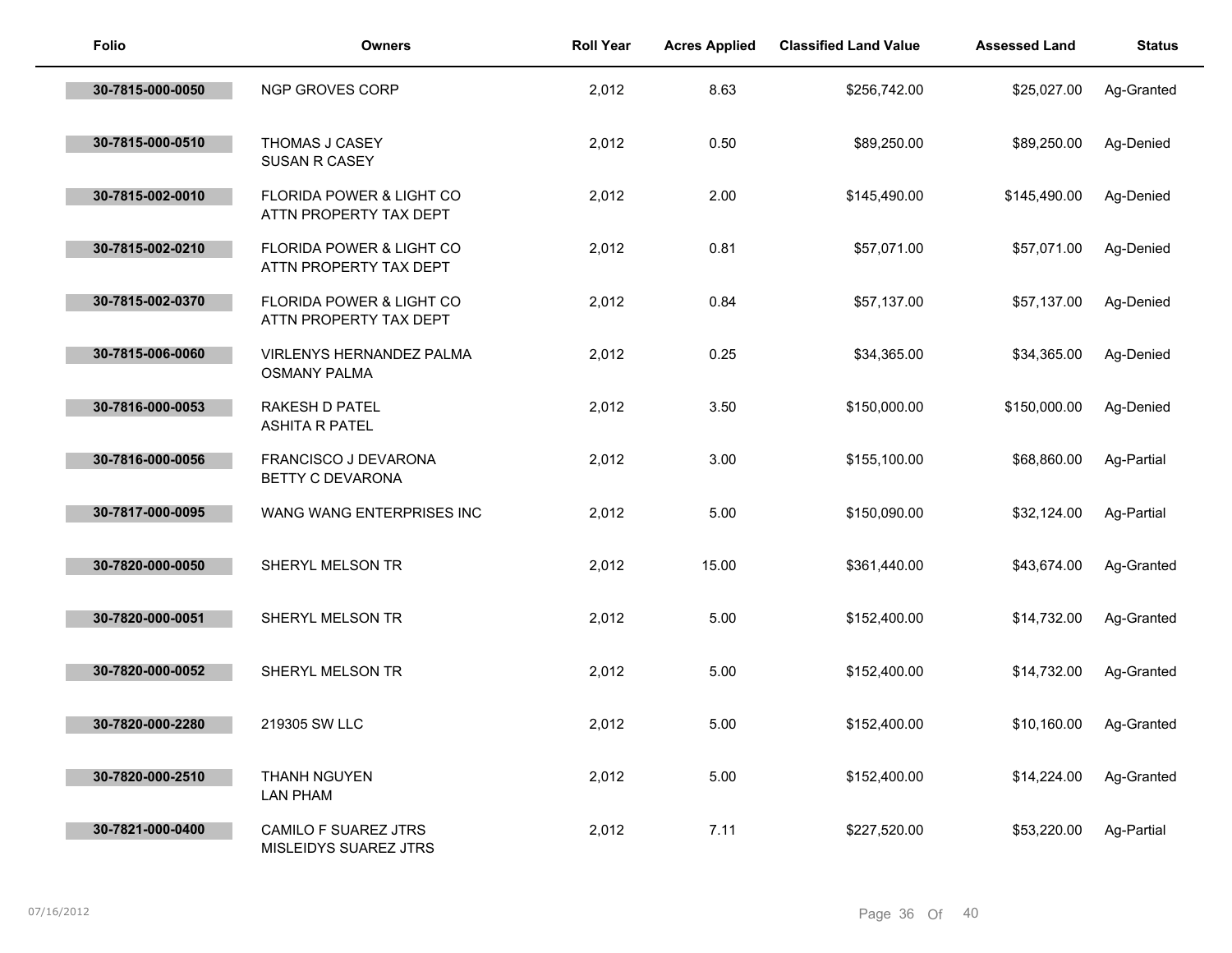| <b>Folio</b>     | <b>Owners</b>                                        | <b>Roll Year</b> | <b>Acres Applied</b> | <b>Classified Land Value</b> | <b>Assessed Land</b> | <b>Status</b> |
|------------------|------------------------------------------------------|------------------|----------------------|------------------------------|----------------------|---------------|
| 30-7821-000-0480 | SOVUTHA NGUON &W<br>SUPHIVANN PISEI KIM              | 2,012            | 1.23                 | \$92,250.00                  | \$19,789.00          | Ag-Partial    |
| 30-7821-000-0481 | SOVUTHA NGUON &W<br>SUPHIVANN PISEI KIM              | 2,012            | 1.25                 | \$93,750.00                  | \$3,625.00           | Ag-Granted    |
| 30-7821-000-0610 | OSVALDO PINON<br><b>ILEANA PINON</b>                 | 2,012            | 1.00                 | \$148,800.00                 | \$91,960.00          | Ag-Partial    |
| 30-7822-000-0201 | ** CONFIDENTIAL **                                   | 2,012            | 1.50                 | \$93,660.00                  | \$71,660.00          | Ag-Partial    |
| 30-7822-000-0202 | <b>CURRENT OWNER</b>                                 | 2,012            | 2.23                 | \$93,660.00                  | \$83,835.00          | Ag-Partial    |
| 30-7822-000-0261 | CLAUDIA DE OLIVEIRA                                  | 2,012            | 4.80                 | \$168,000.00                 | \$148,200.00         | Ag-Partial    |
| 30-7823-003-0147 | KIMBERLY BROWN & H<br><b>ERNEST BROWN</b>            | 2,012            | 1.17                 | \$70,200.00                  | \$70,200.00          | Ag-Denied     |
| 30-7823-003-0165 | <b>JAVIER OLIVA</b>                                  | 2,012            | 1.16                 | \$69,600.00                  | \$22,620.00          | Ag-Partial    |
| 30-7826-003-0010 | RALPH IORI &W GUILLERMINA                            | 2,012            | 2.20                 | \$170,000.00                 | \$170,000.00         | Ag-Denied     |
| 30-7827-000-0130 | <b>WILLIAM D NEWTON &amp;</b><br>ROGER W NEWTON JTRS | 2,012            | 2.50                 | \$90,000.00                  | \$68,880.00          | Ag-Partial    |
| 30-7827-000-0190 | LISA ANN FOTE BABEY TRS<br>V PHILIP FOTE TRS         | 2,012            | 10.00                | \$230,000.00                 | \$25,000.00          | Ag-Granted    |
| 30-7827-000-0230 | LISA ANN FOTE BABEY TRS<br>V PHILIP FOTE TRS         | 2,012            | 5.00                 | \$165,000.00                 | \$12,500.00          | Ag-Granted    |
| 30-7828-000-1360 | <b>JOSE M GARCIA</b><br><b>CRISTINA CALDERON</b>     | 2,012            | 1.20                 | \$60,500.00                  | \$60,500.00          | Ag-Denied     |
| 30-7828-000-1690 | <b>JOSE M GUZMAN</b><br>& JUAN L RIVERA GUZMAN       | 2,012            | 1.25                 | \$61,050.00                  | \$61,050.00          | Ag-Denied     |
| 30-7829-000-0450 | <b>GLADES MANOR INC</b>                              | 2,012            | 4.00                 | \$154,560.00                 | \$154,560.00         | Ag-Denied     |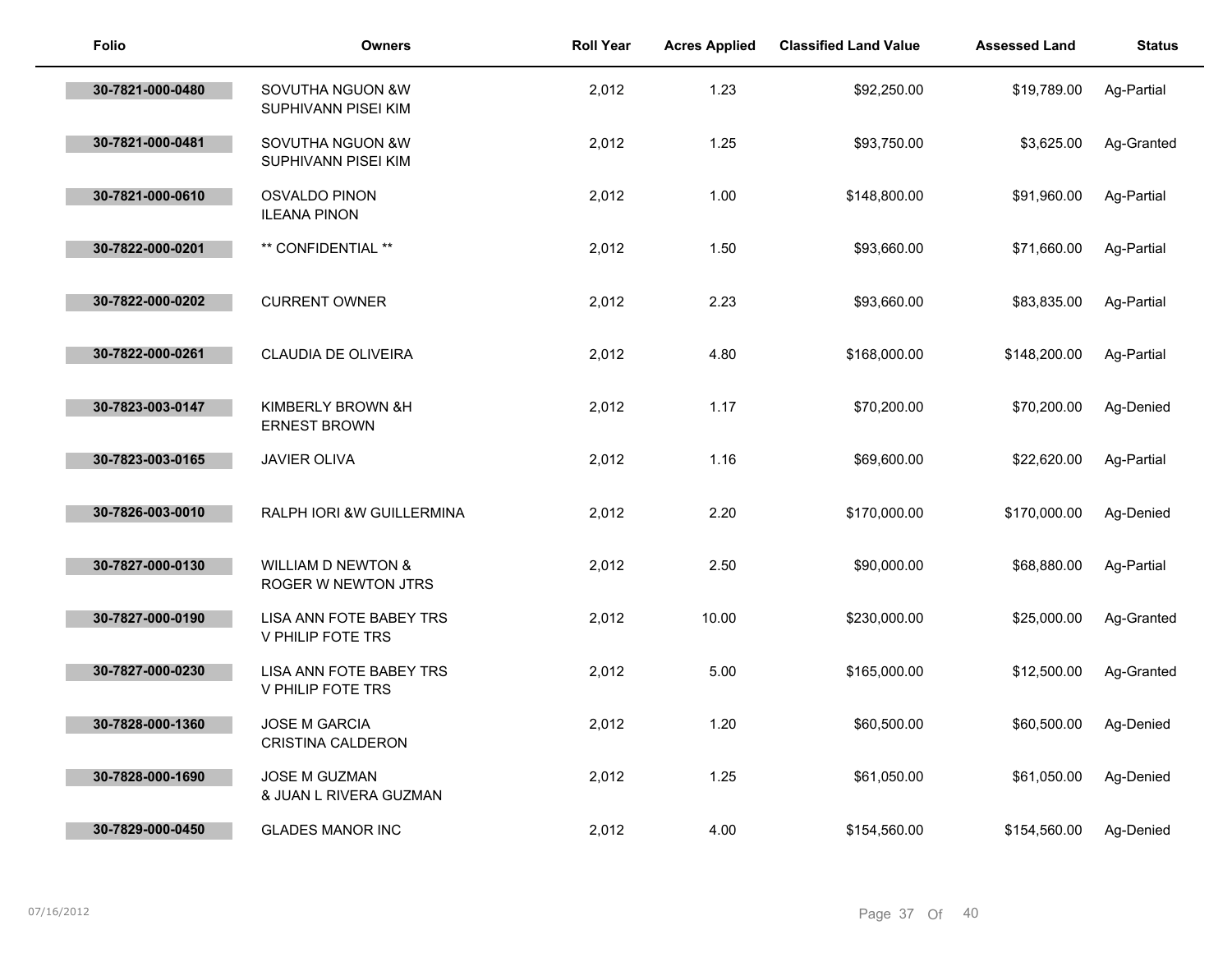| <b>Folio</b>     | <b>Owners</b>                                                  | <b>Roll Year</b> | <b>Acres Applied</b> | <b>Classified Land Value</b> | <b>Assessed Land</b> | <b>Status</b> |
|------------------|----------------------------------------------------------------|------------------|----------------------|------------------------------|----------------------|---------------|
| 30-7829-000-2130 | MARIE K THEODORE PHAREL<br><b>JEAN P PHAREL</b>                | 2,012            | 4.00                 | \$160,000.00                 | \$43,600.00          | Ag-Partial    |
| 30-7833-000-0690 | MIGUEL LOMELI                                                  | 2,012            | 4.31                 | \$129,270.00                 | \$17,236.00          | Ag-Granted    |
| 30-7833-000-0740 | WAH YOU HAH &W<br>SARAH HAH                                    | 2,012            | 2.41                 | \$72,300.00                  | \$4,820.00           | Ag-Granted    |
| 30-7833-000-1570 | THOMAS THONG HUU NGUYEN                                        | 2,012            | 2.50                 | \$72,900.00                  | \$72,900.00          | Ag-Denied     |
| 30-7833-000-2080 | HOMESTEAD 212 LAND LLC                                         | 2,012            | 2.32                 | \$69,600.00                  | \$5,198.00           | Ag-Granted    |
| 30-7833-000-2090 | HOMESTEAD 212 LAND LLC                                         | 2,012            | 2.32                 | \$69,600.00                  | \$4,640.00           | Ag-Granted    |
| 30-7833-000-2100 | HOMESTEAD 212 LAND LLC                                         | 2,012            | 2.41                 | \$86,760.00                  | \$17,400.00          | Ag-Partial    |
| 30-7833-001-0080 | FLORIDA FED LAND BNK ASSN FLCA<br>C/O SANDLER AND SANDLER      | 2,012            | 3.04                 | \$70,012.00                  | \$7,610.00           | Ag-Granted    |
| 30-7835-000-0030 | MAHENDRA RAOLJI<br>PRAFULA RAOLJI                              | 2,012            | 7.00                 | \$340,025.00                 | \$125,038.00         | Ag-Partial    |
| 30-7835-000-0035 | <b>MAHENDRA RAOLJI</b><br>PRAFULA RAOLJI                       | 2,012            | 18.83                | \$565,080.00                 | \$47,090.00          | Ag-Granted    |
| 30-7835-000-0240 | ALFRED J MUSUMECI<br>ANGELINA FUCILE MUSUMECI                  | 2,012            | 4.00                 | \$125,000.00                 | \$125,000.00         | Ag-Partial    |
| 30-7836-000-0090 | SOUTH FLORIDA FED LAND BANK ASSO                               | 2,012            | 4.77                 | \$157,410.00                 | \$157,410.00         | Ag-Denied     |
| 30-7836-000-0095 | SOUTH FLA FED LAND BNK ASSN FLCA<br>C/O OF SANDLER AND SANDLER | 2,012            | 4.77                 | \$157,410.00                 | \$157,410.00         | Ag-Denied     |
| 30-7904-000-0220 | CARLOS V GRANADO & W AMERICA D                                 | 2,012            | 11.50                | \$522,900.00                 | \$522,900.00         | Ag-Denied     |
| 30-7905-000-0023 | MARY N LUNSFORD LE<br>REM ANDREW M ALONGE                      | 2,012            | 2.50                 | \$225,000.00                 | \$6,477.00           | Ag-Granted    |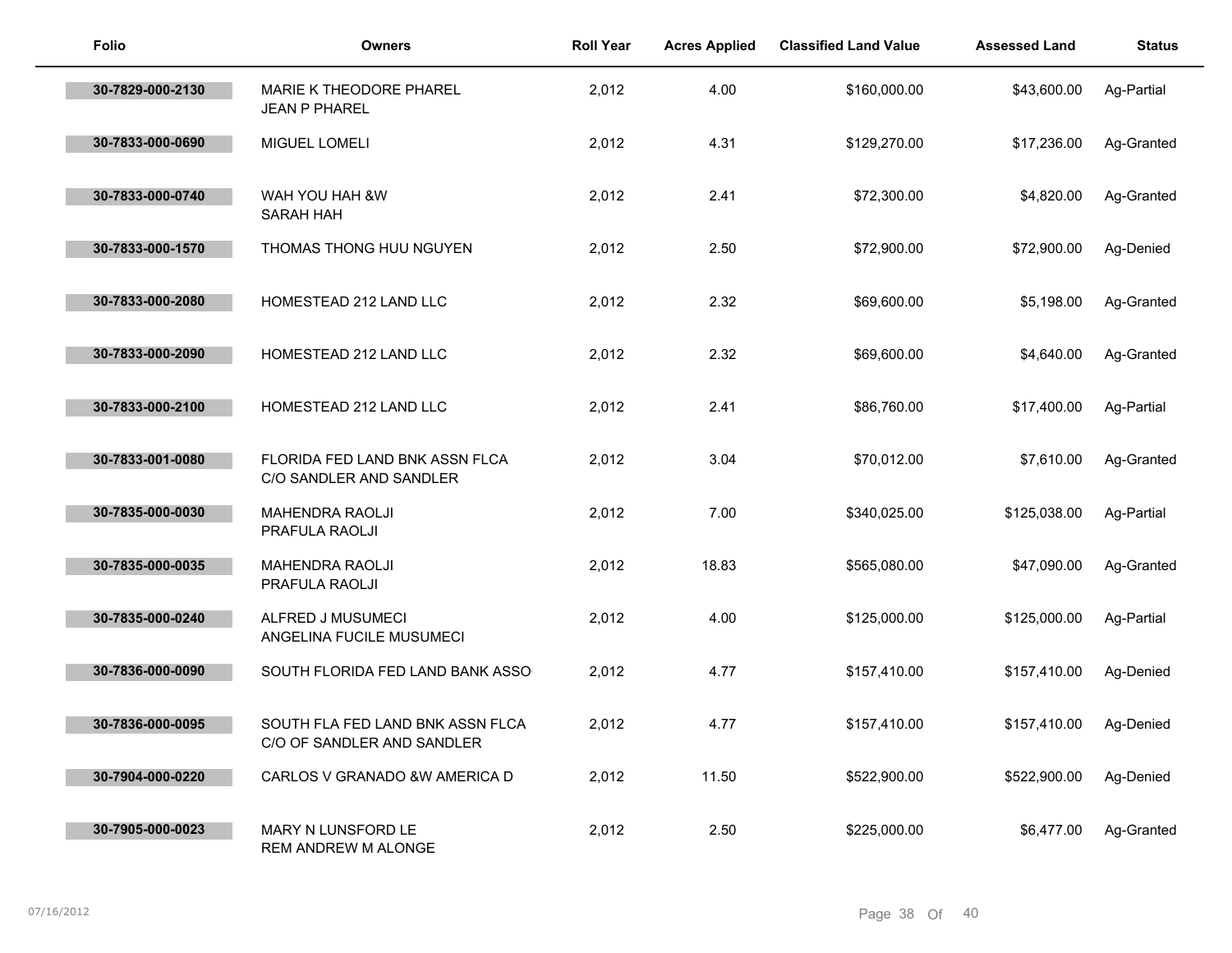| Folio            | <b>Owners</b>                                      | <b>Roll Year</b> | <b>Acres Applied</b> | <b>Classified Land Value</b> | <b>Assessed Land</b> | <b>Status</b> |
|------------------|----------------------------------------------------|------------------|----------------------|------------------------------|----------------------|---------------|
| 30-7905-000-0282 | SERGIO YONY & OFELIA YONY                          | 2,012            | 1.97                 | \$128,050.00                 | \$93,052.00          | Ag-Partial    |
| 30-7906-000-0355 | <b>TOM WOGAN</b><br>PAMELA WOGAN                   | 2,012            | 1.35                 | \$107,525.00                 | \$107,525.00         | Ag-Denied     |
| 30-7906-000-0380 | <b>JAMES BRUCE CHAMBERS</b>                        | 2,012            | 5.91                 | \$413,700.00                 | \$79,892.00          | Ag-Partial    |
| 30-7906-000-0443 | C AND L GROVES                                     | 2,012            | 1.35                 | \$87,620.00                  | \$3,640.00           | Ag-Granted    |
| 30-7906-000-0444 | C AND L GROVES                                     | 2,012            | 2.12                 | \$137,475.00                 | \$5,710.00           | Ag-Granted    |
| 30-7906-000-0580 | RAMBO HOLDINGS LLC                                 | 2,012            | 33.66                | \$2,077,280.00               | \$84,158.00          | Ag-Granted    |
| 30-7907-000-0083 | HARRY CUSHMAN PALMER III                           | 2,012            | 1.50                 | \$93,000.00                  | \$93,000.00          | Ag-Denied     |
| 30-7907-044-0090 | <b>ROBERT E GRAY JTRS</b><br>MARY M REHBERGER JTRS | 2,012            | 1.00                 | \$55,280.00                  | \$55,280.00          | Ag-Denied     |
| 30-7913-001-0180 | YUTTHANA PAKKARATO<br>SAITAN PAKKARATO             | 2,012            | 5.00                 | \$76,000.00                  | \$10,000.00          | Ag-Granted    |
| 30-7931-001-0016 | PEDRO ROBAU<br>ANNE M ROBAU                        | 2,012            | 9.55                 | \$57,270.00                  | \$34,362.00          | Ag-Granted    |
| 30-8803-001-0500 | BLUE LION GRP INC                                  | 2,012            | 0.50                 | \$4,560.00                   | \$760.00             | Ag-Granted    |
| 30-8803-001-0610 | BLUE LION GRP INC                                  | 2,012            | 0.50                 | \$6,435.00                   | \$1,072.00           | Ag-Granted    |
| 30-8803-001-0730 | BLUE LION GRP INC                                  | 2,012            | 2.00                 | \$24,105.00                  | \$4,018.00           | Ag-Granted    |
| 30-8803-001-0780 | BLUE LION GRP INC                                  | 2,012            | 2.00                 | \$26,445.00                  | \$4,408.00           | Ag-Granted    |
| 30-8803-004-0080 | <b>BLUE LION GRP INC</b>                           | 2,012            | 2.00                 | \$28,800.00                  | \$4,800.00           | Ag-Granted    |